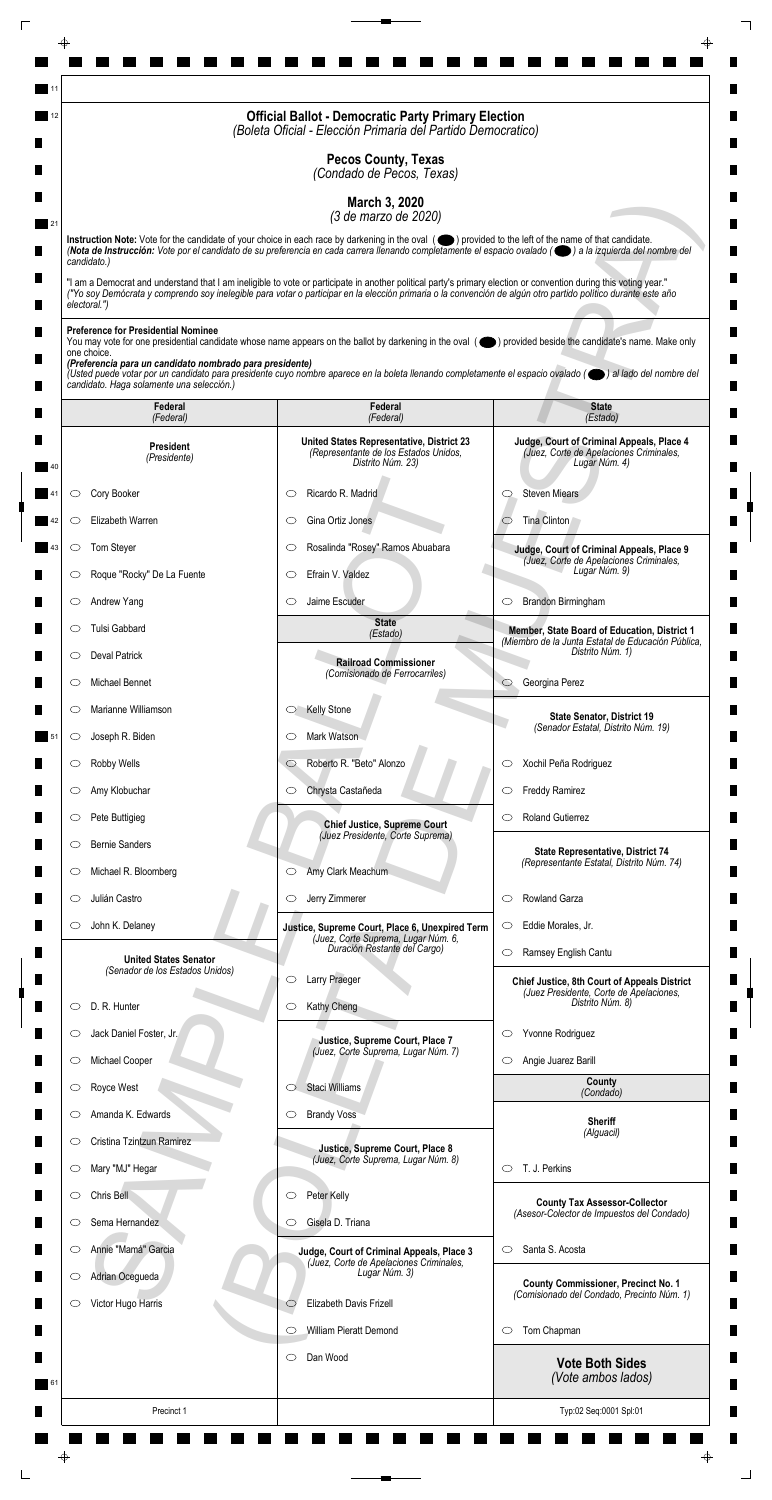| County<br>(Condado)                                                                                                                                                                                                                                                                                                                                                                                                                                                                                                                                                                               | <b>Ballot Propositions</b><br>(Proposiciones de la Balota)                                                                                                                                                                                                                                                                                                                                                                                                                                                                                                                                                                         | <b>Ballot Propositions</b><br>(Proposiciones de la Balota)                                                                                                                                                                                                                                                                                                                                                                                                                                                                                                                                                                                                                                                                                                                         |
|---------------------------------------------------------------------------------------------------------------------------------------------------------------------------------------------------------------------------------------------------------------------------------------------------------------------------------------------------------------------------------------------------------------------------------------------------------------------------------------------------------------------------------------------------------------------------------------------------|------------------------------------------------------------------------------------------------------------------------------------------------------------------------------------------------------------------------------------------------------------------------------------------------------------------------------------------------------------------------------------------------------------------------------------------------------------------------------------------------------------------------------------------------------------------------------------------------------------------------------------|------------------------------------------------------------------------------------------------------------------------------------------------------------------------------------------------------------------------------------------------------------------------------------------------------------------------------------------------------------------------------------------------------------------------------------------------------------------------------------------------------------------------------------------------------------------------------------------------------------------------------------------------------------------------------------------------------------------------------------------------------------------------------------|
| Constable, Precinct No. 1<br>(Condestable, Precinto Núm. 1)                                                                                                                                                                                                                                                                                                                                                                                                                                                                                                                                       | <b>Proposition #4</b><br>Right to Economic Security: Should everyone in<br>Texas have the right to economic security, where all                                                                                                                                                                                                                                                                                                                                                                                                                                                                                                    | <b>Proposition #9</b><br>Right to a Fair Criminal Justice System: Should<br>everyone in Texas have the right to a fair criminal                                                                                                                                                                                                                                                                                                                                                                                                                                                                                                                                                                                                                                                    |
| Pete Galvan<br>$\circ$                                                                                                                                                                                                                                                                                                                                                                                                                                                                                                                                                                            | workers have earned paid family and sick leave,<br>training to prepare for future economies, and a living<br>wage that respects their hard work?                                                                                                                                                                                                                                                                                                                                                                                                                                                                                   | justice system that treats people equally, uses<br>proven methods for de-escalating situations instead<br>of excessive force, and puts an end to the mass and                                                                                                                                                                                                                                                                                                                                                                                                                                                                                                                                                                                                                      |
| Salvador "Sal" Rangel<br>O                                                                                                                                                                                                                                                                                                                                                                                                                                                                                                                                                                        | (Proposición #4)<br>(Derecho a seguridad económica: Deberían todos                                                                                                                                                                                                                                                                                                                                                                                                                                                                                                                                                                 | disproportionate incarceration of people of color for<br>minor offenses?                                                                                                                                                                                                                                                                                                                                                                                                                                                                                                                                                                                                                                                                                                           |
| <b>County Chair</b><br>(Presidente del Condado)                                                                                                                                                                                                                                                                                                                                                                                                                                                                                                                                                   | los Tejanos tener el derecho a seguridad económica<br>donde todos los trabajadores tienen baja por<br>enfermedad y permiso familiar pagado, capacitación<br>para prepararse para la economía futura, y un<br>salario digno que respete su arduo trabajo?)                                                                                                                                                                                                                                                                                                                                                                          | (Proposición #9)<br>(Derecho a un sistema de justicia penal justo:<br>Deberían todos los Tejanos tener el derecho a un<br>sistema de justicia penal justo, que trata a las<br>personas con igualdad, usa métodos probados para<br>situaciones de reducción de escala en vez de usar                                                                                                                                                                                                                                                                                                                                                                                                                                                                                                |
| <b>Albert Valadez</b><br>O<br><b>Ballot Propositions</b>                                                                                                                                                                                                                                                                                                                                                                                                                                                                                                                                          |                                                                                                                                                                                                                                                                                                                                                                                                                                                                                                                                                                                                                                    | fuerza excesiva, y pone un fin a la encarcelación<br>masiva y desproporcionada de personas de color<br>por delitos menores?)                                                                                                                                                                                                                                                                                                                                                                                                                                                                                                                                                                                                                                                       |
| (Proposiciones de la Balota)<br>Instruction Note: Darken in the oval (                                                                                                                                                                                                                                                                                                                                                                                                                                                                                                                            | Yes<br>(Si)<br>$\circ$<br>(No)<br>No<br>O                                                                                                                                                                                                                                                                                                                                                                                                                                                                                                                                                                                          | Yes<br>(Si)<br>$\circ$                                                                                                                                                                                                                                                                                                                                                                                                                                                                                                                                                                                                                                                                                                                                                             |
| provided to the left of the statement indicating the<br>way you wish to vote.<br>(Nota de Instrucción: Llene completamente el<br>espacio ovalado ( ) a la izquierda de la frase                                                                                                                                                                                                                                                                                                                                                                                                                   | <b>Proposition #5</b><br>Right to Dignity & Respect: Should everyone in                                                                                                                                                                                                                                                                                                                                                                                                                                                                                                                                                            | No<br>(No)                                                                                                                                                                                                                                                                                                                                                                                                                                                                                                                                                                                                                                                                                                                                                                         |
| que indica la manera en que quiere votar.)<br><b>Proposition #1</b><br>Right to Healthcare: Should everyone in Texas<br>have a right to quality healthcare, protected by a<br>universally accessible Medicare-style system that                                                                                                                                                                                                                                                                                                                                                                   | Texas have the right to a life of dignity and respect,<br>free from discrimination and harassment anywhere,<br>including businesses and public facilities, no matter<br>how they identify, the color of their skin, whom they<br>love, socioeconomic status, disability status, housing<br>status, or from where they come?                                                                                                                                                                                                                                                                                                        | Proposition #10<br>Immigrant Rights: Should there be a just and fair<br>comprehensive immigration reform solution that<br>includes an earned path to citizenship for<br>law-abiding immigrants and their children, keeps<br>families together, protects DREAMers, and provides                                                                                                                                                                                                                                                                                                                                                                                                                                                                                                     |
| saves rural hospitals, reduces the cost of<br>prescription drugs, and guarantees access to<br>reproductive healthcare?<br>(Proposición #1)<br>(Derecho al cuidado de la salud: Deberían todos<br>los Tejanos tener el derecho a un cuidado de salud                                                                                                                                                                                                                                                                                                                                               | (Proposición #5)<br>(Derecho a dignidad y respeto: Deberían todos los<br>Tejanos tener el derecho a una vida con dignidad y<br>respeto, libre de discriminación y acoso en todas<br>partes, incluyendo negocios y lugares públicos, sin<br>importar cómo se identifican, el color de su piel,<br>quien amen, estado socioeconómico, estado de                                                                                                                                                                                                                                                                                      | workforce solutions for businesses?<br>(Proposición #10)<br>(Derechos de inmigrantes: Debería haber una<br>solución integral y justa de reforma migratoria que<br>incluye un camino ganado hacia la ciudadanía para<br>los inmigrantes y sus hijos que sigan la ley,                                                                                                                                                                                                                                                                                                                                                                                                                                                                                                               |
| de calidad, protegido por un sistema universal estilo<br>Medicare, que salva los hospitales en áreas rurales,<br>reduce los precios de los medicamentos de<br>prescripción, y garantiza acceso a al cuidado de la                                                                                                                                                                                                                                                                                                                                                                                 | discapacidad, alojamiento, o de dónde vienen?)                                                                                                                                                                                                                                                                                                                                                                                                                                                                                                                                                                                     | mantiene a las familias unidas, protege a los<br>DREAMers y brinde soluciones de fuerza laboral<br>para las empresas?)                                                                                                                                                                                                                                                                                                                                                                                                                                                                                                                                                                                                                                                             |
| salud reproductiva?)<br>$\circ$ Yes<br>(Sí)                                                                                                                                                                                                                                                                                                                                                                                                                                                                                                                                                       | $\bigcirc$ Yes (Si)<br>$\circ$ No<br>(No)                                                                                                                                                                                                                                                                                                                                                                                                                                                                                                                                                                                          | $\bigcirc$ Yes $(Si)$<br>$\circ$ No<br>(No)                                                                                                                                                                                                                                                                                                                                                                                                                                                                                                                                                                                                                                                                                                                                        |
| $\circ$ No<br>(No)                                                                                                                                                                                                                                                                                                                                                                                                                                                                                                                                                                                | <b>Proposition #6</b>                                                                                                                                                                                                                                                                                                                                                                                                                                                                                                                                                                                                              | <b>Proposition #11</b>                                                                                                                                                                                                                                                                                                                                                                                                                                                                                                                                                                                                                                                                                                                                                             |
| Proposition #2<br>Right to a 21st Century Public Education: Should<br>everyone in Texas have the right to high-quality<br>public education from pre-k to 12th grade, and<br>affordable college and career training without the<br>burden of crushing student loan debt?<br>(Proposición #2)<br>(Derecho a una educación pública del siglo 21:<br>Deberían todos los Tejanos tener el derecho a una<br>educación pública de alta calidad desde preescolar<br>al grado 12, y una educación universitaria o<br>entrenamiento de carrera asequible, sin la gran<br>carga de préstamos estudiantiles?) | Right to Be Free from Violence: Should everyone<br>in Texas have the right to live a life free from<br>violence - gun violence, racial hatred, terrorism,<br>domestic violence, bullying, harassment or sexual<br>assault - so Texans can grow in a safe environment?<br>(Proposición #6)<br>(Derecho de estar libre de violencia: Deberían<br>todos los Tejanos tener el derecho a vivir una vida<br>libre de violencia - violencia armada, odio racial,<br>terrorismo, violencia doméstica, acoso o agresión<br>sexual - para que así los Tejanos puedan crecer en<br>un ambiente seguro?)<br>Yes<br>(Si)<br>$\circlearrowright$ | Right to Fair Taxation: Should Texas establish<br>equitable taxation for people at all income levels and<br>for businesses and corporations, large and small, so<br>our state government can fund our educational,<br>social, infrastructure, business, and all government<br>services to improve programs necessary for all<br>Texans to thrive?<br>(Proposición #11)<br>(Derecho a impuestos justos: Debería Tejas<br>establecer impuestos equitativos para personas de<br>todos los niveles de ingresos y para empresas y<br>corporaciones grandes o pequeñas, para que el<br>gobierno estatal pueda financiar nuestra educación,<br>infraestructura, negocios, y todos los servicios del<br>gobierno para mejorar los programas necesarios<br>para que los Tejanos prosperen?) |
| (Sí)<br>$\circ$ Yes                                                                                                                                                                                                                                                                                                                                                                                                                                                                                                                                                                               | $\circ$ No<br>(No)                                                                                                                                                                                                                                                                                                                                                                                                                                                                                                                                                                                                                 | Yes<br>(Sí)                                                                                                                                                                                                                                                                                                                                                                                                                                                                                                                                                                                                                                                                                                                                                                        |
| $\circ$ No<br>(No)<br>Proposition #3<br>Right to Clean Air, Safe Water, and a<br>Responsible Climate Policy: Should everyone in<br>Texas have the right to clean air, safe water,<br>affordable and sustainable alternative energy<br>sources, and a responsible climate policy that<br>recognizes and addresses the climate crisis as a real<br>and serious threat that impacts every aspect of life<br>on this planet?<br>(Proposición #3)<br>(Derecho al aire limpio, agua potable, y una<br>política ambiental responsable: Deberían todos                                                    | <b>Proposition #7</b><br>Right to Housing: Should everyone in Texas have<br>the right to affordable and accessible housing and<br>modern utilities (electricity, water, gas, and<br>high-speed internet) free from any form of<br>discrimination?<br>(Proposición #7)<br>(Derecho a una vivienda: Deberían todos los<br>Tejanos tener el derecho a una vivienda accesible y<br>aquisible con utilidades modernas (electricidad,<br>agua, gas, y internet de alta velocidad), libre de<br>discriminación?)<br>$\circ$ Yes<br>(Si)                                                                                                   | $\circ$ No<br>(No)                                                                                                                                                                                                                                                                                                                                                                                                                                                                                                                                                                                                                                                                                                                                                                 |
| los Tejanos tener el derecho al aire limpio, agua<br>potable, fuentes alternativas de energía asequibles y<br>sostenibles, y una política ambiental responsable<br>que reconoce y aborde la crisis ambiental como una<br>amenaza real que afecta cada aspecto de la vida en<br>este planeta?)                                                                                                                                                                                                                                                                                                     | $\bigcirc$ No<br>(No)<br><b>Proposition #8</b>                                                                                                                                                                                                                                                                                                                                                                                                                                                                                                                                                                                     |                                                                                                                                                                                                                                                                                                                                                                                                                                                                                                                                                                                                                                                                                                                                                                                    |
| (Sí)<br>$\circ$ Yes                                                                                                                                                                                                                                                                                                                                                                                                                                                                                                                                                                               | Right to Vote: Should every eligible Texan have the<br>right to vote, made easier by automatic voter<br>registration, the option to vote by mail, guaranteed<br>early and mobile voting stations, and a state election<br>holiday -- free from corporate campaign influence,<br>foreign and domestic interference, and                                                                                                                                                                                                                                                                                                             |                                                                                                                                                                                                                                                                                                                                                                                                                                                                                                                                                                                                                                                                                                                                                                                    |
| $\circ$ No<br>(No)                                                                                                                                                                                                                                                                                                                                                                                                                                                                                                                                                                                | gerrymandering?<br>(Proposición #8)<br>(Derecho a votar: Deberían todos los Tejanos<br>elegibles tener el derecho a votar, hecho más fácil<br>con registro de votantes automático, la opción de<br>votar por correo, estaciones de votación anticipada y<br>móviles garantizadas, y un feriado electoral estatal-<br>libre de influencia de campaña corporativa,<br>interferencia extranjera y doméstica, y<br>gerrymandering?)                                                                                                                                                                                                    |                                                                                                                                                                                                                                                                                                                                                                                                                                                                                                                                                                                                                                                                                                                                                                                    |
|                                                                                                                                                                                                                                                                                                                                                                                                                                                                                                                                                                                                   |                                                                                                                                                                                                                                                                                                                                                                                                                                                                                                                                                                                                                                    |                                                                                                                                                                                                                                                                                                                                                                                                                                                                                                                                                                                                                                                                                                                                                                                    |

 $\Box$ 

 $\overline{\Gamma}$ 

| Precinct 1                                                           |                                                                                                                                                        | Typ:02 Seq:0001 Spl:01                       |
|----------------------------------------------------------------------|--------------------------------------------------------------------------------------------------------------------------------------------------------|----------------------------------------------|
|                                                                      |                                                                                                                                                        | <b>Vote Both Sides</b><br>(Vote ambos lados) |
|                                                                      | No<br>(No)<br>O                                                                                                                                        |                                              |
|                                                                      | Yes<br>(Si)<br>◯                                                                                                                                       |                                              |
|                                                                      | gerrymandering?)                                                                                                                                       |                                              |
|                                                                      | móviles garantizadas, y un feriado electoral estatal-<br>libre de influencia de campaña corporativa,<br>interferencia extranjera y doméstica, y        |                                              |
|                                                                      | con registro de votantes automático, la opción de<br>votar por correo, estaciones de votación anticipada y                                             |                                              |
|                                                                      | (Proposición #8)<br>(Derecho a votar: Deberían todos los Tejanos<br>elegibles tener el derecho a votar, hecho más fácil                                |                                              |
| No<br>(No)                                                           | gerrymandering?                                                                                                                                        |                                              |
| (Si)<br>Yes                                                          | early and mobile voting stations, and a state election<br>holiday -- free from corporate campaign influence,<br>foreign and domestic interference, and |                                              |
|                                                                      | right to vote, made easier by automatic voter<br>registration, the option to vote by mail, guaranteed                                                  |                                              |
| amenaza real que afecta cada aspecto de la vida en<br>este planeta?) | <b>Proposition #8</b><br>Right to Vote: Should every eligible Texan have the                                                                           |                                              |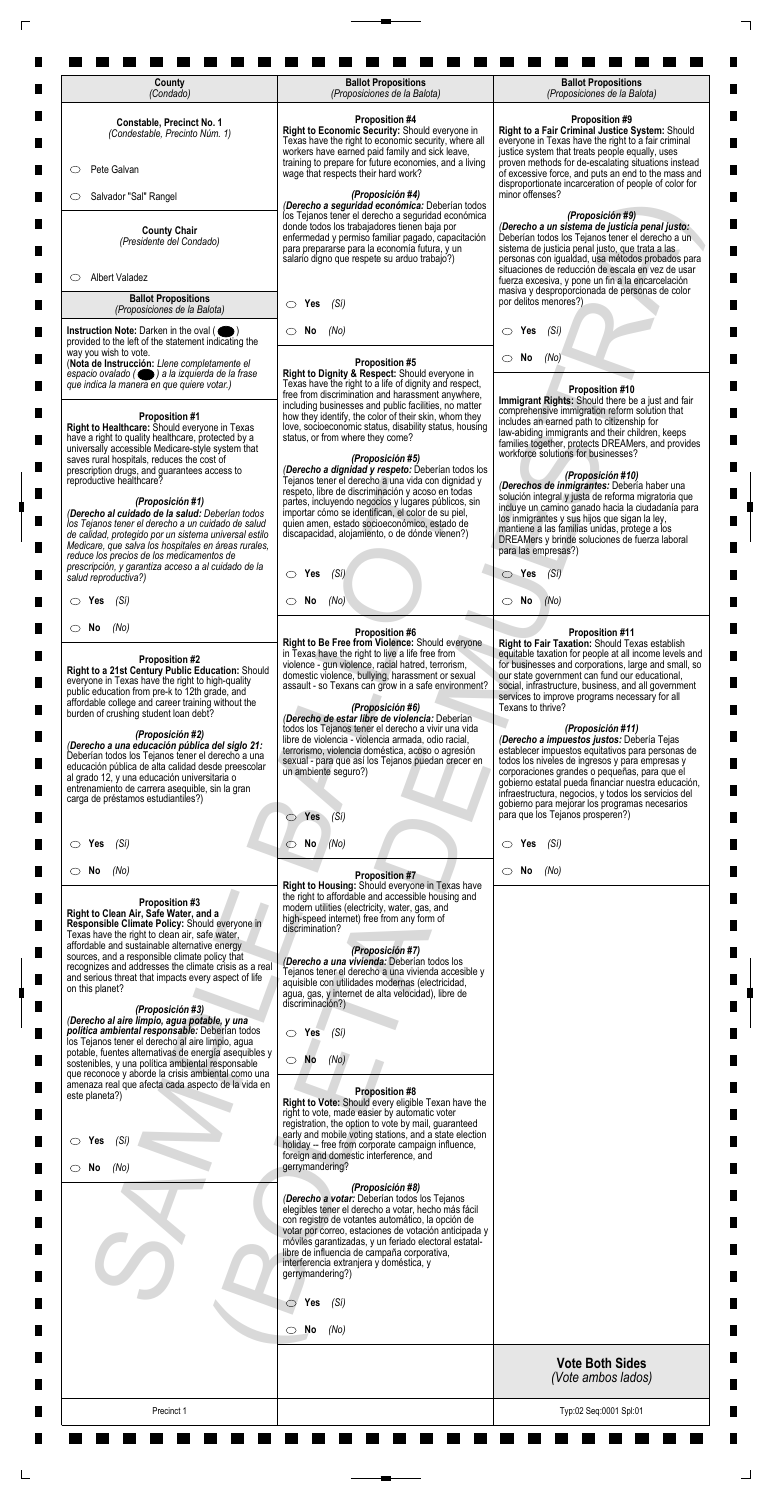|                                                                                                                                                                    | <b>Official Ballot - Democratic Party Primary Election</b><br>(Boleta Oficial - Elección Primaria del Partido Democratico)                                                                                                                                                                                                         |                                                                                                       |
|--------------------------------------------------------------------------------------------------------------------------------------------------------------------|------------------------------------------------------------------------------------------------------------------------------------------------------------------------------------------------------------------------------------------------------------------------------------------------------------------------------------|-------------------------------------------------------------------------------------------------------|
|                                                                                                                                                                    | <b>Pecos County, Texas</b><br>(Condado de Pecos, Texas)                                                                                                                                                                                                                                                                            |                                                                                                       |
|                                                                                                                                                                    | March 3, 2020<br>(3 de marzo de 2020)                                                                                                                                                                                                                                                                                              |                                                                                                       |
|                                                                                                                                                                    | Instruction Note: Vote for the candidate of your choice in each race by darkening in the oval (O) provided to the left of the name of that candidate.<br>(Nota de Instrucción: Vote por el candidato de su preferencia en cada carrera llenando completamente el espacio ovalado ((e) a la izquierda del nombre del                |                                                                                                       |
| candidato.)<br>electoral.")                                                                                                                                        | "I am a Democrat and understand that I am ineligible to vote or participate in another political party's primary election or convention during this voting year."<br>("Yo soy Demócrata y comprendo soy inelegible para votar o participar en la elección primaria o la convención de algún otro partido político durante este año |                                                                                                       |
| <b>Preference for Presidential Nominee</b><br>one choice.<br>(Preferencia para un candidato nombrado para presidente)<br>candidato. Haga solamente una selección.) | You may vote for one presidential candidate whose name appears on the ballot by darkening in the oval (objetived beside the candidate's name. Make only<br>(Usted puede votar por un candidato para presidente cuyo nombre aparece en la boleta llenando completamente el espacio ovalado (el al lado del nombre del               |                                                                                                       |
| Federal<br>(Federal)                                                                                                                                               | Federal<br>(Federal)                                                                                                                                                                                                                                                                                                               | <b>State</b><br>(Estado)                                                                              |
| <b>President</b><br>(Presidente)                                                                                                                                   | United States Representative, District 23<br>(Representante de los Estados Unidos,<br>Distrito Núm. 23)                                                                                                                                                                                                                            | Judge, Court of Criminal Appeals, Place 4<br>(Juez, Corte de Apelaciones Criminales,<br>Lugar Núm. 4) |
| Cory Booker<br>O                                                                                                                                                   | Ricardo R. Madrid<br>C                                                                                                                                                                                                                                                                                                             | <b>Steven Miears</b><br>O                                                                             |
| Elizabeth Warren<br>O                                                                                                                                              | Gina Ortiz Jones<br>O                                                                                                                                                                                                                                                                                                              | Tina Clinton                                                                                          |
| <b>Tom Steyer</b>                                                                                                                                                  | Rosalinda "Rosey" Ramos Abuabara                                                                                                                                                                                                                                                                                                   | Judge, Court of Criminal Appeals, Place 9                                                             |
| Roque "Rocky" De La Fuente<br>O                                                                                                                                    | Efrain V. Valdez<br>$\circlearrowright$                                                                                                                                                                                                                                                                                            | (Juez, Corte de Apelaciones Criminales,<br>Lugar Núm. 9)                                              |
| Andrew Yang<br>$\circ$                                                                                                                                             | Jaime Escuder<br>$\circlearrowright$                                                                                                                                                                                                                                                                                               | Brandon Birmingham<br>$\circ$                                                                         |
| Tulsi Gabbard<br>O                                                                                                                                                 | <b>State</b><br>(Estado)                                                                                                                                                                                                                                                                                                           | Member, State Board of Education, District 1                                                          |
| <b>Deval Patrick</b><br>$\circ$                                                                                                                                    | <b>Railroad Commissioner</b>                                                                                                                                                                                                                                                                                                       | (Miembro de la Junta Estatal de Educación Pública,<br>Distrito Núm. 1)                                |
| Michael Bennet<br>O                                                                                                                                                | (Comisionado de Ferrocarriles)                                                                                                                                                                                                                                                                                                     | Georgina Perez<br>$\circ$                                                                             |
| Marianne Williamson<br>$\circ$                                                                                                                                     | <b>Kelly Stone</b><br>$\circ$                                                                                                                                                                                                                                                                                                      | <b>State Senator, District 19</b>                                                                     |
| Joseph R. Biden<br>$\circ$                                                                                                                                         | Mark Watson<br>O                                                                                                                                                                                                                                                                                                                   | (Senador Estatal, Distrito Núm. 19)                                                                   |
| Robby Wells<br>$\circ$                                                                                                                                             | Roberto R. "Beto" Alonzo<br>$\circ$                                                                                                                                                                                                                                                                                                | Xochil Peña Rodriguez<br>$\circ$                                                                      |
| Amy Klobuchar<br>$\circ$                                                                                                                                           | Chrysta Castañeda<br>$\circ$                                                                                                                                                                                                                                                                                                       | <b>Freddy Ramirez</b><br>$\circ$                                                                      |
| Pete Buttigieg<br>$\circ$                                                                                                                                          | <b>Chief Justice, Supreme Court</b>                                                                                                                                                                                                                                                                                                | <b>Roland Gutierrez</b><br>O                                                                          |
| <b>Bernie Sanders</b><br>O                                                                                                                                         | (Juez Presidente, Corte Suprema)                                                                                                                                                                                                                                                                                                   | State Representative, District 74                                                                     |
| Michael R. Bloomberg<br>$\cup$                                                                                                                                     | Amy Clark Meachum<br>$\circ$                                                                                                                                                                                                                                                                                                       | (Representante Estatal, Distrito Núm. 74)                                                             |
| Julián Castro<br>O                                                                                                                                                 | Jerry Zimmerer<br>$\circ$                                                                                                                                                                                                                                                                                                          | Rowland Garza<br>$\circlearrowright$                                                                  |
| John K. Delaney<br>$\circ$                                                                                                                                         | Justice, Supreme Court, Place 6, Unexpired Term<br>(Juez, Corte Suprema, Lugar Núm. 6,                                                                                                                                                                                                                                             | Eddie Morales, Jr.<br>$\circ$                                                                         |
| <b>United States Senator</b>                                                                                                                                       | Duración Restante del Cargo)                                                                                                                                                                                                                                                                                                       | Ramsey English Cantu<br>$\circlearrowright$                                                           |
| (Senador de los Estados Unidos)                                                                                                                                    | Larry Praeger<br>O                                                                                                                                                                                                                                                                                                                 | <b>Chief Justice, 8th Court of Appeals District</b><br>(Juez Presidente, Corte de Apelaciones,        |
| D. R. Hunter<br>O                                                                                                                                                  | Kathy Cheng<br>$\circ$                                                                                                                                                                                                                                                                                                             | Distrito Núm. 8)                                                                                      |
| Jack Daniel Foster, Jr.<br>O                                                                                                                                       | Justice, Supreme Court, Place 7                                                                                                                                                                                                                                                                                                    | Yvonne Rodriguez<br>$\circ$                                                                           |
| Michael Cooper<br>$\circ$                                                                                                                                          | (Juez, Corte Suprema, Lugar Núm. 7)                                                                                                                                                                                                                                                                                                | Angie Juarez Barill<br>$\circ$                                                                        |
| Royce West                                                                                                                                                         | Staci Williams                                                                                                                                                                                                                                                                                                                     | County<br>(Condado)                                                                                   |
| Amanda K. Edwards<br>O                                                                                                                                             | <b>Brandy Voss</b><br>$\circ$                                                                                                                                                                                                                                                                                                      | <b>Sheriff</b>                                                                                        |
| Cristina Tzintzun Ramirez<br>$\circ$                                                                                                                               | Justice, Supreme Court, Place 8<br>(Juez, Corte Suprema, Lugar Núm. 8)                                                                                                                                                                                                                                                             | (Alguacil)                                                                                            |
| Mary "MJ" Hegar<br>$\circ$                                                                                                                                         |                                                                                                                                                                                                                                                                                                                                    | T. J. Perkins<br>$\circ$                                                                              |
| Chris Bell<br>O                                                                                                                                                    | Peter Kelly<br>$\circ$                                                                                                                                                                                                                                                                                                             | <b>County Tax Assessor-Collector</b><br>(Asesor-Colector de Impuestos del Condado)                    |
| Sema Hernandez<br>O                                                                                                                                                | Gisela D. Triana<br>O                                                                                                                                                                                                                                                                                                              |                                                                                                       |
| Annie "Mamá" Garcia<br>$\circ$                                                                                                                                     | Judge, Court of Criminal Appeals, Place 3<br>(Juez, Corte de Apelaciones Criminales,                                                                                                                                                                                                                                               | Santa S. Acosta<br>$\circ$                                                                            |
| Adrian Ocegueda<br>$\circ$                                                                                                                                         | Lugar Núm. 3)                                                                                                                                                                                                                                                                                                                      |                                                                                                       |
| Victor Hugo Harris<br>O                                                                                                                                            | Elizabeth Davis Frizell<br>$\circlearrowright$                                                                                                                                                                                                                                                                                     |                                                                                                       |
|                                                                                                                                                                    | William Pieratt Demond<br>$\circlearrowright$                                                                                                                                                                                                                                                                                      |                                                                                                       |
|                                                                                                                                                                    | Dan Wood<br>$\circ$                                                                                                                                                                                                                                                                                                                | <b>Vote Both Sides</b><br>(Vote ambos lados)                                                          |
| Precinct 2                                                                                                                                                         |                                                                                                                                                                                                                                                                                                                                    | Typ:02 Seq:0002 Spl:01                                                                                |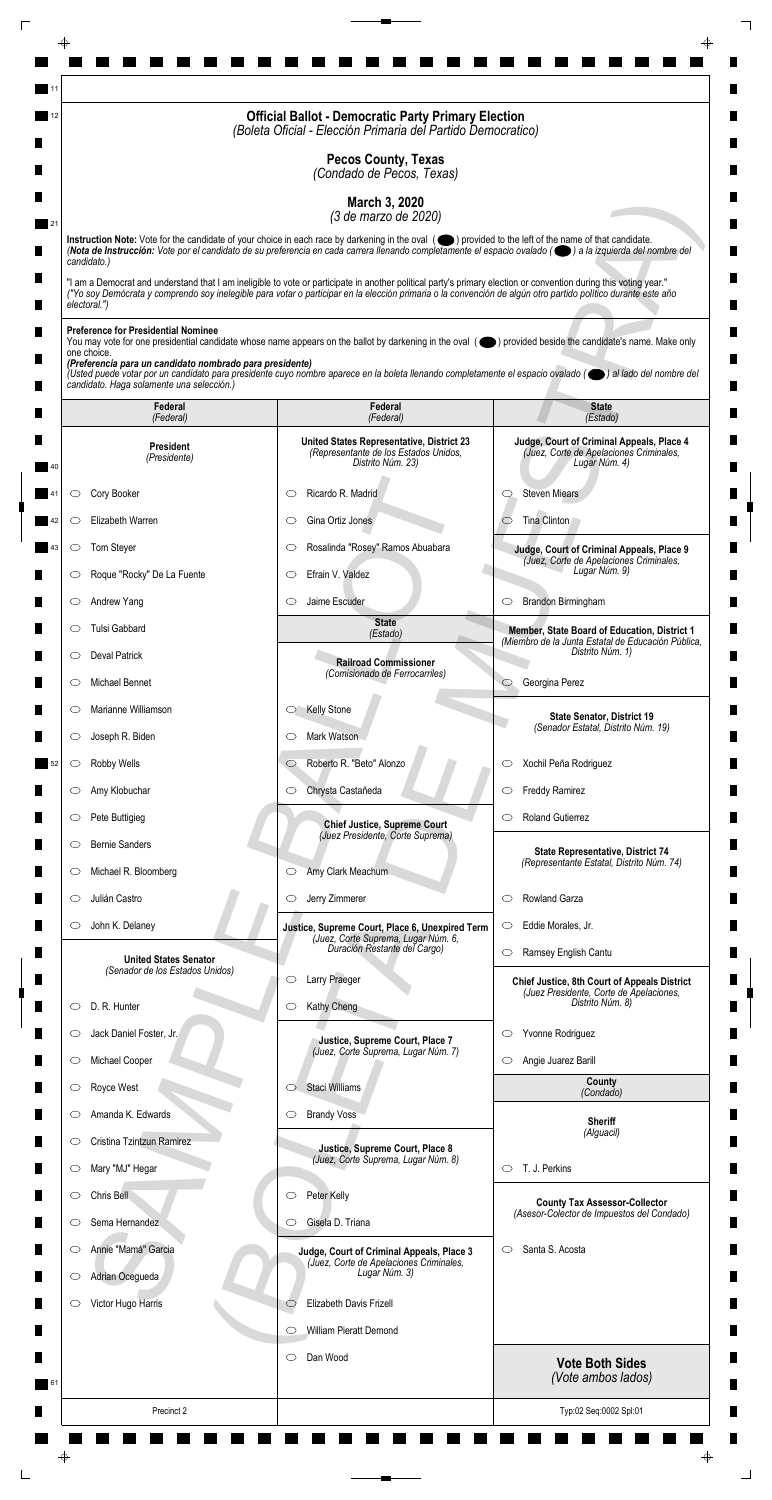| County<br>(Condado)                                                                                                                                                                                                                                                                                                                                                                                                                                                                                                                                                                               | <b>Ballot Propositions</b><br>(Proposiciones de la Balota)                                                                                                                                                                                                                                                                                                                                                                                                                                                                                                                                                                         | <b>Ballot Propositions</b><br>(Proposiciones de la Balota)                                                                                                                                                                                                                                                                                                                                                                                                                                                                                                                                                                                                                                                                                                                         |
|---------------------------------------------------------------------------------------------------------------------------------------------------------------------------------------------------------------------------------------------------------------------------------------------------------------------------------------------------------------------------------------------------------------------------------------------------------------------------------------------------------------------------------------------------------------------------------------------------|------------------------------------------------------------------------------------------------------------------------------------------------------------------------------------------------------------------------------------------------------------------------------------------------------------------------------------------------------------------------------------------------------------------------------------------------------------------------------------------------------------------------------------------------------------------------------------------------------------------------------------|------------------------------------------------------------------------------------------------------------------------------------------------------------------------------------------------------------------------------------------------------------------------------------------------------------------------------------------------------------------------------------------------------------------------------------------------------------------------------------------------------------------------------------------------------------------------------------------------------------------------------------------------------------------------------------------------------------------------------------------------------------------------------------|
| Constable, Precinct No. 1<br>(Condestable, Precinto Núm. 1)                                                                                                                                                                                                                                                                                                                                                                                                                                                                                                                                       | <b>Proposition #4</b><br>Right to Economic Security: Should everyone in<br>Texas have the right to economic security, where all                                                                                                                                                                                                                                                                                                                                                                                                                                                                                                    | <b>Proposition #9</b><br>Right to a Fair Criminal Justice System: Should<br>everyone in Texas have the right to a fair criminal                                                                                                                                                                                                                                                                                                                                                                                                                                                                                                                                                                                                                                                    |
| Pete Galvan<br>$\circ$                                                                                                                                                                                                                                                                                                                                                                                                                                                                                                                                                                            | workers have earned paid family and sick leave,<br>training to prepare for future economies, and a living<br>wage that respects their hard work?                                                                                                                                                                                                                                                                                                                                                                                                                                                                                   | justice system that treats people equally, uses<br>proven methods for de-escalating situations instead<br>of excessive force, and puts an end to the mass and                                                                                                                                                                                                                                                                                                                                                                                                                                                                                                                                                                                                                      |
| Salvador "Sal" Rangel<br>O                                                                                                                                                                                                                                                                                                                                                                                                                                                                                                                                                                        | (Proposición #4)<br>(Derecho a seguridad económica: Deberían todos                                                                                                                                                                                                                                                                                                                                                                                                                                                                                                                                                                 | disproportionate incarceration of people of color for<br>minor offenses?                                                                                                                                                                                                                                                                                                                                                                                                                                                                                                                                                                                                                                                                                                           |
| <b>County Chair</b><br>(Presidente del Condado)                                                                                                                                                                                                                                                                                                                                                                                                                                                                                                                                                   | los Tejanos tener el derecho a seguridad económica<br>donde todos los trabajadores tienen baja por<br>enfermedad y permiso familiar pagado, capacitación<br>para prepararse para la economía futura, y un<br>salario digno que respete su arduo trabajo?)                                                                                                                                                                                                                                                                                                                                                                          | (Proposición #9)<br>(Derecho a un sistema de justicia penal justo:<br>Deberían todos los Tejanos tener el derecho a un<br>sistema de justicia penal justo, que trata a las<br>personas con igualdad, usa métodos probados para<br>situaciones de reducción de escala en vez de usar                                                                                                                                                                                                                                                                                                                                                                                                                                                                                                |
| <b>Albert Valadez</b><br>O<br><b>Ballot Propositions</b>                                                                                                                                                                                                                                                                                                                                                                                                                                                                                                                                          |                                                                                                                                                                                                                                                                                                                                                                                                                                                                                                                                                                                                                                    | fuerza excesiva, y pone un fin a la encarcelación<br>masiva y desproporcionada de personas de color<br>por delitos menores?)                                                                                                                                                                                                                                                                                                                                                                                                                                                                                                                                                                                                                                                       |
| (Proposiciones de la Balota)<br>Instruction Note: Darken in the oval (                                                                                                                                                                                                                                                                                                                                                                                                                                                                                                                            | Yes<br>(Si)<br>$\circ$<br>(No)<br>No<br>O                                                                                                                                                                                                                                                                                                                                                                                                                                                                                                                                                                                          | Yes<br>(Si)<br>$\circ$                                                                                                                                                                                                                                                                                                                                                                                                                                                                                                                                                                                                                                                                                                                                                             |
| provided to the left of the statement indicating the<br>way you wish to vote.<br>(Nota de Instrucción: Llene completamente el<br>espacio ovalado ( ) a la izquierda de la frase                                                                                                                                                                                                                                                                                                                                                                                                                   | <b>Proposition #5</b><br>Right to Dignity & Respect: Should everyone in                                                                                                                                                                                                                                                                                                                                                                                                                                                                                                                                                            | No<br>(No)                                                                                                                                                                                                                                                                                                                                                                                                                                                                                                                                                                                                                                                                                                                                                                         |
| que indica la manera en que quiere votar.)<br><b>Proposition #1</b><br>Right to Healthcare: Should everyone in Texas<br>have a right to quality healthcare, protected by a<br>universally accessible Medicare-style system that                                                                                                                                                                                                                                                                                                                                                                   | Texas have the right to a life of dignity and respect,<br>free from discrimination and harassment anywhere,<br>including businesses and public facilities, no matter<br>how they identify, the color of their skin, whom they<br>love, socioeconomic status, disability status, housing<br>status, or from where they come?                                                                                                                                                                                                                                                                                                        | Proposition #10<br>Immigrant Rights: Should there be a just and fair<br>comprehensive immigration reform solution that<br>includes an earned path to citizenship for<br>law-abiding immigrants and their children, keeps<br>families together, protects DREAMers, and provides                                                                                                                                                                                                                                                                                                                                                                                                                                                                                                     |
| saves rural hospitals, reduces the cost of<br>prescription drugs, and guarantees access to<br>reproductive healthcare?<br>(Proposición #1)<br>(Derecho al cuidado de la salud: Deberían todos<br>los Tejanos tener el derecho a un cuidado de salud                                                                                                                                                                                                                                                                                                                                               | (Proposición #5)<br>(Derecho a dignidad y respeto: Deberían todos los<br>Tejanos tener el derecho a una vida con dignidad y<br>respeto, libre de discriminación y acoso en todas<br>partes, incluyendo negocios y lugares públicos, sin<br>importar cómo se identifican, el color de su piel,<br>quien amen, estado socioeconómico, estado de                                                                                                                                                                                                                                                                                      | workforce solutions for businesses?<br>(Proposición #10)<br>(Derechos de inmigrantes: Debería haber una<br>solución integral y justa de reforma migratoria que<br>incluye un camino ganado hacia la ciudadanía para<br>los inmigrantes y sus hijos que sigan la ley,                                                                                                                                                                                                                                                                                                                                                                                                                                                                                                               |
| de calidad, protegido por un sistema universal estilo<br>Medicare, que salva los hospitales en áreas rurales,<br>reduce los precios de los medicamentos de<br>prescripción, y garantiza acceso a al cuidado de la                                                                                                                                                                                                                                                                                                                                                                                 | discapacidad, alojamiento, o de dónde vienen?)                                                                                                                                                                                                                                                                                                                                                                                                                                                                                                                                                                                     | mantiene a las familias unidas, protege a los<br>DREAMers y brinde soluciones de fuerza laboral<br>para las empresas?)                                                                                                                                                                                                                                                                                                                                                                                                                                                                                                                                                                                                                                                             |
| salud reproductiva?)<br>$\circ$ Yes<br>(Sí)                                                                                                                                                                                                                                                                                                                                                                                                                                                                                                                                                       | $\bigcirc$ Yes (Si)<br>$\circ$ No<br>(No)                                                                                                                                                                                                                                                                                                                                                                                                                                                                                                                                                                                          | $\bigcirc$ Yes $(Si)$<br>$\circ$ No<br>(No)                                                                                                                                                                                                                                                                                                                                                                                                                                                                                                                                                                                                                                                                                                                                        |
| $\circ$ No<br>(No)                                                                                                                                                                                                                                                                                                                                                                                                                                                                                                                                                                                | <b>Proposition #6</b>                                                                                                                                                                                                                                                                                                                                                                                                                                                                                                                                                                                                              | <b>Proposition #11</b>                                                                                                                                                                                                                                                                                                                                                                                                                                                                                                                                                                                                                                                                                                                                                             |
| Proposition #2<br>Right to a 21st Century Public Education: Should<br>everyone in Texas have the right to high-quality<br>public education from pre-k to 12th grade, and<br>affordable college and career training without the<br>burden of crushing student loan debt?<br>(Proposición #2)<br>(Derecho a una educación pública del siglo 21:<br>Deberían todos los Tejanos tener el derecho a una<br>educación pública de alta calidad desde preescolar<br>al grado 12, y una educación universitaria o<br>entrenamiento de carrera asequible, sin la gran<br>carga de préstamos estudiantiles?) | Right to Be Free from Violence: Should everyone<br>in Texas have the right to live a life free from<br>violence - gun violence, racial hatred, terrorism,<br>domestic violence, bullying, harassment or sexual<br>assault - so Texans can grow in a safe environment?<br>(Proposición #6)<br>(Derecho de estar libre de violencia: Deberían<br>todos los Tejanos tener el derecho a vivir una vida<br>libre de violencia - violencia armada, odio racial,<br>terrorismo, violencia doméstica, acoso o agresión<br>sexual - para que así los Tejanos puedan crecer en<br>un ambiente seguro?)<br>Yes<br>(Si)<br>$\circlearrowright$ | Right to Fair Taxation: Should Texas establish<br>equitable taxation for people at all income levels and<br>for businesses and corporations, large and small, so<br>our state government can fund our educational,<br>social, infrastructure, business, and all government<br>services to improve programs necessary for all<br>Texans to thrive?<br>(Proposición #11)<br>(Derecho a impuestos justos: Debería Tejas<br>establecer impuestos equitativos para personas de<br>todos los niveles de ingresos y para empresas y<br>corporaciones grandes o pequeñas, para que el<br>gobierno estatal pueda financiar nuestra educación,<br>infraestructura, negocios, y todos los servicios del<br>gobierno para mejorar los programas necesarios<br>para que los Tejanos prosperen?) |
| (Sí)<br>$\circ$ Yes                                                                                                                                                                                                                                                                                                                                                                                                                                                                                                                                                                               | $\circ$ No<br>(No)                                                                                                                                                                                                                                                                                                                                                                                                                                                                                                                                                                                                                 | Yes<br>(Sí)                                                                                                                                                                                                                                                                                                                                                                                                                                                                                                                                                                                                                                                                                                                                                                        |
| $\circ$ No<br>(No)<br>Proposition #3<br>Right to Clean Air, Safe Water, and a<br>Responsible Climate Policy: Should everyone in<br>Texas have the right to clean air, safe water,<br>affordable and sustainable alternative energy<br>sources, and a responsible climate policy that<br>recognizes and addresses the climate crisis as a real<br>and serious threat that impacts every aspect of life<br>on this planet?<br>(Proposición #3)<br>(Derecho al aire limpio, agua potable, y una<br>política ambiental responsable: Deberían todos                                                    | <b>Proposition #7</b><br>Right to Housing: Should everyone in Texas have<br>the right to affordable and accessible housing and<br>modern utilities (electricity, water, gas, and<br>high-speed internet) free from any form of<br>discrimination?<br>(Proposición #7)<br>(Derecho a una vivienda: Deberían todos los<br>Tejanos tener el derecho a una vivienda accesible y<br>aquisible con utilidades modernas (electricidad,<br>agua, gas, y internet de alta velocidad), libre de<br>discriminación?)<br>$\circ$ Yes<br>(Si)                                                                                                   | $\circ$ No<br>(No)                                                                                                                                                                                                                                                                                                                                                                                                                                                                                                                                                                                                                                                                                                                                                                 |
| los Tejanos tener el derecho al aire limpio, agua<br>potable, fuentes alternativas de energía asequibles y<br>sostenibles, y una política ambiental responsable<br>que reconoce y aborde la crisis ambiental como una<br>amenaza real que afecta cada aspecto de la vida en<br>este planeta?)                                                                                                                                                                                                                                                                                                     | $\bigcirc$ No<br>(No)<br><b>Proposition #8</b>                                                                                                                                                                                                                                                                                                                                                                                                                                                                                                                                                                                     |                                                                                                                                                                                                                                                                                                                                                                                                                                                                                                                                                                                                                                                                                                                                                                                    |
| (Sí)<br>$\circ$ Yes                                                                                                                                                                                                                                                                                                                                                                                                                                                                                                                                                                               | Right to Vote: Should every eligible Texan have the<br>right to vote, made easier by automatic voter<br>registration, the option to vote by mail, guaranteed<br>early and mobile voting stations, and a state election<br>holiday -- free from corporate campaign influence,<br>foreign and domestic interference, and                                                                                                                                                                                                                                                                                                             |                                                                                                                                                                                                                                                                                                                                                                                                                                                                                                                                                                                                                                                                                                                                                                                    |
| $\circ$ No<br>(No)                                                                                                                                                                                                                                                                                                                                                                                                                                                                                                                                                                                | gerrymandering?<br>(Proposición #8)<br>(Derecho a votar: Deberían todos los Tejanos<br>elegibles tener el derecho a votar, hecho más fácil<br>con registro de votantes automático, la opción de<br>votar por correo, estaciones de votación anticipada y<br>móviles garantizadas, y un feriado electoral estatal-<br>libre de influencia de campaña corporativa,<br>interferencia extranjera y doméstica, y<br>gerrymandering?)                                                                                                                                                                                                    |                                                                                                                                                                                                                                                                                                                                                                                                                                                                                                                                                                                                                                                                                                                                                                                    |
|                                                                                                                                                                                                                                                                                                                                                                                                                                                                                                                                                                                                   |                                                                                                                                                                                                                                                                                                                                                                                                                                                                                                                                                                                                                                    |                                                                                                                                                                                                                                                                                                                                                                                                                                                                                                                                                                                                                                                                                                                                                                                    |

 $\Box$ 

 $\overline{\Gamma}$ 

| Precinct 2                                                           |                                                                                                                                                        | Typ:02 Seq:0002 Spl:01                       |
|----------------------------------------------------------------------|--------------------------------------------------------------------------------------------------------------------------------------------------------|----------------------------------------------|
|                                                                      |                                                                                                                                                        | <b>Vote Both Sides</b><br>(Vote ambos lados) |
|                                                                      | No<br>(No)<br>◯                                                                                                                                        |                                              |
|                                                                      | Yes<br>(Si)<br>◯                                                                                                                                       |                                              |
|                                                                      | gerrymandering?)                                                                                                                                       |                                              |
|                                                                      | móviles garantizadas, y un feriado electoral estatal-<br>libre de influencia de campaña corporativa,<br>interferencia extranjera y doméstica, y        |                                              |
|                                                                      | con registro de votantes automático, la opción de<br>votar por correo, estaciones de votación anticipada y                                             |                                              |
|                                                                      | (Proposición #8)<br>(Derecho a votar: Deberían todos los Tejanos<br>elegibles tener el derecho a votar, hecho más fácil                                |                                              |
| No<br>(No)                                                           | gerrymandering?                                                                                                                                        |                                              |
| (Si)<br>Yes                                                          | early and mobile voting stations, and a state election<br>holiday -- free from corporate campaign influence,<br>foreign and domestic interference, and |                                              |
|                                                                      | right to vote, made easier by automatic voter<br>registration, the option to vote by mail, guaranteed                                                  |                                              |
| amenaza real que afecta cada aspecto de la vida en<br>este planeta?) | <b>Proposition #8</b><br>Right to Vote: Should every eligible Texan have the                                                                           |                                              |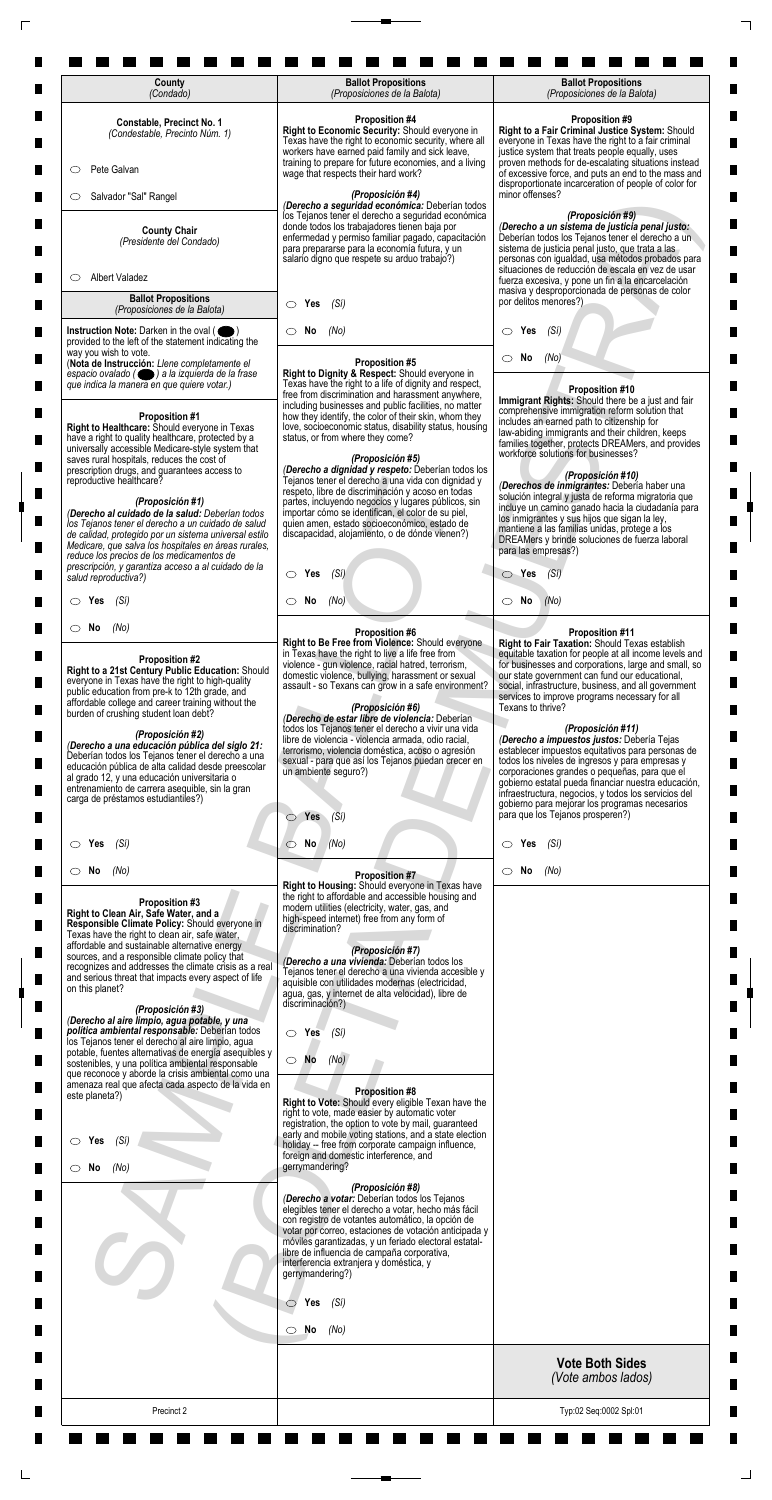|                                                                         | <b>Official Ballot - Democratic Party Primary Election</b><br>(Boleta Oficial - Elección Primaria del Partido Democratico)                                                                                                                                                                                                         |                                                                                                       |
|-------------------------------------------------------------------------|------------------------------------------------------------------------------------------------------------------------------------------------------------------------------------------------------------------------------------------------------------------------------------------------------------------------------------|-------------------------------------------------------------------------------------------------------|
|                                                                         | <b>Pecos County, Texas</b><br>(Condado de Pecos, Texas)                                                                                                                                                                                                                                                                            |                                                                                                       |
|                                                                         | March 3, 2020                                                                                                                                                                                                                                                                                                                      |                                                                                                       |
|                                                                         | (3 de marzo de 2020)<br>Instruction Note: Vote for the candidate of your choice in each race by darkening in the oval (O) provided to the left of the name of that candidate.                                                                                                                                                      |                                                                                                       |
| candidato.)                                                             | (Nota de Instrucción: Vote por el candidato de su preferencia en cada carrera llenando completamente el espacio ovalado ((e) a la izquierda del nombre del                                                                                                                                                                         |                                                                                                       |
| electoral.")                                                            | "I am a Democrat and understand that I am ineligible to vote or participate in another political party's primary election or convention during this voting year."<br>("Yo soy Demócrata y comprendo soy inelegible para votar o participar en la elección primaria o la convención de algún otro partido político durante este año |                                                                                                       |
| <b>Preference for Presidential Nominee</b>                              |                                                                                                                                                                                                                                                                                                                                    |                                                                                                       |
| one choice.<br>(Preferencia para un candidato nombrado para presidente) | You may vote for one presidential candidate whose name appears on the ballot by darkening in the oval (objetived beside the candidate's name. Make only                                                                                                                                                                            |                                                                                                       |
| candidato. Haga solamente una selección.)                               | (Usted puede votar por un candidato para presidente cuyo nombre aparece en la boleta llenando completamente el espacio ovalado (el al lado del nombre del                                                                                                                                                                          |                                                                                                       |
| Federal<br>(Federal)                                                    | Federal<br>(Federal)                                                                                                                                                                                                                                                                                                               | <b>State</b><br>(Estado)                                                                              |
| <b>President</b><br>(Presidente)                                        | United States Representative, District 23<br>(Representante de los Estados Unidos,<br>Distrito Núm. 23)                                                                                                                                                                                                                            | Judge, Court of Criminal Appeals, Place 4<br>(Juez, Corte de Apelaciones Criminales,<br>Lugar Núm. 4) |
| Cory Booker<br>O                                                        | Ricardo R. Madrid<br>C                                                                                                                                                                                                                                                                                                             | <b>Steven Miears</b><br>O                                                                             |
| Elizabeth Warren<br>O                                                   | Gina Ortiz Jones<br>O                                                                                                                                                                                                                                                                                                              | Tina Clinton                                                                                          |
| Tom Steyer                                                              | Rosalinda "Rosey" Ramos Abuabara                                                                                                                                                                                                                                                                                                   | Judge, Court of Criminal Appeals, Place 9<br>(Juez, Corte de Apelaciones Criminales,                  |
| Roque "Rocky" De La Fuente<br>O                                         | Efrain V. Valdez<br>$\circlearrowright$                                                                                                                                                                                                                                                                                            | Lugar Núm. 9)                                                                                         |
| Andrew Yang<br>$\circ$                                                  | Jaime Escuder<br>$\circlearrowright$                                                                                                                                                                                                                                                                                               | Brandon Birmingham<br>$\circ$                                                                         |
| Tulsi Gabbard<br>O                                                      | <b>State</b><br>(Estado)                                                                                                                                                                                                                                                                                                           | Member, State Board of Education, District 1<br>(Miembro de la Junta Estatal de Educación Pública,    |
| <b>Deval Patrick</b><br>$\circ$                                         | <b>Railroad Commissioner</b>                                                                                                                                                                                                                                                                                                       | Distrito Núm. 1)                                                                                      |
| Michael Bennet<br>O                                                     | (Comisionado de Ferrocarriles)                                                                                                                                                                                                                                                                                                     | Georgina Perez<br>$\circ$                                                                             |
| Marianne Williamson<br>$\circ$                                          | <b>Kelly Stone</b><br>$\circ$                                                                                                                                                                                                                                                                                                      | <b>State Senator, District 19</b><br>(Senador Estatal, Distrito Núm. 19)                              |
| Joseph R. Biden<br>$\circ$                                              | Mark Watson<br>O                                                                                                                                                                                                                                                                                                                   |                                                                                                       |
| Robby Wells<br>$\circ$                                                  | Roberto R. "Beto" Alonzo<br>$\circ$                                                                                                                                                                                                                                                                                                | Xochil Peña Rodriguez<br>$\circ$                                                                      |
| Amy Klobuchar<br>$\circlearrowright$                                    | Chrysta Castañeda<br>$\circ$                                                                                                                                                                                                                                                                                                       | <b>Freddy Ramirez</b><br>$\circ$                                                                      |
| Pete Buttigieg<br>$\circ$                                               | <b>Chief Justice, Supreme Court</b><br>(Juez Presidente, Corte Suprema)                                                                                                                                                                                                                                                            | <b>Roland Gutierrez</b><br>O                                                                          |
| <b>Bernie Sanders</b><br>O                                              |                                                                                                                                                                                                                                                                                                                                    | State Representative, District 74<br>(Representante Estatal, Distrito Núm. 74)                        |
| Michael R. Bloomberg<br>$\cup$<br>Julián Castro<br>O                    | Amy Clark Meachum<br>$\circ$<br>Jerry Zimmerer<br>$\circ$                                                                                                                                                                                                                                                                          | Rowland Garza<br>$\circlearrowright$                                                                  |
| John K. Delaney<br>$\circ$                                              |                                                                                                                                                                                                                                                                                                                                    | Eddie Morales, Jr.<br>$\circ$                                                                         |
|                                                                         | Justice, Supreme Court, Place 6, Unexpired Term<br>(Juez, Corte Suprema, Lugar Núm. 6,<br>Duración Restante del Cargo)                                                                                                                                                                                                             | Ramsey English Cantu<br>$\circlearrowright$                                                           |
| <b>United States Senator</b><br>(Senador de los Estados Unidos)         | Larry Praeger<br>O                                                                                                                                                                                                                                                                                                                 | <b>Chief Justice, 8th Court of Appeals District</b>                                                   |
| D. R. Hunter<br>O                                                       | Kathy Cheng<br>$\circ$                                                                                                                                                                                                                                                                                                             | (Juez Presidente, Corte de Apelaciones,<br>Distrito Núm. 8)                                           |
| Jack Daniel Foster, Jr.<br>O                                            | Justice, Supreme Court, Place 7                                                                                                                                                                                                                                                                                                    | Yvonne Rodriguez<br>$\circ$                                                                           |
| Michael Cooper<br>$\circ$                                               | (Juez, Corte Suprema, Lugar Núm. 7)                                                                                                                                                                                                                                                                                                | Angie Juarez Barill<br>$\circ$                                                                        |
| Royce West                                                              | Staci Williams                                                                                                                                                                                                                                                                                                                     | County<br>(Condado)                                                                                   |
| Amanda K. Edwards<br>O                                                  | <b>Brandy Voss</b><br>$\circ$                                                                                                                                                                                                                                                                                                      | <b>Sheriff</b>                                                                                        |
| Cristina Tzintzun Ramirez<br>$\circ$                                    | Justice, Supreme Court, Place 8                                                                                                                                                                                                                                                                                                    | (Alguacil)                                                                                            |
| Mary "MJ" Hegar<br>$\circ$                                              | (Juez, Corte Suprema, Lugar Núm. 8)                                                                                                                                                                                                                                                                                                | T. J. Perkins<br>$\circ$                                                                              |
| Chris Bell<br>O                                                         | Peter Kelly<br>$\circ$                                                                                                                                                                                                                                                                                                             | <b>County Tax Assessor-Collector</b><br>(Asesor-Colector de Impuestos del Condado)                    |
| Sema Hernandez<br>O                                                     | Gisela D. Triana<br>O                                                                                                                                                                                                                                                                                                              |                                                                                                       |
| Annie "Mamá" Garcia<br>$\circ$                                          | Judge, Court of Criminal Appeals, Place 3<br>(Juez, Corte de Apelaciones Criminales,                                                                                                                                                                                                                                               | Santa S. Acosta<br>$\circlearrowright$                                                                |
| Adrian Ocegueda<br>$\circ$                                              | Lugar Núm. 3)                                                                                                                                                                                                                                                                                                                      | <b>County Chair</b><br>(Presidente del Condado)                                                       |
| Victor Hugo Harris<br>O                                                 | Elizabeth Davis Frizell<br>$\circlearrowright$                                                                                                                                                                                                                                                                                     |                                                                                                       |
|                                                                         | William Pieratt Demond<br>$\circlearrowright$                                                                                                                                                                                                                                                                                      | <b>Albert Valadez</b><br>$\circ$                                                                      |
|                                                                         | Dan Wood<br>$\circ$                                                                                                                                                                                                                                                                                                                | <b>Vote Both Sides</b><br>(Vote ambos lados)                                                          |
| Precinct 3                                                              |                                                                                                                                                                                                                                                                                                                                    | Typ:02 Seq:0003 Spl:01                                                                                |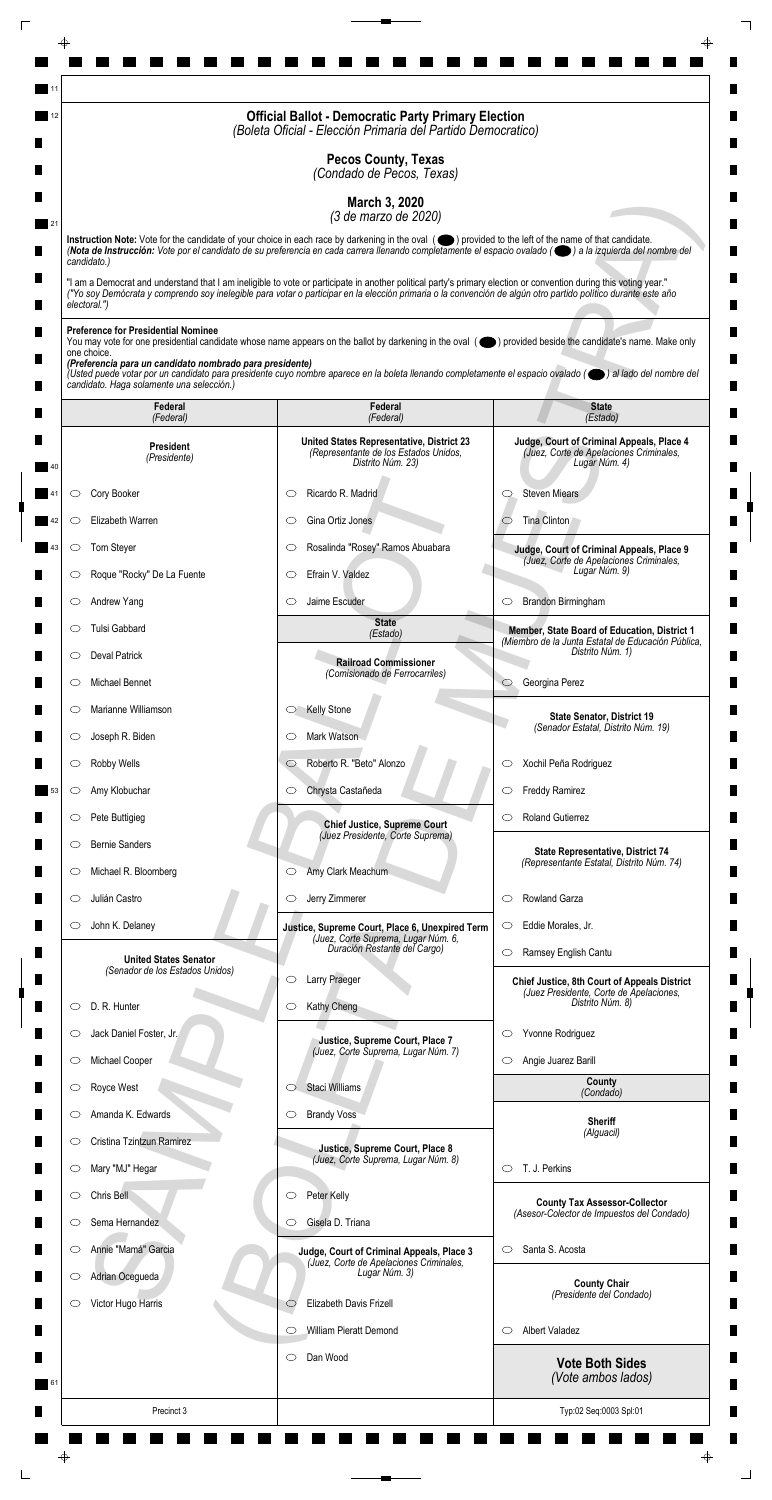| <b>Ballot Propositions</b><br>(Proposiciones de la Balota)                                                                                                                                                                                                                                                                                                                         | <b>Ballot Propositions</b><br>(Proposiciones de la Balota)                                                                                                                                                                                                                                                                                                                                                    | <b>Ballot Propositions</b><br>(Proposiciones de la Balota)                                                                                                                                                                                                                                                                                                                                |
|------------------------------------------------------------------------------------------------------------------------------------------------------------------------------------------------------------------------------------------------------------------------------------------------------------------------------------------------------------------------------------|---------------------------------------------------------------------------------------------------------------------------------------------------------------------------------------------------------------------------------------------------------------------------------------------------------------------------------------------------------------------------------------------------------------|-------------------------------------------------------------------------------------------------------------------------------------------------------------------------------------------------------------------------------------------------------------------------------------------------------------------------------------------------------------------------------------------|
| Instruction Note: Darken in the oval (<br>provided to the left of the statement indicating the<br>way you wish to vote.<br>(Nota de Instrucción: Llene completamente el<br>espacio ovalado ( ) a la izquierda de la frase<br>que indica la manera en que quiere votar.)                                                                                                            | <b>Proposition #5</b><br>Right to Dignity & Respect: Should everyone in<br>Texas have the right to a life of dignity and respect,<br>free from discrimination and harassment anywhere,<br>including businesses and public facilities, no matter<br>how they identify, the color of their skin, whom they<br>love, socioeconomic status, disability status, housing<br>status, or from where they come?        | <b>Proposition #10</b><br>Immigrant Rights: Should there be a just and fair<br>comprehensive immigration reform solution that<br>includes an earned path to citizenship for<br>law-abiding immigrants and their children, keeps<br>families together, protects DREAMers, and provides<br>workforce solutions for businesses?                                                              |
| <b>Proposition #1</b><br>Right to Healthcare: Should everyone in Texas<br>have a right to quality healthcare, protected by a<br>universally accessible Medicare-style system that<br>saves rural hospitals, reduces the cost of<br>prescription drugs, and guarantees access to<br>reproductive healthcare?<br>(Proposición #1)<br>(Derecho al cuidado de la salud: Deberían todos | (Proposición #5)<br>(Derecho a dignidad y respeto: Deberían todos los<br>Tejanos tener el derecho a una vida con dignidad y<br>respeto, libre de discriminación y acoso en todas<br>partes, incluyendo negocios y lugares públicos, sin<br>importar cómo se identifican, el color de su piel,<br>quien amen, estado socioeconómico, estado de<br>discapacidad, alojamiento, o de dónde vienen?)               | (Proposición #10)<br>(Derechos de inmigrantes: Debería haber una<br>solución integral y justa de reforma migratoria que<br>incluye un camino ganado hacia la ciudadanía para<br>los inmigrantes y sus hijos que sigan la ley,<br>mantiene a las familias unidas, protege a los<br>DREAMers y brinde soluciones de fuerza laboral<br>para las empresas?)                                   |
| los Tejanos tener el derecho a un cuidado de salud<br>de calidad, protegido por un sistema universal estilo<br>Medicare, que salva los hospitales en áreas rurales,<br>reduce los precios de los medicamentos de                                                                                                                                                                   | $\circ$ Yes<br>(Sí)                                                                                                                                                                                                                                                                                                                                                                                           | Yes<br>(Sí)<br>O<br>No<br>(No)<br>CD.                                                                                                                                                                                                                                                                                                                                                     |
| prescripción, y garantiza acceso a al cuidado de la<br>salud reproductiva?)                                                                                                                                                                                                                                                                                                        | $\circ$ No<br>(No)                                                                                                                                                                                                                                                                                                                                                                                            | <b>Proposition #11</b><br>Right to Fair Taxation: Should Texas establish                                                                                                                                                                                                                                                                                                                  |
| (Sí)<br>$\circ$ Yes<br>$\circ$ No<br>(No)<br><b>Proposition #2</b>                                                                                                                                                                                                                                                                                                                 | <b>Proposition #6</b><br>Right to Be Free from Violence: Should everyone<br>in Texas have the right to live a life free from<br>violence - gun violence, racial hatred, terrorism,<br>domestic violence, bullying, harassment or sexual<br>assault - so Texans can grow in a safe environment?                                                                                                                | equitable taxation for people at all income levels and<br>for businesses and corporations, large and small, so<br>our state government can fund our educational,<br>social, infrastructure, business, and all government<br>services to improve programs necessary for all<br>Texans to thrive?                                                                                           |
| Right to a 21st Century Public Education: Should<br>everyone in Texas have the right to high-quality<br>public education from pre-k to 12th grade, and<br>affordable college and career training without the<br>burden of crushing student loan debt?<br>(Proposición #2)<br>(Derecho a una educación pública del siglo 21:                                                        | (Proposición #6)<br>(Derecho de estar libre de violencia: Deberían<br>todos los Tejanos tener el derecho a vivir una vida<br>libre de violencia - violencia armada, odio racial,<br>terrorismo, violencia doméstica, acoso o agresión<br>sexual - para que así los Tejanos puedan crecer en<br>un ambiente seguro?)                                                                                           | (Proposición #11)<br>(Derecho a impuestos justos: Debería Tejas<br>establecer impuestos equitativos para personas de<br>todos los niveles de ingresos y para empresas y<br>corporaciones grandes o pequeñas, para que el<br>gobierno estatal pueda financiar nuestra educación,<br>infraestructura, negocios, y todos los servicios del<br>gobierno para mejorar los programas necesarios |
| Deberían todos los Tejanos tener el derecho a una<br>educación pública de alta calidad desde preescolar<br>al grado 12, y una educación universitaria o<br>entrenamiento de carrera asequible, sin la gran<br>carga de préstamos estudiantiles?)                                                                                                                                   | $\circ$ Yes<br>(Si)                                                                                                                                                                                                                                                                                                                                                                                           | para que los Tejanos prosperen?)<br>$\circ$ Yes<br>(Si)                                                                                                                                                                                                                                                                                                                                   |
|                                                                                                                                                                                                                                                                                                                                                                                    | No<br>(No)<br>$\circ$                                                                                                                                                                                                                                                                                                                                                                                         | $\circ$ No<br>(No)                                                                                                                                                                                                                                                                                                                                                                        |
| (Sí)<br>$\circ$ Yes                                                                                                                                                                                                                                                                                                                                                                | <b>Proposition #7</b><br>Right to Housing: Should everyone in Texas have                                                                                                                                                                                                                                                                                                                                      |                                                                                                                                                                                                                                                                                                                                                                                           |
| $\circ$ No<br>(No)<br>Proposition #3                                                                                                                                                                                                                                                                                                                                               | the right to affordable and accessible housing and<br>modern utilities (electricity, water, gas, and<br>high-speed internet) free from any form of<br>discrimination?                                                                                                                                                                                                                                         |                                                                                                                                                                                                                                                                                                                                                                                           |
| Right to Clean Air, Safe Water, and a<br>Responsible Climate Policy: Should everyone in<br>Texas have the right to clean air, safe water,<br>affordable and sustainable alternative energy<br>sources, and a responsible climate policy that<br>recognizes and addresses the climate crisis as a real<br>and serious threat that impacts every aspect of life<br>on this planet?   | (Proposición #7)<br>(Derecho a una vivienda: Deberían todos los<br>Tejanos tener el derecho a una vivienda accesible y<br>aquisible con utilidades modernas (electricidad,<br>agua, gas, y internet de alta velocidad), libre de<br>discriminación?)                                                                                                                                                          |                                                                                                                                                                                                                                                                                                                                                                                           |
| (Proposición #3)<br>(Derecho al aire limpio, agua potable, y una<br>política ambiental responsable: Deberían todos<br>los Tejanos tener el derecho al aire limpio, agua<br>potable, fuentes alternativas de energía asequibles y                                                                                                                                                   | Yes<br>$\bigcirc$<br>(Si)<br><b>No</b><br>(No)<br>01                                                                                                                                                                                                                                                                                                                                                          |                                                                                                                                                                                                                                                                                                                                                                                           |
| sostenibles, y una política ambiental responsable<br>que reconoce y aborde la crisis ambiental como una<br>amenaza real que afecta cada aspecto de la vida en<br>este planeta?)                                                                                                                                                                                                    | <b>Proposition #8</b><br>Right to Vote: Should every eligible Texan have the<br>right to vote, made easier by automatic voter<br>registration, the option to vote by mail, guaranteed<br>early and mobile voting stations, and a state election<br>holiday -- free from corporate campaign influence,<br>foreign and domestic interference, and                                                               |                                                                                                                                                                                                                                                                                                                                                                                           |
| (Si)<br>Yes                                                                                                                                                                                                                                                                                                                                                                        | gerrymandering?<br>(Proposición #8)                                                                                                                                                                                                                                                                                                                                                                           |                                                                                                                                                                                                                                                                                                                                                                                           |
| $\circ$ No<br>(No)<br>Proposition #4<br>Right to Economic Security: Should everyone in<br>Texas have the right to economic security, where all<br>workers have earned paid family and sick leave,<br>training to prepare for future economies, and a living<br>wage that respects their hard work?                                                                                 | (Derecho a votar: Deberían todos los Tejanos<br>elegibles tener el derecho a votar, hecho más fácil<br>con registro de votantes automático, la opción de<br>votar por correo, estaciones de votación anticipada y<br>móviles garantizadas, y un feriado electoral estatal-<br>libre de influencia de campaña corporativa,<br>interferencia extranjera y doméstica, y<br>gerrymandering?)                      |                                                                                                                                                                                                                                                                                                                                                                                           |
| (Proposición #4)<br>(Derecho a seguridad económica: Deberían todos<br>los Tejanos tener el derecho a seguridad económica<br>donde todos los trabajadores tienen baja por<br>enfermedad y permiso familiar pagado, capacitación                                                                                                                                                     | (Si)<br>$\circ$ Yes<br>$\bigcirc$ No $(No)$                                                                                                                                                                                                                                                                                                                                                                   |                                                                                                                                                                                                                                                                                                                                                                                           |
| para prepararse para la economía futura, y un<br>salario digno que respete su arduo trabajo?)<br>$\circ$ Yes<br>(Si)                                                                                                                                                                                                                                                               | Proposition #9<br>Right to a Fair Criminal Justice System: Should<br>everyone in Texas have the right to a fair criminal<br>justice system that treats people equally, uses<br>proven methods for de-escalating situations instead<br>of excessive force, and puts an end to the mass and<br>disproportionate incarceration of people of color for                                                            |                                                                                                                                                                                                                                                                                                                                                                                           |
| (No)<br>$\circ$ No                                                                                                                                                                                                                                                                                                                                                                 | minor offenses?<br>(Proposición #9)<br>(Derecho a un sistema de justicia penal justo:<br>Deberían todos los Tejanos tener el derecho a un<br>sistema de justicia penal justo, que trata a las<br>personas con igualdad, usa métodos probados para<br>situaciones de reducción de escala en vez de usar<br>fuerza excesiva, y pone un fin a la encarcelación<br>masiva y desproporcionada de personas de color |                                                                                                                                                                                                                                                                                                                                                                                           |
|                                                                                                                                                                                                                                                                                                                                                                                    | por delitos menores?)                                                                                                                                                                                                                                                                                                                                                                                         |                                                                                                                                                                                                                                                                                                                                                                                           |
|                                                                                                                                                                                                                                                                                                                                                                                    | $\circ$ Yes<br>(Sí)<br>No<br>(No)<br>$\circ$                                                                                                                                                                                                                                                                                                                                                                  | <b>Vote Both Sides</b>                                                                                                                                                                                                                                                                                                                                                                    |
|                                                                                                                                                                                                                                                                                                                                                                                    |                                                                                                                                                                                                                                                                                                                                                                                                               | (Vote ambos lados)                                                                                                                                                                                                                                                                                                                                                                        |
| Precinct 3                                                                                                                                                                                                                                                                                                                                                                         |                                                                                                                                                                                                                                                                                                                                                                                                               | Typ:02 Seq:0003 Spl:01                                                                                                                                                                                                                                                                                                                                                                    |

 $\Box$ 

 $\Box$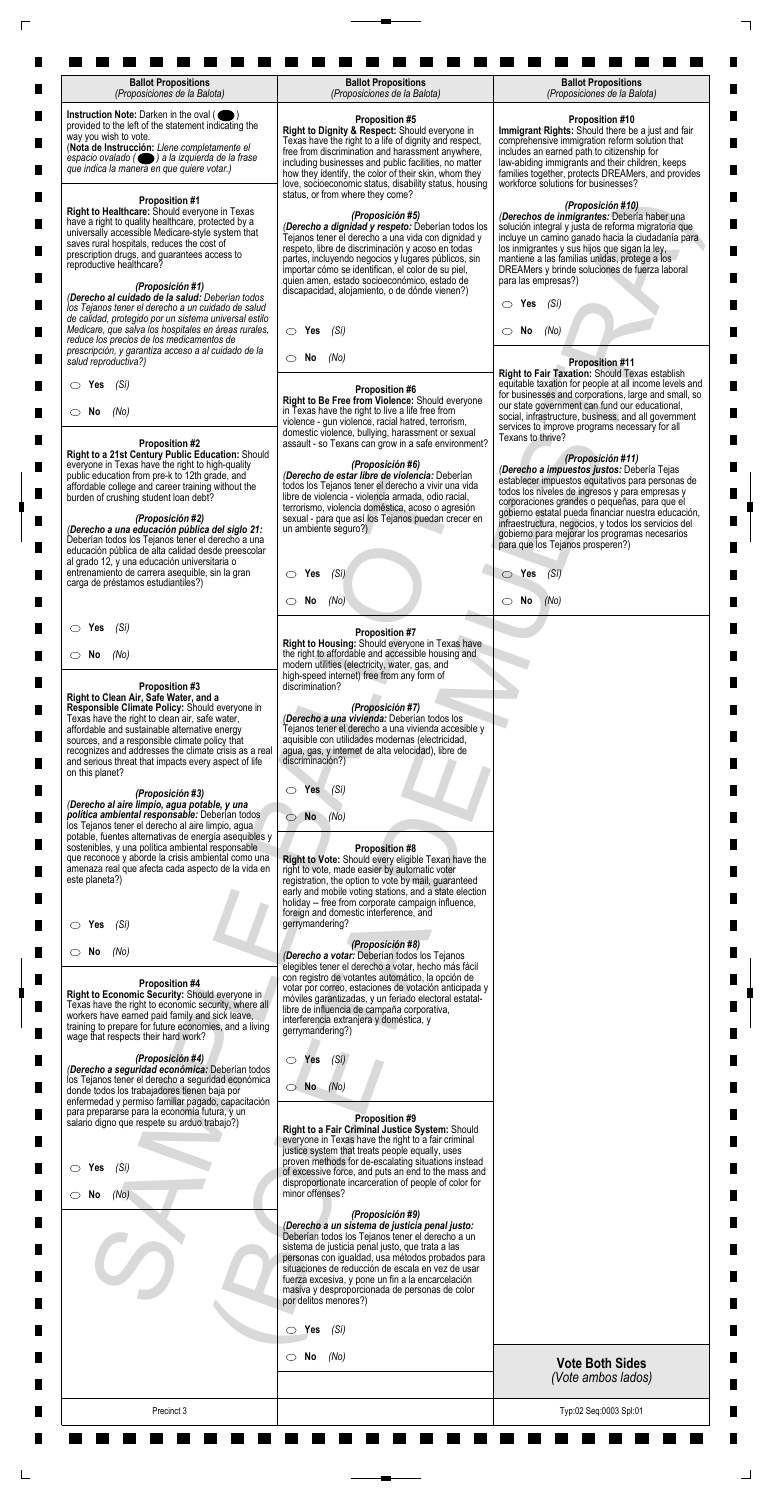|                                                                         | <b>Official Ballot - Democratic Party Primary Election</b><br>(Boleta Oficial - Elección Primaria del Partido Democratico)                                                                                                                                                                                                         |                                                                                                       |
|-------------------------------------------------------------------------|------------------------------------------------------------------------------------------------------------------------------------------------------------------------------------------------------------------------------------------------------------------------------------------------------------------------------------|-------------------------------------------------------------------------------------------------------|
|                                                                         | <b>Pecos County, Texas</b><br>(Condado de Pecos, Texas)                                                                                                                                                                                                                                                                            |                                                                                                       |
|                                                                         | March 3, 2020                                                                                                                                                                                                                                                                                                                      |                                                                                                       |
|                                                                         | (3 de marzo de 2020)<br>Instruction Note: Vote for the candidate of your choice in each race by darkening in the oval (O) provided to the left of the name of that candidate.                                                                                                                                                      |                                                                                                       |
| candidato.)                                                             | (Nota de Instrucción: Vote por el candidato de su preferencia en cada carrera llenando completamente el espacio ovalado ((e) a la izquierda del nombre del                                                                                                                                                                         |                                                                                                       |
| electoral.")                                                            | "I am a Democrat and understand that I am ineligible to vote or participate in another political party's primary election or convention during this voting year."<br>("Yo soy Demócrata y comprendo soy inelegible para votar o participar en la elección primaria o la convención de algún otro partido político durante este año |                                                                                                       |
| <b>Preference for Presidential Nominee</b>                              |                                                                                                                                                                                                                                                                                                                                    |                                                                                                       |
| one choice.<br>(Preferencia para un candidato nombrado para presidente) | You may vote for one presidential candidate whose name appears on the ballot by darkening in the oval (objetived beside the candidate's name. Make only                                                                                                                                                                            |                                                                                                       |
| candidato. Haga solamente una selección.)                               | (Usted puede votar por un candidato para presidente cuyo nombre aparece en la boleta llenando completamente el espacio ovalado (el al lado del nombre del                                                                                                                                                                          |                                                                                                       |
| Federal<br>(Federal)                                                    | Federal<br>(Federal)                                                                                                                                                                                                                                                                                                               | <b>State</b><br>(Estado)                                                                              |
| <b>President</b><br>(Presidente)                                        | United States Representative, District 23<br>(Representante de los Estados Unidos,<br>Distrito Núm. 23)                                                                                                                                                                                                                            | Judge, Court of Criminal Appeals, Place 4<br>(Juez, Corte de Apelaciones Criminales,<br>Lugar Núm. 4) |
| Cory Booker<br>O                                                        | Ricardo R. Madrid<br>C                                                                                                                                                                                                                                                                                                             | <b>Steven Miears</b><br>O                                                                             |
| Elizabeth Warren<br>O                                                   | Gina Ortiz Jones<br>O                                                                                                                                                                                                                                                                                                              | Tina Clinton                                                                                          |
| Tom Steyer                                                              | Rosalinda "Rosey" Ramos Abuabara                                                                                                                                                                                                                                                                                                   | Judge, Court of Criminal Appeals, Place 9<br>(Juez, Corte de Apelaciones Criminales,                  |
| Roque "Rocky" De La Fuente<br>O                                         | Efrain V. Valdez<br>$\circlearrowright$                                                                                                                                                                                                                                                                                            | Lugar Núm. 9)                                                                                         |
| Andrew Yang<br>$\circ$                                                  | Jaime Escuder<br>$\circlearrowright$                                                                                                                                                                                                                                                                                               | Brandon Birmingham<br>$\circ$                                                                         |
| Tulsi Gabbard<br>O                                                      | <b>State</b><br>(Estado)                                                                                                                                                                                                                                                                                                           | Member, State Board of Education, District 1<br>(Miembro de la Junta Estatal de Educación Pública,    |
| <b>Deval Patrick</b><br>$\circ$                                         | <b>Railroad Commissioner</b><br>(Comisionado de Ferrocarriles)                                                                                                                                                                                                                                                                     | Distrito Núm. 1)                                                                                      |
| Michael Bennet<br>O                                                     |                                                                                                                                                                                                                                                                                                                                    | Georgina Perez<br>$\circ$                                                                             |
| Marianne Williamson<br>$\circ$                                          | <b>Kelly Stone</b><br>$\circ$                                                                                                                                                                                                                                                                                                      | <b>State Senator, District 19</b><br>(Senador Estatal, Distrito Núm. 19)                              |
| Joseph R. Biden<br>$\circ$                                              | Mark Watson<br>O                                                                                                                                                                                                                                                                                                                   |                                                                                                       |
| Robby Wells<br>$\circ$                                                  | Roberto R. "Beto" Alonzo<br>$\circ$                                                                                                                                                                                                                                                                                                | Xochil Peña Rodriguez<br>$\circ$                                                                      |
| Amy Klobuchar<br>$\circ$                                                | Chrysta Castañeda<br>$\circ$                                                                                                                                                                                                                                                                                                       | <b>Freddy Ramirez</b><br>$\circ$                                                                      |
| Pete Buttigieg<br>$\circ$                                               | <b>Chief Justice, Supreme Court</b><br>(Juez Presidente, Corte Suprema)                                                                                                                                                                                                                                                            | <b>Roland Gutierrez</b><br>O                                                                          |
| <b>Bernie Sanders</b><br>O<br>Michael R. Bloomberg                      | Amy Clark Meachum<br>$\circ$                                                                                                                                                                                                                                                                                                       | State Representative, District 74<br>(Representante Estatal, Distrito Núm. 74)                        |
| $\cup$<br>Julián Castro<br>O                                            | Jerry Zimmerer<br>$\circ$                                                                                                                                                                                                                                                                                                          | Rowland Garza<br>$\circlearrowright$                                                                  |
| John K. Delaney<br>$\circ$                                              | Justice, Supreme Court, Place 6, Unexpired Term                                                                                                                                                                                                                                                                                    | Eddie Morales, Jr.<br>$\circ$                                                                         |
|                                                                         | (Juez, Corte Suprema, Lugar Núm. 6,<br>Duración Restante del Cargo)                                                                                                                                                                                                                                                                | Ramsey English Cantu<br>$\circlearrowright$                                                           |
| <b>United States Senator</b><br>(Senador de los Estados Unidos)         | Larry Praeger<br>O                                                                                                                                                                                                                                                                                                                 | <b>Chief Justice, 8th Court of Appeals District</b>                                                   |
| D. R. Hunter<br>O                                                       | Kathy Cheng<br>$\circ$                                                                                                                                                                                                                                                                                                             | (Juez Presidente, Corte de Apelaciones,<br>Distrito Núm. 8)                                           |
| Jack Daniel Foster, Jr.<br>O                                            | Justice, Supreme Court, Place 7                                                                                                                                                                                                                                                                                                    | Yvonne Rodriguez<br>$\circ$                                                                           |
| Michael Cooper<br>$\circ$                                               | (Juez, Corte Suprema, Lugar Núm. 7)                                                                                                                                                                                                                                                                                                | Angie Juarez Barill<br>$\circ$                                                                        |
| Royce West                                                              | Staci Williams                                                                                                                                                                                                                                                                                                                     | County<br>(Condado)                                                                                   |
| Amanda K. Edwards<br>O                                                  | <b>Brandy Voss</b><br>$\circ$                                                                                                                                                                                                                                                                                                      | <b>Sheriff</b>                                                                                        |
| Cristina Tzintzun Ramirez<br>$\circ$                                    | Justice, Supreme Court, Place 8                                                                                                                                                                                                                                                                                                    | (Alguacil)                                                                                            |
| Mary "MJ" Hegar<br>$\circ$                                              | (Juez, Corte Suprema, Lugar Núm. 8)                                                                                                                                                                                                                                                                                                | T. J. Perkins<br>$\circ$                                                                              |
| Chris Bell<br>O                                                         | Peter Kelly<br>$\circ$                                                                                                                                                                                                                                                                                                             | <b>County Tax Assessor-Collector</b><br>(Asesor-Colector de Impuestos del Condado)                    |
| Sema Hernandez<br>O                                                     | Gisela D. Triana<br>O                                                                                                                                                                                                                                                                                                              |                                                                                                       |
| Annie "Mamá" Garcia<br>$\circ$                                          | Judge, Court of Criminal Appeals, Place 3<br>(Juez, Corte de Apelaciones Criminales,<br>Lugar Núm. 3)                                                                                                                                                                                                                              | Santa S. Acosta<br>$\circlearrowright$                                                                |
| Adrian Ocegueda<br>$\circ$                                              | Elizabeth Davis Frizell                                                                                                                                                                                                                                                                                                            | <b>County Chair</b><br>(Presidente del Condado)                                                       |
| Victor Hugo Harris<br>O                                                 | $\circlearrowright$<br>William Pieratt Demond<br>$\circlearrowright$                                                                                                                                                                                                                                                               | <b>Albert Valadez</b><br>$\circ$                                                                      |
|                                                                         | Dan Wood<br>$\circ$                                                                                                                                                                                                                                                                                                                |                                                                                                       |
|                                                                         |                                                                                                                                                                                                                                                                                                                                    | <b>Vote Both Sides</b><br>(Vote ambos lados)                                                          |
| Precinct 4                                                              |                                                                                                                                                                                                                                                                                                                                    | Typ:02 Seq:0004 Spl:01                                                                                |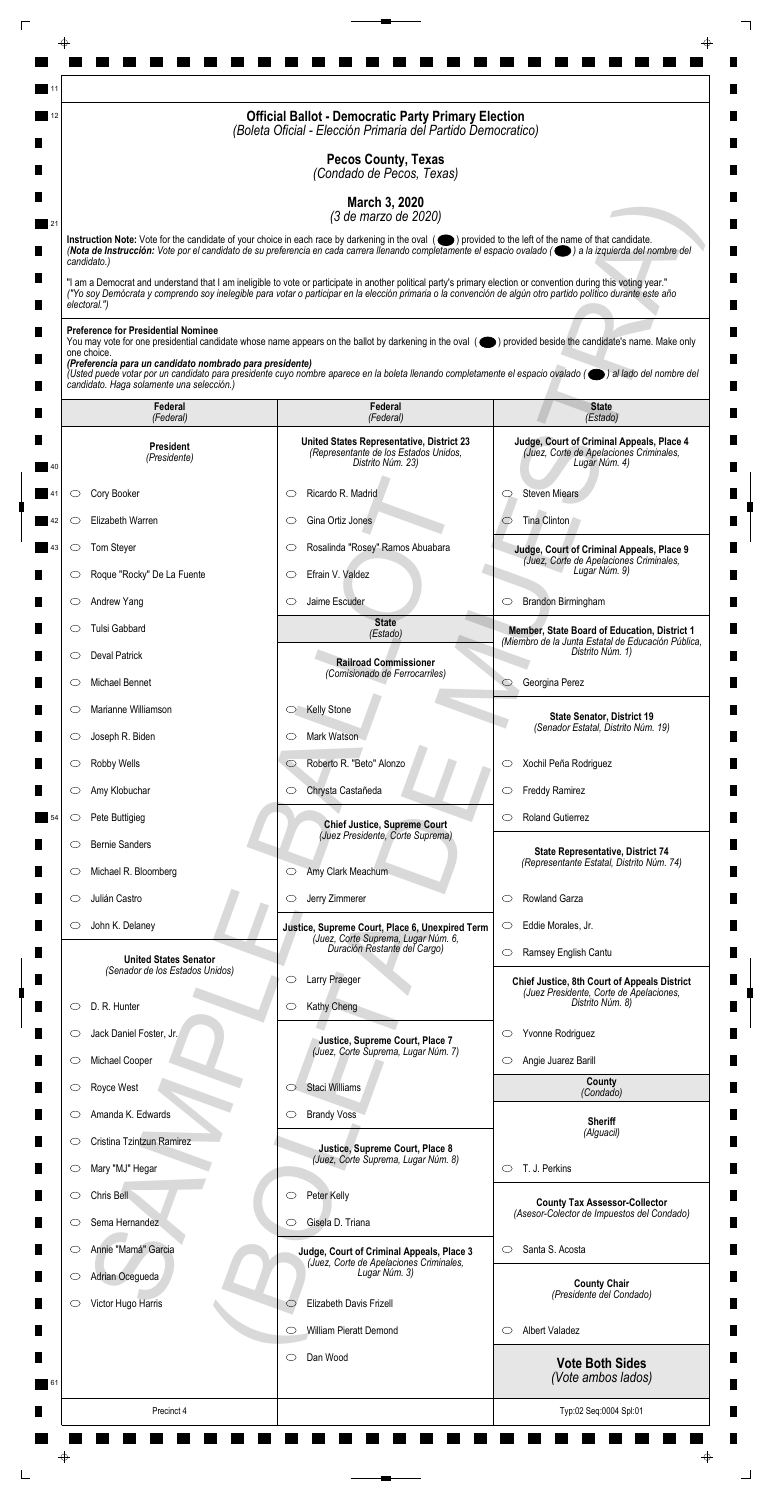| <b>Ballot Propositions</b><br>(Proposiciones de la Balota)                                                                                                                                                                                                                                                                                                                       | <b>Ballot Propositions</b><br>(Proposiciones de la Balota)                                                                                                                                                                                                                                                                                                                                                          | <b>Ballot Propositions</b><br>(Proposiciones de la Balota)                                                                                                                                                                                                                                                                                                                                |
|----------------------------------------------------------------------------------------------------------------------------------------------------------------------------------------------------------------------------------------------------------------------------------------------------------------------------------------------------------------------------------|---------------------------------------------------------------------------------------------------------------------------------------------------------------------------------------------------------------------------------------------------------------------------------------------------------------------------------------------------------------------------------------------------------------------|-------------------------------------------------------------------------------------------------------------------------------------------------------------------------------------------------------------------------------------------------------------------------------------------------------------------------------------------------------------------------------------------|
| Instruction Note: Darken in the oval (<br>provided to the left of the statement indicating the<br>way you wish to vote.<br>(Nota de Instrucción: Llene completamente el<br>espacio ovalado ( ) a la izquierda de la frase<br>que indica la manera en que quiere votar.)                                                                                                          | <b>Proposition #5</b><br>Right to Dignity & Respect: Should everyone in<br>Texas have the right to a life of dignity and respect,<br>free from discrimination and harassment anywhere,<br>including businesses and public facilities, no matter<br>how they identify, the color of their skin, whom they<br>love, socioeconomic status, disability status, housing<br>status, or from where they come?              | <b>Proposition #10</b><br>Immigrant Rights: Should there be a just and fair<br>comprehensive immigration reform solution that<br>includes an earned path to citizenship for<br>law-abiding immigrants and their children, keeps<br>families together, protects DREAMers, and provides<br>workforce solutions for businesses?                                                              |
| <b>Proposition #1</b><br>Right to Healthcare: Should everyone in Texas<br>have a right to quality healthcare, protected by a<br>universally accessible Medicare-style system that<br>saves rural hospitals, reduces the cost of<br>prescription drugs, and guarantees access to<br>reproductive healthcare?<br>(Proposición #1)                                                  | (Proposición #5)<br>(Derecho a dignidad y respeto: Deberían todos los<br>Tejanos tener el derecho a una vida con dignidad y<br>respeto, libre de discriminación y acoso en todas<br>partes, incluyendo negocios y lugares públicos, sin<br>importar cómo se identifican, el color de su piel,<br>quien amen, estado socioeconómico, estado de<br>discapacidad, alojamiento, o de dónde vienen?)                     | (Proposición #10)<br>(Derechos de inmigrantes: Debería haber una<br>solución integral y justa de reforma migratoria que<br>incluye un camino ganado hacia la ciudadanía para<br>los inmigrantes y sus hijos que sigan la ley,<br>mantiene a las familias unidas, protege a los<br>DREAMers y brinde soluciones de fuerza laboral<br>para las empresas?)                                   |
| (Derecho al cuidado de la salud: Deberían todos<br>los Tejanos tener el derecho a un cuidado de salud<br>de calidad, protegido por un sistema universal estilo<br>Medicare, que salva los hospitales en áreas rurales,<br>reduce los precios de los medicamentos de                                                                                                              | $\circ$ Yes<br>(Sí)                                                                                                                                                                                                                                                                                                                                                                                                 | Yes<br>(Sí)<br>O<br>No<br>(No)<br>CD.                                                                                                                                                                                                                                                                                                                                                     |
| prescripción, y garantiza acceso a al cuidado de la<br>salud reproductiva?)                                                                                                                                                                                                                                                                                                      | $\circ$ No<br>(No)                                                                                                                                                                                                                                                                                                                                                                                                  | <b>Proposition #11</b><br>Right to Fair Taxation: Should Texas establish                                                                                                                                                                                                                                                                                                                  |
| (Sí)<br>$\circ$ Yes<br>$\circ$ No<br>(No)<br><b>Proposition #2</b>                                                                                                                                                                                                                                                                                                               | <b>Proposition #6</b><br>Right to Be Free from Violence: Should everyone<br>in Texas have the right to live a life free from<br>violence - gun violence, racial hatred, terrorism,<br>domestic violence, bullying, harassment or sexual<br>assault - so Texans can grow in a safe environment?                                                                                                                      | equitable taxation for people at all income levels and<br>for businesses and corporations, large and small, so<br>our state government can fund our educational,<br>social, infrastructure, business, and all government<br>services to improve programs necessary for all<br>Texans to thrive?                                                                                           |
| Right to a 21st Century Public Education: Should<br>everyone in Texas have the right to high-quality<br>public education from pre-k to 12th grade, and<br>affordable college and career training without the<br>burden of crushing student loan debt?<br>(Proposición #2)<br>(Derecho a una educación pública del siglo 21:                                                      | (Proposición #6)<br>(Derecho de estar libre de violencia: Deberían<br>todos los Tejanos tener el derecho a vivir una vida<br>libre de violencia - violencia armada, odio racial,<br>terrorismo, violencia doméstica, acoso o agresión<br>sexual - para que así los Tejanos puedan crecer en<br>un ambiente seguro?)                                                                                                 | (Proposición #11)<br>(Derecho a impuestos justos: Debería Tejas<br>establecer impuestos equitativos para personas de<br>todos los niveles de ingresos y para empresas y<br>corporaciones grandes o pequeñas, para que el<br>gobierno estatal pueda financiar nuestra educación,<br>infraestructura, negocios, y todos los servicios del<br>gobierno para mejorar los programas necesarios |
| Deberían todos los Tejanos tener el derecho a una<br>educación pública de alta calidad desde preescolar<br>al grado 12, y una educación universitaria o<br>entrenamiento de carrera asequible, sin la gran<br>carga de préstamos estudiantiles?)                                                                                                                                 | $\circ$ Yes<br>(Si)                                                                                                                                                                                                                                                                                                                                                                                                 | para que los Tejanos prosperen?)<br>$\circ$ Yes<br>(Si)                                                                                                                                                                                                                                                                                                                                   |
|                                                                                                                                                                                                                                                                                                                                                                                  | No<br>(No)<br>$\circ$                                                                                                                                                                                                                                                                                                                                                                                               | $\circ$ No<br>(No)                                                                                                                                                                                                                                                                                                                                                                        |
| (Sí)<br>$\circ$ Yes                                                                                                                                                                                                                                                                                                                                                              | <b>Proposition #7</b><br>Right to Housing: Should everyone in Texas have                                                                                                                                                                                                                                                                                                                                            |                                                                                                                                                                                                                                                                                                                                                                                           |
| $\circ$ No<br>(No)<br>Proposition #3                                                                                                                                                                                                                                                                                                                                             | the right to affordable and accessible housing and<br>modern utilities (electricity, water, gas, and<br>high-speed internet) free from any form of<br>discrimination?                                                                                                                                                                                                                                               |                                                                                                                                                                                                                                                                                                                                                                                           |
| Right to Clean Air, Safe Water, and a<br>Responsible Climate Policy: Should everyone in<br>Texas have the right to clean air, safe water,<br>affordable and sustainable alternative energy<br>sources, and a responsible climate policy that<br>recognizes and addresses the climate crisis as a real<br>and serious threat that impacts every aspect of life<br>on this planet? | (Proposición #7)<br>(Derecho a una vivienda: Deberían todos los<br>Tejanos tener el derecho a una vivienda accesible y<br>aquisible con utilidades modernas (electricidad,<br>agua, gas, y internet de alta velocidad), libre de<br>discriminación?)                                                                                                                                                                |                                                                                                                                                                                                                                                                                                                                                                                           |
| (Proposición #3)<br>(Derecho al aire limpio, agua potable, y una<br>política ambiental responsable: Deberían todos<br>los Tejanos tener el derecho al aire limpio, agua<br>potable, fuentes alternativas de energía asequibles y<br>sostenibles, y una política ambiental responsable                                                                                            | Yes<br>$\bigcirc$<br>(Si)<br><b>No</b><br>(No)<br>01<br><b>Proposition #8</b>                                                                                                                                                                                                                                                                                                                                       |                                                                                                                                                                                                                                                                                                                                                                                           |
| que reconoce y aborde la crisis ambiental como una<br>amenaza real que afecta cada aspecto de la vida en<br>este planeta?)                                                                                                                                                                                                                                                       | Right to Vote: Should every eligible Texan have the<br>right to vote, made easier by automatic voter<br>registration, the option to vote by mail, guaranteed<br>early and mobile voting stations, and a state election<br>holiday -- free from corporate campaign influence,<br>foreign and domestic interference, and<br>gerrymandering?                                                                           |                                                                                                                                                                                                                                                                                                                                                                                           |
| (Si)<br>Yes<br>$\circ$ No<br>(No)                                                                                                                                                                                                                                                                                                                                                | (Proposición #8)<br>(Derecho a votar: Deberían todos los Tejanos                                                                                                                                                                                                                                                                                                                                                    |                                                                                                                                                                                                                                                                                                                                                                                           |
| Proposition #4<br>Right to Economic Security: Should everyone in<br>Texas have the right to economic security, where all<br>workers have earned paid family and sick leave,<br>training to prepare for future economies, and a living<br>wage that respects their hard work?                                                                                                     | elegibles tener el derecho a votar, hecho más fácil<br>con registro de votantes automático, la opción de<br>votar por correo, estaciones de votación anticipada y<br>móviles garantizadas, y un feriado electoral estatal-<br>libre de influencia de campaña corporativa,<br>interferencia extranjera y doméstica, y<br>gerrymandering?)                                                                            |                                                                                                                                                                                                                                                                                                                                                                                           |
| (Proposición #4)<br>(Derecho a seguridad económica: Deberían todos<br>los Tejanos tener el derecho a seguridad económica<br>donde todos los trabajadores tienen baja por<br>enfermedad y permiso familiar pagado, capacitación                                                                                                                                                   | (Si)<br>$\circ$ Yes<br>$\bigcirc$ No $(No)$                                                                                                                                                                                                                                                                                                                                                                         |                                                                                                                                                                                                                                                                                                                                                                                           |
| para prepararse para la economía futura, y un<br>salario digno que respete su arduo trabajo?)                                                                                                                                                                                                                                                                                    | Proposition #9<br>Right to a Fair Criminal Justice System: Should<br>everyone in Texas have the right to a fair criminal<br>justice system that treats people equally, uses<br>proven methods for de-escalating situations instead                                                                                                                                                                                  |                                                                                                                                                                                                                                                                                                                                                                                           |
| $\circ$ Yes<br>(Si)<br>(No)<br>$\circ$ No                                                                                                                                                                                                                                                                                                                                        | of excessive force, and puts an end to the mass and<br>disproportionate incarceration of people of color for<br>minor offenses?                                                                                                                                                                                                                                                                                     |                                                                                                                                                                                                                                                                                                                                                                                           |
|                                                                                                                                                                                                                                                                                                                                                                                  | (Proposición #9)<br>(Derecho a un sistema de justicia penal justo:<br>Deberían todos los Tejanos tener el derecho a un<br>sistema de justicia penal justo, que trata a las<br>personas con igualdad, usa métodos probados para<br>situaciones de reducción de escala en vez de usar<br>fuerza excesiva, y pone un fin a la encarcelación<br>masiva y desproporcionada de personas de color<br>por delitos menores?) |                                                                                                                                                                                                                                                                                                                                                                                           |
|                                                                                                                                                                                                                                                                                                                                                                                  | $\circ$ Yes<br>(Sí)                                                                                                                                                                                                                                                                                                                                                                                                 |                                                                                                                                                                                                                                                                                                                                                                                           |
|                                                                                                                                                                                                                                                                                                                                                                                  | $\circ$ No<br>(No)                                                                                                                                                                                                                                                                                                                                                                                                  | <b>Vote Both Sides</b><br>(Vote ambos lados)                                                                                                                                                                                                                                                                                                                                              |
|                                                                                                                                                                                                                                                                                                                                                                                  |                                                                                                                                                                                                                                                                                                                                                                                                                     |                                                                                                                                                                                                                                                                                                                                                                                           |

 $\Box$ 

 $\Box$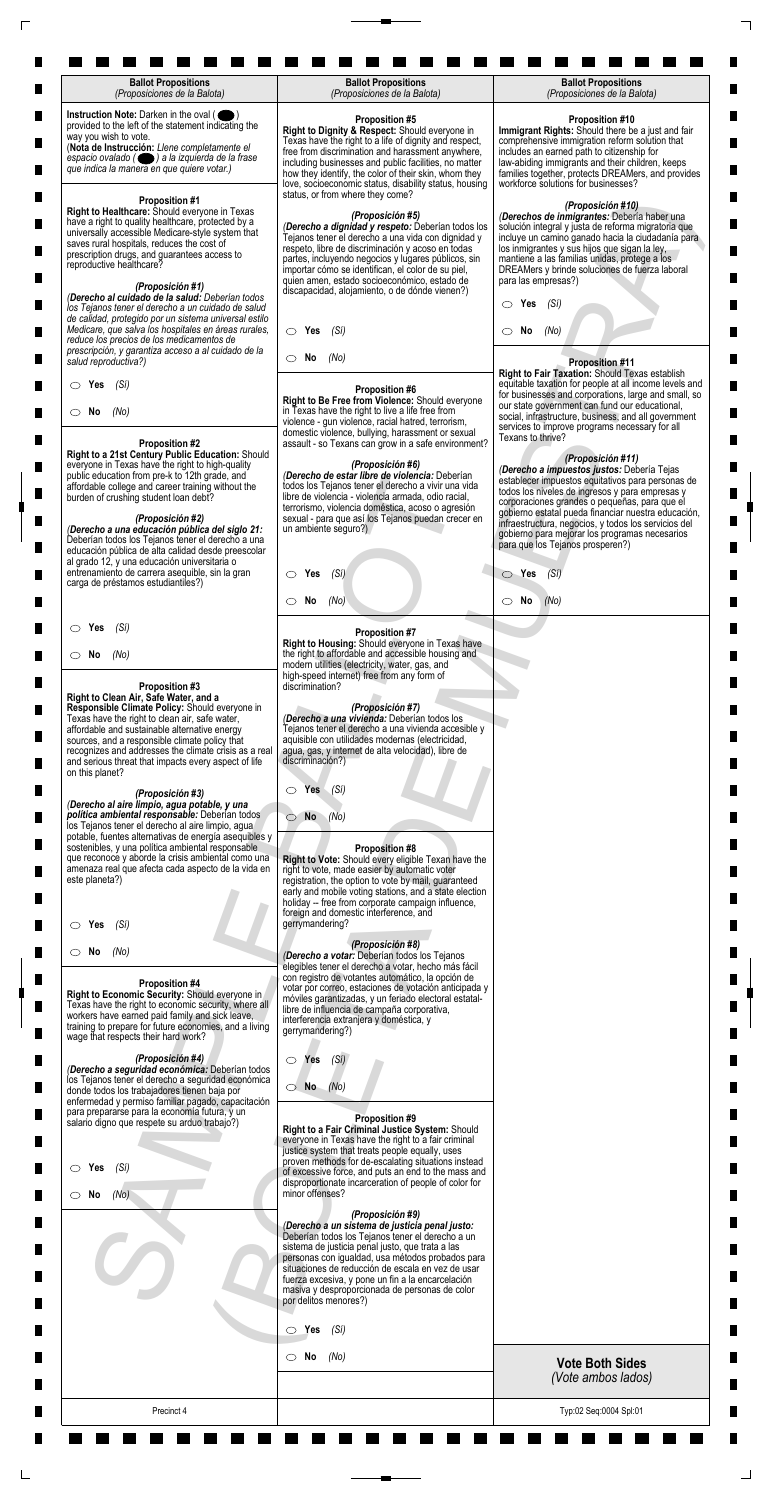|                                                                         | <b>Official Ballot - Democratic Party Primary Election</b><br>(Boleta Oficial - Elección Primaria del Partido Democratico)                                                                                                                                                                                                         |                                                                                                       |
|-------------------------------------------------------------------------|------------------------------------------------------------------------------------------------------------------------------------------------------------------------------------------------------------------------------------------------------------------------------------------------------------------------------------|-------------------------------------------------------------------------------------------------------|
|                                                                         | <b>Pecos County, Texas</b><br>(Condado de Pecos, Texas)                                                                                                                                                                                                                                                                            |                                                                                                       |
|                                                                         | March 3, 2020                                                                                                                                                                                                                                                                                                                      |                                                                                                       |
|                                                                         | (3 de marzo de 2020)<br>Instruction Note: Vote for the candidate of your choice in each race by darkening in the oval (O) provided to the left of the name of that candidate.                                                                                                                                                      |                                                                                                       |
| candidato.)                                                             | (Nota de Instrucción: Vote por el candidato de su preferencia en cada carrera llenando completamente el espacio ovalado ((e) a la izquierda del nombre del                                                                                                                                                                         |                                                                                                       |
| electoral.")                                                            | "I am a Democrat and understand that I am ineligible to vote or participate in another political party's primary election or convention during this voting year."<br>("Yo soy Demócrata y comprendo soy inelegible para votar o participar en la elección primaria o la convención de algún otro partido político durante este año |                                                                                                       |
| <b>Preference for Presidential Nominee</b>                              |                                                                                                                                                                                                                                                                                                                                    |                                                                                                       |
| one choice.<br>(Preferencia para un candidato nombrado para presidente) | You may vote for one presidential candidate whose name appears on the ballot by darkening in the oval (objetived beside the candidate's name. Make only                                                                                                                                                                            |                                                                                                       |
| candidato. Haga solamente una selección.)                               | (Usted puede votar por un candidato para presidente cuyo nombre aparece en la boleta llenando completamente el espacio ovalado (el al lado del nombre del                                                                                                                                                                          |                                                                                                       |
| Federal<br>(Federal)                                                    | Federal<br>(Federal)                                                                                                                                                                                                                                                                                                               | <b>State</b><br>(Estado)                                                                              |
| <b>President</b><br>(Presidente)                                        | United States Representative, District 23<br>(Representante de los Estados Unidos,<br>Distrito Núm. 23)                                                                                                                                                                                                                            | Judge, Court of Criminal Appeals, Place 4<br>(Juez, Corte de Apelaciones Criminales,<br>Lugar Núm. 4) |
| Cory Booker<br>O                                                        | Ricardo R. Madrid<br>C                                                                                                                                                                                                                                                                                                             | <b>Steven Miears</b><br>O                                                                             |
| Elizabeth Warren<br>O                                                   | Gina Ortiz Jones<br>O                                                                                                                                                                                                                                                                                                              | Tina Clinton                                                                                          |
| Tom Steyer                                                              | Rosalinda "Rosey" Ramos Abuabara                                                                                                                                                                                                                                                                                                   | Judge, Court of Criminal Appeals, Place 9<br>(Juez, Corte de Apelaciones Criminales,                  |
| Roque "Rocky" De La Fuente<br>$\circ$                                   | Efrain V. Valdez<br>$\circlearrowright$                                                                                                                                                                                                                                                                                            | Lugar Núm. 9)                                                                                         |
| Andrew Yang<br>$\circ$                                                  | Jaime Escuder<br>$\circlearrowright$                                                                                                                                                                                                                                                                                               | Brandon Birmingham<br>$\circ$                                                                         |
| Tulsi Gabbard<br>O                                                      | <b>State</b><br>(Estado)                                                                                                                                                                                                                                                                                                           | Member, State Board of Education, District 1<br>(Miembro de la Junta Estatal de Educación Pública,    |
| <b>Deval Patrick</b><br>$\circ$                                         | <b>Railroad Commissioner</b><br>(Comisionado de Ferrocarriles)                                                                                                                                                                                                                                                                     | Distrito Núm. 1)                                                                                      |
| Michael Bennet<br>O                                                     |                                                                                                                                                                                                                                                                                                                                    | Georgina Perez<br>$\circ$                                                                             |
| Marianne Williamson<br>$\circ$                                          | <b>Kelly Stone</b><br>$\circ$                                                                                                                                                                                                                                                                                                      | <b>State Senator, District 19</b><br>(Senador Estatal, Distrito Núm. 19)                              |
| Joseph R. Biden<br>$\circ$                                              | Mark Watson<br>O                                                                                                                                                                                                                                                                                                                   |                                                                                                       |
| Robby Wells<br>$\circ$                                                  | Roberto R. "Beto" Alonzo<br>$\circ$                                                                                                                                                                                                                                                                                                | Xochil Peña Rodriguez<br>$\circ$                                                                      |
| Amy Klobuchar<br>O                                                      | Chrysta Castañeda<br>$\circ$                                                                                                                                                                                                                                                                                                       | <b>Freddy Ramirez</b><br>$\circ$                                                                      |
| Pete Buttigieg<br>$\circ$                                               | <b>Chief Justice, Supreme Court</b><br>(Juez Presidente, Corte Suprema)                                                                                                                                                                                                                                                            | <b>Roland Gutierrez</b><br>O                                                                          |
| <b>Bernie Sanders</b><br>O<br>Michael R. Bloomberg                      | Amy Clark Meachum<br>$\circ$                                                                                                                                                                                                                                                                                                       | State Representative, District 74<br>(Representante Estatal, Distrito Núm. 74)                        |
| $\cup$<br>Julián Castro<br>O                                            | Jerry Zimmerer<br>$\circ$                                                                                                                                                                                                                                                                                                          | Rowland Garza<br>$\circlearrowright$                                                                  |
| John K. Delaney<br>$\circ$                                              | Justice, Supreme Court, Place 6, Unexpired Term                                                                                                                                                                                                                                                                                    | Eddie Morales, Jr.<br>$\circ$                                                                         |
|                                                                         | (Juez, Corte Suprema, Lugar Núm. 6,<br>Duración Restante del Cargo)                                                                                                                                                                                                                                                                | Ramsey English Cantu<br>$\circlearrowright$                                                           |
| <b>United States Senator</b><br>(Senador de los Estados Unidos)         | Larry Praeger<br>O                                                                                                                                                                                                                                                                                                                 | <b>Chief Justice, 8th Court of Appeals District</b>                                                   |
| D. R. Hunter<br>O                                                       | Kathy Cheng<br>$\circ$                                                                                                                                                                                                                                                                                                             | (Juez Presidente, Corte de Apelaciones,<br>Distrito Núm. 8)                                           |
| Jack Daniel Foster, Jr.<br>O                                            | Justice, Supreme Court, Place 7                                                                                                                                                                                                                                                                                                    | Yvonne Rodriguez<br>$\circ$                                                                           |
| Michael Cooper<br>$\circ$                                               | (Juez, Corte Suprema, Lugar Núm. 7)                                                                                                                                                                                                                                                                                                | Angie Juarez Barill<br>$\circ$                                                                        |
| Royce West                                                              | Staci Williams                                                                                                                                                                                                                                                                                                                     | County<br>(Condado)                                                                                   |
| Amanda K. Edwards<br>O                                                  | <b>Brandy Voss</b><br>$\circ$                                                                                                                                                                                                                                                                                                      | <b>Sheriff</b>                                                                                        |
| Cristina Tzintzun Ramirez<br>$\circ$                                    | Justice, Supreme Court, Place 8                                                                                                                                                                                                                                                                                                    | (Alguacil)                                                                                            |
| Mary "MJ" Hegar<br>$\circ$                                              | (Juez, Corte Suprema, Lugar Núm. 8)                                                                                                                                                                                                                                                                                                | T. J. Perkins<br>$\circ$                                                                              |
| Chris Bell<br>O                                                         | Peter Kelly<br>$\circ$                                                                                                                                                                                                                                                                                                             | <b>County Tax Assessor-Collector</b><br>(Asesor-Colector de Impuestos del Condado)                    |
| Sema Hernandez<br>O                                                     | Gisela D. Triana<br>O                                                                                                                                                                                                                                                                                                              |                                                                                                       |
| Annie "Mamá" Garcia<br>$\circ$                                          | Judge, Court of Criminal Appeals, Place 3<br>(Juez, Corte de Apelaciones Criminales,<br>Lugar Núm. 3)                                                                                                                                                                                                                              | Santa S. Acosta<br>$\circlearrowright$                                                                |
| Adrian Ocegueda<br>$\circ$                                              | Elizabeth Davis Frizell                                                                                                                                                                                                                                                                                                            | <b>County Chair</b><br>(Presidente del Condado)                                                       |
| Victor Hugo Harris<br>O                                                 | $\circlearrowright$<br>William Pieratt Demond<br>$\circlearrowright$                                                                                                                                                                                                                                                               | <b>Albert Valadez</b><br>$\circ$                                                                      |
|                                                                         | Dan Wood<br>$\circ$                                                                                                                                                                                                                                                                                                                |                                                                                                       |
|                                                                         |                                                                                                                                                                                                                                                                                                                                    | <b>Vote Both Sides</b><br>(Vote ambos lados)                                                          |
| Precinct 5                                                              |                                                                                                                                                                                                                                                                                                                                    | Typ:02 Seq:0005 Spl:01                                                                                |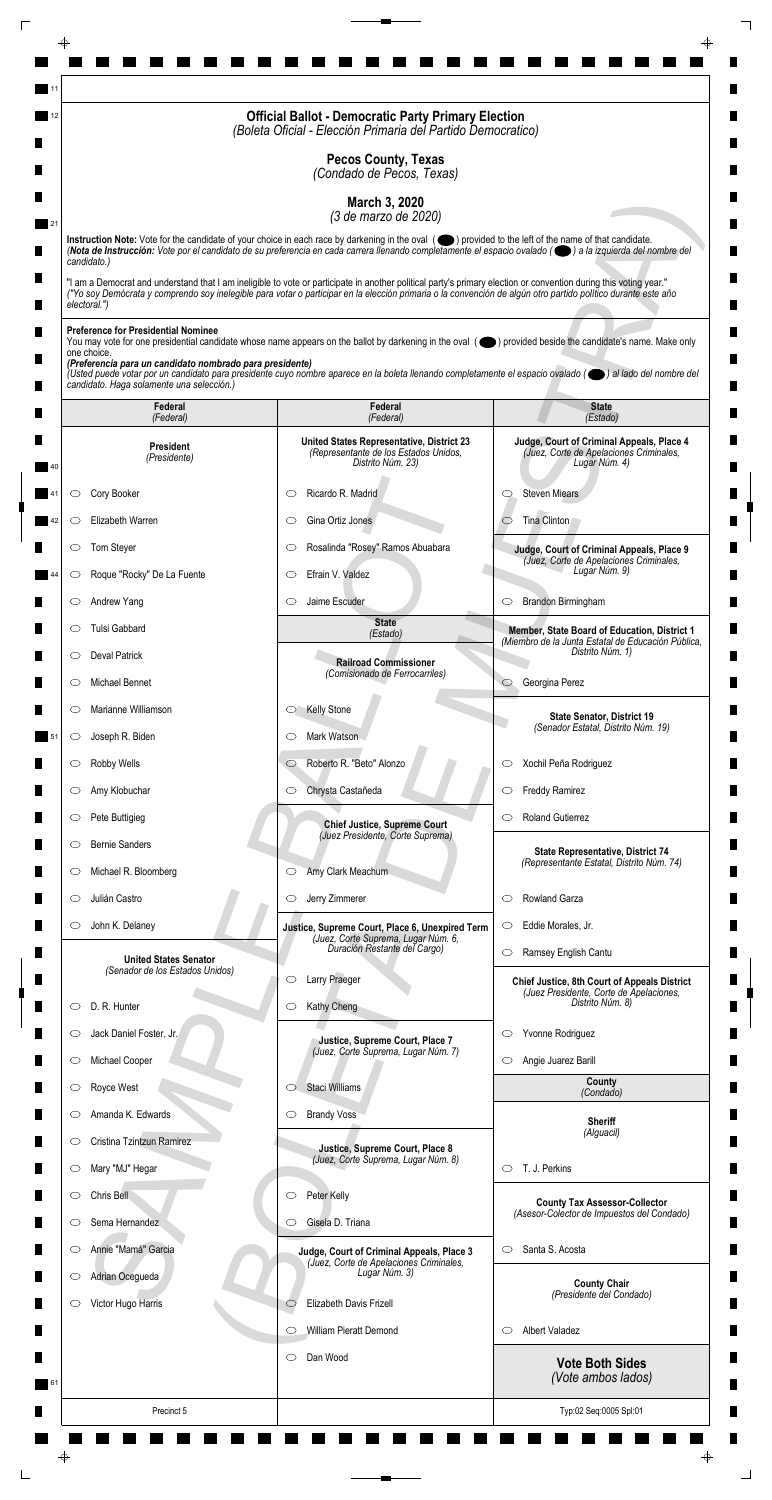| <b>Ballot Propositions</b><br>(Proposiciones de la Balota)                                                                                                                                                                                                                                                                                                                         | <b>Ballot Propositions</b><br>(Proposiciones de la Balota)                                                                                                                                                                                                                                                                                                                                                          | <b>Ballot Propositions</b><br>(Proposiciones de la Balota)                                                                                                                                                                                                                                                                                                                                |
|------------------------------------------------------------------------------------------------------------------------------------------------------------------------------------------------------------------------------------------------------------------------------------------------------------------------------------------------------------------------------------|---------------------------------------------------------------------------------------------------------------------------------------------------------------------------------------------------------------------------------------------------------------------------------------------------------------------------------------------------------------------------------------------------------------------|-------------------------------------------------------------------------------------------------------------------------------------------------------------------------------------------------------------------------------------------------------------------------------------------------------------------------------------------------------------------------------------------|
| Instruction Note: Darken in the oval (<br>provided to the left of the statement indicating the<br>way you wish to vote.<br>(Nota de Instrucción: Llene completamente el<br>espacio ovalado ( ) a la izquierda de la frase<br>que indica la manera en que quiere votar.)                                                                                                            | <b>Proposition #5</b><br>Right to Dignity & Respect: Should everyone in<br>Texas have the right to a life of dignity and respect,<br>free from discrimination and harassment anywhere,<br>including businesses and public facilities, no matter<br>how they identify, the color of their skin, whom they<br>love, socioeconomic status, disability status, housing<br>status, or from where they come?              | <b>Proposition #10</b><br>Immigrant Rights: Should there be a just and fair<br>comprehensive immigration reform solution that<br>includes an earned path to citizenship for<br>law-abiding immigrants and their children, keeps<br>families together, protects DREAMers, and provides<br>workforce solutions for businesses?                                                              |
| <b>Proposition #1</b><br>Right to Healthcare: Should everyone in Texas<br>have a right to quality healthcare, protected by a<br>universally accessible Medicare-style system that<br>saves rural hospitals, reduces the cost of<br>prescription drugs, and guarantees access to<br>reproductive healthcare?<br>(Proposición #1)<br>(Derecho al cuidado de la salud: Deberían todos | (Proposición #5)<br>(Derecho a dignidad y respeto: Deberían todos los<br>Tejanos tener el derecho a una vida con dignidad y<br>respeto, libre de discriminación y acoso en todas<br>partes, incluyendo negocios y lugares públicos, sin<br>importar cómo se identifican, el color de su piel,<br>quien amen, estado socioeconómico, estado de<br>discapacidad, alojamiento, o de dónde vienen?)                     | (Proposición #10)<br>(Derechos de inmigrantes: Debería haber una<br>solución integral y justa de reforma migratoria que<br>incluye un camino ganado hacia la ciudadanía para<br>los inmigrantes y sus hijos que sigan la ley,<br>mantiene a las familias unidas, protege a los<br>DREAMers y brinde soluciones de fuerza laboral<br>para las empresas?)                                   |
| los Tejanos tener el derecho a un cuidado de salud<br>de calidad, protegido por un sistema universal estilo<br>Medicare, que salva los hospitales en áreas rurales,<br>reduce los precios de los medicamentos de                                                                                                                                                                   | $\circ$ Yes<br>(Sí)                                                                                                                                                                                                                                                                                                                                                                                                 | Yes<br>(Sí)<br>O<br>No<br>(No)<br>CD.                                                                                                                                                                                                                                                                                                                                                     |
| prescripción, y garantiza acceso a al cuidado de la<br>salud reproductiva?)                                                                                                                                                                                                                                                                                                        | $\circ$ No<br>(No)                                                                                                                                                                                                                                                                                                                                                                                                  | <b>Proposition #11</b><br>Right to Fair Taxation: Should Texas establish                                                                                                                                                                                                                                                                                                                  |
| (Sí)<br>$\circ$ Yes<br>$\circ$ No<br>(No)<br><b>Proposition #2</b>                                                                                                                                                                                                                                                                                                                 | <b>Proposition #6</b><br>Right to Be Free from Violence: Should everyone<br>in Texas have the right to live a life free from<br>violence - gun violence, racial hatred, terrorism,<br>domestic violence, bullying, harassment or sexual<br>assault - so Texans can grow in a safe environment?                                                                                                                      | equitable taxation for people at all income levels and<br>for businesses and corporations, large and small, so<br>our state government can fund our educational,<br>social, infrastructure, business, and all government<br>services to improve programs necessary for all<br>Texans to thrive?                                                                                           |
| Right to a 21st Century Public Education: Should<br>everyone in Texas have the right to high-quality<br>public education from pre-k to 12th grade, and<br>affordable college and career training without the<br>burden of crushing student loan debt?<br>(Proposición #2)<br>(Derecho a una educación pública del siglo 21:                                                        | (Proposición #6)<br>(Derecho de estar libre de violencia: Deberían<br>todos los Tejanos tener el derecho a vivir una vida<br>libre de violencia - violencia armada, odio racial,<br>terrorismo, violencia doméstica, acoso o agresión<br>sexual - para que así los Tejanos puedan crecer en<br>un ambiente seguro?)                                                                                                 | (Proposición #11)<br>(Derecho a impuestos justos: Debería Tejas<br>establecer impuestos equitativos para personas de<br>todos los niveles de ingresos y para empresas y<br>corporaciones grandes o pequeñas, para que el<br>gobierno estatal pueda financiar nuestra educación,<br>infraestructura, negocios, y todos los servicios del<br>gobierno para mejorar los programas necesarios |
| Deberían todos los Tejanos tener el derecho a una<br>educación pública de alta calidad desde preescolar<br>al grado 12, y una educación universitaria o<br>entrenamiento de carrera asequible, sin la gran<br>carga de préstamos estudiantiles?)                                                                                                                                   | $\circ$ Yes<br>(Si)                                                                                                                                                                                                                                                                                                                                                                                                 | para que los Tejanos prosperen?)<br>$\circ$ Yes<br>(Si)                                                                                                                                                                                                                                                                                                                                   |
|                                                                                                                                                                                                                                                                                                                                                                                    | No<br>(No)<br>$\circ$                                                                                                                                                                                                                                                                                                                                                                                               | $\circ$ No<br>(No)                                                                                                                                                                                                                                                                                                                                                                        |
| (Sí)<br>$\circ$ Yes                                                                                                                                                                                                                                                                                                                                                                | <b>Proposition #7</b><br>Right to Housing: Should everyone in Texas have                                                                                                                                                                                                                                                                                                                                            |                                                                                                                                                                                                                                                                                                                                                                                           |
| $\circ$ No<br>(No)<br>Proposition #3                                                                                                                                                                                                                                                                                                                                               | the right to affordable and accessible housing and<br>modern utilities (electricity, water, gas, and<br>high-speed internet) free from any form of<br>discrimination?                                                                                                                                                                                                                                               |                                                                                                                                                                                                                                                                                                                                                                                           |
| Right to Clean Air, Safe Water, and a<br>Responsible Climate Policy: Should everyone in<br>Texas have the right to clean air, safe water,<br>affordable and sustainable alternative energy<br>sources, and a responsible climate policy that<br>recognizes and addresses the climate crisis as a real<br>and serious threat that impacts every aspect of life<br>on this planet?   | (Proposición #7)<br>(Derecho a una vivienda: Deberían todos los<br>Tejanos tener el derecho a una vivienda accesible y<br>aquisible con utilidades modernas (electricidad,<br>agua, gas, y internet de alta velocidad), libre de<br>discriminación?)                                                                                                                                                                |                                                                                                                                                                                                                                                                                                                                                                                           |
| (Proposición #3)<br>(Derecho al aire limpio, agua potable, y una<br>política ambiental responsable: Deberían todos<br>los Tejanos tener el derecho al aire limpio, agua<br>potable, fuentes alternativas de energía asequibles y                                                                                                                                                   | Yes<br>$\bigcirc$<br>(Si)<br><b>No</b><br>(No)<br>01                                                                                                                                                                                                                                                                                                                                                                |                                                                                                                                                                                                                                                                                                                                                                                           |
| sostenibles, y una política ambiental responsable<br>que reconoce y aborde la crisis ambiental como una<br>amenaza real que afecta cada aspecto de la vida en<br>este planeta?)                                                                                                                                                                                                    | <b>Proposition #8</b><br>Right to Vote: Should every eligible Texan have the<br>right to vote, made easier by automatic voter<br>registration, the option to vote by mail, guaranteed<br>early and mobile voting stations, and a state election<br>holiday -- free from corporate campaign influence,<br>foreign and domestic interference, and                                                                     |                                                                                                                                                                                                                                                                                                                                                                                           |
| (Si)<br>Yes<br>$\circ$ No<br>(No)                                                                                                                                                                                                                                                                                                                                                  | gerrymandering?<br>(Proposición #8)<br>(Derecho a votar: Deberían todos los Tejanos                                                                                                                                                                                                                                                                                                                                 |                                                                                                                                                                                                                                                                                                                                                                                           |
| Proposition #4<br>Right to Economic Security: Should everyone in<br>Texas have the right to economic security, where all<br>workers have earned paid family and sick leave,<br>training to prepare for future economies, and a living<br>wage that respects their hard work?                                                                                                       | elegibles tener el derecho a votar, hecho más fácil<br>con registro de votantes automático, la opción de<br>votar por correo, estaciones de votación anticipada y<br>móviles garantizadas, y un feriado electoral estatal-<br>libre de influencia de campaña corporativa,<br>interferencia extranjera y doméstica, y<br>gerrymandering?)                                                                            |                                                                                                                                                                                                                                                                                                                                                                                           |
| (Proposición #4)<br>(Derecho a seguridad económica: Deberían todos<br>los Tejanos tener el derecho a seguridad económica<br>donde todos los trabajadores tienen baja por<br>enfermedad y permiso familiar pagado, capacitación                                                                                                                                                     | (Si)<br>$\circ$ Yes<br>$\bigcirc$ No $(No)$                                                                                                                                                                                                                                                                                                                                                                         |                                                                                                                                                                                                                                                                                                                                                                                           |
| para prepararse para la economía futura, y un<br>salario digno que respete su arduo trabajo?)                                                                                                                                                                                                                                                                                      | Proposition #9<br>Right to a Fair Criminal Justice System: Should<br>everyone in Texas have the right to a fair criminal<br>justice system that treats people equally, uses<br>proven methods for de-escalating situations instead                                                                                                                                                                                  |                                                                                                                                                                                                                                                                                                                                                                                           |
| $\circ$ Yes<br>(Si)<br>(No)<br>$\circ$ No                                                                                                                                                                                                                                                                                                                                          | of excessive force, and puts an end to the mass and<br>disproportionate incarceration of people of color for<br>minor offenses?                                                                                                                                                                                                                                                                                     |                                                                                                                                                                                                                                                                                                                                                                                           |
|                                                                                                                                                                                                                                                                                                                                                                                    | (Proposición #9)<br>(Derecho a un sistema de justicia penal justo:<br>Deberían todos los Tejanos tener el derecho a un<br>sistema de justicia penal justo, que trata a las<br>personas con igualdad, usa métodos probados para<br>situaciones de reducción de escala en vez de usar<br>fuerza excesiva, y pone un fin a la encarcelación<br>masiva y desproporcionada de personas de color<br>por delitos menores?) |                                                                                                                                                                                                                                                                                                                                                                                           |
|                                                                                                                                                                                                                                                                                                                                                                                    | $\circ$ Yes<br>(Sí)                                                                                                                                                                                                                                                                                                                                                                                                 |                                                                                                                                                                                                                                                                                                                                                                                           |
|                                                                                                                                                                                                                                                                                                                                                                                    | $\circ$ No<br>(No)                                                                                                                                                                                                                                                                                                                                                                                                  | <b>Vote Both Sides</b><br>(Vote ambos lados)                                                                                                                                                                                                                                                                                                                                              |
| Precinct 5                                                                                                                                                                                                                                                                                                                                                                         |                                                                                                                                                                                                                                                                                                                                                                                                                     | Typ:02 Seq:0005 Spl:01                                                                                                                                                                                                                                                                                                                                                                    |
|                                                                                                                                                                                                                                                                                                                                                                                    |                                                                                                                                                                                                                                                                                                                                                                                                                     |                                                                                                                                                                                                                                                                                                                                                                                           |

 $\Box$ 

 $\Box$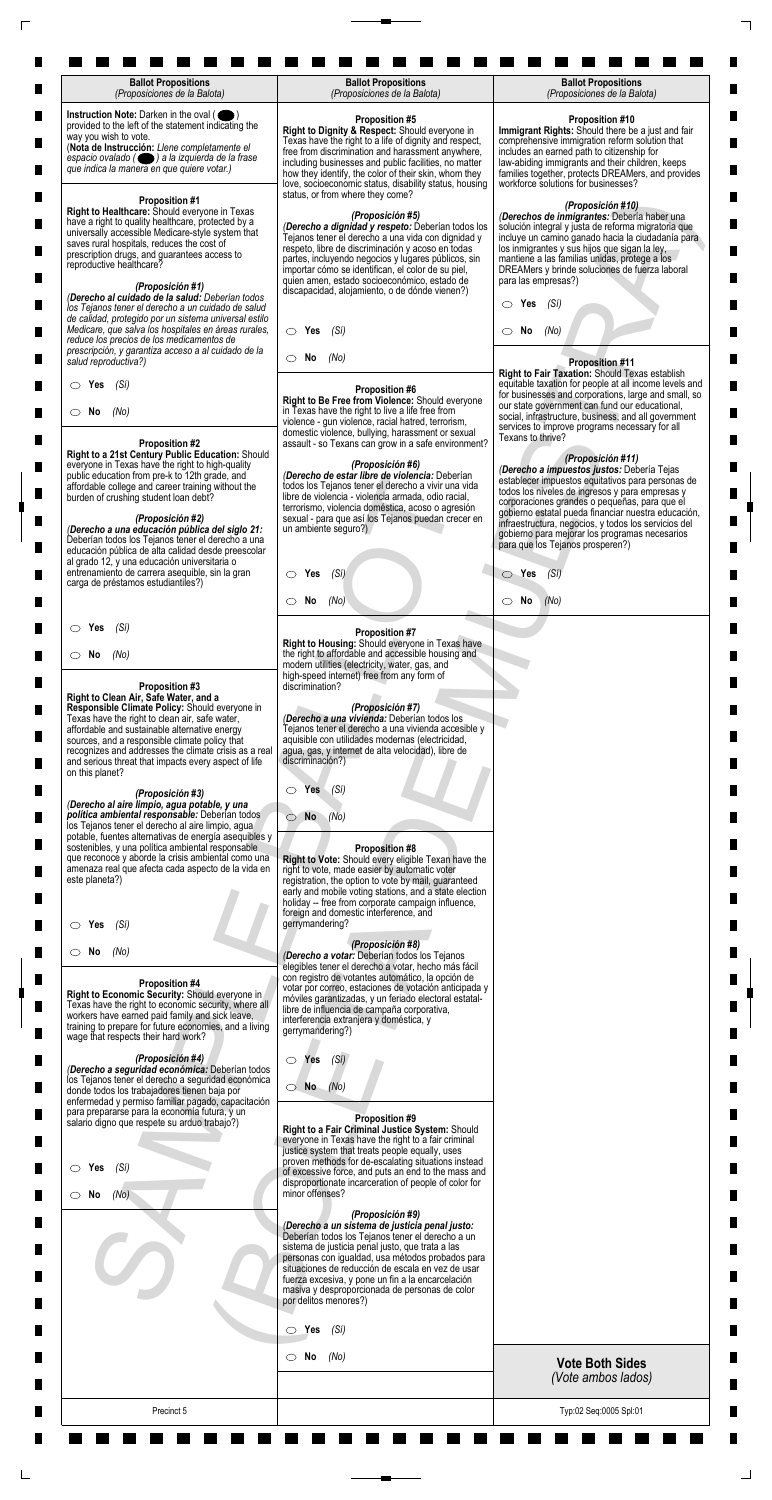|                                                                                                                                                                    | <b>Official Ballot - Democratic Party Primary Election</b><br>(Boleta Oficial - Elección Primaria del Partido Democratico)                                                                                                                                                                                                         |                                                                                                       |
|--------------------------------------------------------------------------------------------------------------------------------------------------------------------|------------------------------------------------------------------------------------------------------------------------------------------------------------------------------------------------------------------------------------------------------------------------------------------------------------------------------------|-------------------------------------------------------------------------------------------------------|
|                                                                                                                                                                    | <b>Pecos County, Texas</b><br>(Condado de Pecos, Texas)                                                                                                                                                                                                                                                                            |                                                                                                       |
|                                                                                                                                                                    | March 3, 2020                                                                                                                                                                                                                                                                                                                      |                                                                                                       |
|                                                                                                                                                                    | (3 de marzo de 2020)<br>Instruction Note: Vote for the candidate of your choice in each race by darkening in the oval (O) provided to the left of the name of that candidate.                                                                                                                                                      |                                                                                                       |
| candidato.)                                                                                                                                                        | (Nota de Instrucción: Vote por el candidato de su preferencia en cada carrera llenando completamente el espacio ovalado ((e) a la izquierda del nombre del                                                                                                                                                                         |                                                                                                       |
| electoral.")                                                                                                                                                       | "I am a Democrat and understand that I am ineligible to vote or participate in another political party's primary election or convention during this voting year."<br>("Yo soy Demócrata y comprendo soy inelegible para votar o participar en la elección primaria o la convención de algún otro partido político durante este año |                                                                                                       |
| <b>Preference for Presidential Nominee</b><br>one choice.<br>(Preferencia para un candidato nombrado para presidente)<br>candidato. Haga solamente una selección.) | You may vote for one presidential candidate whose name appears on the ballot by darkening in the oval (objetived beside the candidate's name. Make only<br>(Usted puede votar por un candidato para presidente cuyo nombre aparece en la boleta llenando completamente el espacio ovalado (el al lado del nombre del               |                                                                                                       |
| Federal<br>(Federal)                                                                                                                                               | Federal<br>(Federal)                                                                                                                                                                                                                                                                                                               | <b>State</b><br>(Estado)                                                                              |
| <b>President</b><br>(Presidente)                                                                                                                                   | United States Representative, District 23<br>(Representante de los Estados Unidos,<br>Distrito Núm. 23)                                                                                                                                                                                                                            | Judge, Court of Criminal Appeals, Place 4<br>(Juez, Corte de Apelaciones Criminales,<br>Lugar Núm. 4) |
| Cory Booker<br>O                                                                                                                                                   | Ricardo R. Madrid<br>C                                                                                                                                                                                                                                                                                                             | <b>Steven Miears</b><br>O                                                                             |
| Elizabeth Warren<br>O                                                                                                                                              | Gina Ortiz Jones<br>O                                                                                                                                                                                                                                                                                                              | Tina Clinton                                                                                          |
| Tom Steyer                                                                                                                                                         | Rosalinda "Rosey" Ramos Abuabara                                                                                                                                                                                                                                                                                                   | Judge, Court of Criminal Appeals, Place 9                                                             |
| Roque "Rocky" De La Fuente<br>$\circ$                                                                                                                              | Efrain V. Valdez<br>$\circlearrowright$                                                                                                                                                                                                                                                                                            | (Juez, Corte de Apelaciones Criminales,<br>Lugar Núm. 9)                                              |
| Andrew Yang<br>$\circ$                                                                                                                                             | Jaime Escuder<br>$\circlearrowright$                                                                                                                                                                                                                                                                                               | Brandon Birmingham<br>$\circ$                                                                         |
| Tulsi Gabbard<br>O                                                                                                                                                 | <b>State</b><br>(Estado)                                                                                                                                                                                                                                                                                                           | Member, State Board of Education, District 1<br>(Miembro de la Junta Estatal de Educación Pública,    |
| <b>Deval Patrick</b><br>$\circ$                                                                                                                                    | <b>Railroad Commissioner</b>                                                                                                                                                                                                                                                                                                       | Distrito Núm. 1)                                                                                      |
| Michael Bennet<br>O                                                                                                                                                | (Comisionado de Ferrocarriles)                                                                                                                                                                                                                                                                                                     | Georgina Perez<br>$\circ$                                                                             |
| Marianne Williamson<br>$\circ$                                                                                                                                     | <b>Kelly Stone</b><br>$\circ$                                                                                                                                                                                                                                                                                                      | <b>State Senator, District 19</b><br>(Senador Estatal, Distrito Núm. 19)                              |
| Joseph R. Biden<br>$\circ$                                                                                                                                         | Mark Watson<br>O                                                                                                                                                                                                                                                                                                                   |                                                                                                       |
| Robby Wells<br>$\circ$                                                                                                                                             | Roberto R. "Beto" Alonzo<br>$\circ$                                                                                                                                                                                                                                                                                                | Xochil Peña Rodriguez<br>$\circ$                                                                      |
| Amy Klobuchar<br>$\circ$                                                                                                                                           | Chrysta Castañeda<br>$\circ$                                                                                                                                                                                                                                                                                                       | <b>Freddy Ramirez</b><br>$\circ$                                                                      |
| Pete Buttigieg<br>$\circ$                                                                                                                                          | <b>Chief Justice, Supreme Court</b><br>(Juez Presidente, Corte Suprema)                                                                                                                                                                                                                                                            | <b>Roland Gutierrez</b><br>O                                                                          |
| <b>Bernie Sanders</b><br>O                                                                                                                                         |                                                                                                                                                                                                                                                                                                                                    | State Representative, District 74<br>(Representante Estatal, Distrito Núm. 74)                        |
| Michael R. Bloomberg<br>$\cup$                                                                                                                                     | Amy Clark Meachum<br>$\circ$                                                                                                                                                                                                                                                                                                       |                                                                                                       |
| Julián Castro<br>O<br>John K. Delaney<br>$\circ$                                                                                                                   | Jerry Zimmerer<br>$\circ$                                                                                                                                                                                                                                                                                                          | Rowland Garza<br>$\circlearrowright$<br>Eddie Morales, Jr.<br>$\circ$                                 |
|                                                                                                                                                                    | Justice, Supreme Court, Place 6, Unexpired Term<br>(Juez, Corte Suprema, Lugar Núm. 6,<br>Duración Restante del Cargo)                                                                                                                                                                                                             | Ramsey English Cantu<br>$\circlearrowright$                                                           |
| <b>United States Senator</b><br>(Senador de los Estados Unidos)                                                                                                    | Larry Praeger<br>O                                                                                                                                                                                                                                                                                                                 | <b>Chief Justice, 8th Court of Appeals District</b>                                                   |
| D. R. Hunter<br>O                                                                                                                                                  | Kathy Cheng<br>$\circ$                                                                                                                                                                                                                                                                                                             | (Juez Presidente, Corte de Apelaciones,<br>Distrito Núm. 8)                                           |
| Jack Daniel Foster, Jr.<br>O                                                                                                                                       |                                                                                                                                                                                                                                                                                                                                    | Yvonne Rodriguez<br>$\circ$                                                                           |
| Michael Cooper<br>$\circ$                                                                                                                                          | Justice, Supreme Court, Place 7<br>(Juez, Corte Suprema, Lugar Núm. 7)                                                                                                                                                                                                                                                             | Angie Juarez Barill<br>$\circ$                                                                        |
| Royce West                                                                                                                                                         | Staci Williams                                                                                                                                                                                                                                                                                                                     | County<br>(Condado)                                                                                   |
| Amanda K. Edwards<br>O                                                                                                                                             | <b>Brandy Voss</b><br>$\circ$                                                                                                                                                                                                                                                                                                      | <b>Sheriff</b>                                                                                        |
| Cristina Tzintzun Ramirez<br>$\circ$                                                                                                                               | Justice, Supreme Court, Place 8                                                                                                                                                                                                                                                                                                    | (Alguacil)                                                                                            |
| Mary "MJ" Hegar<br>$\circ$                                                                                                                                         | (Juez, Corte Suprema, Lugar Núm. 8)                                                                                                                                                                                                                                                                                                | T. J. Perkins<br>$\circ$                                                                              |
| Chris Bell<br>O                                                                                                                                                    | Peter Kelly<br>$\circ$                                                                                                                                                                                                                                                                                                             | <b>County Tax Assessor-Collector</b>                                                                  |
| Sema Hernandez<br>O                                                                                                                                                | Gisela D. Triana<br>O                                                                                                                                                                                                                                                                                                              | (Asesor-Colector de Impuestos del Condado)                                                            |
| Annie "Mamá" Garcia<br>$\circ$                                                                                                                                     | Judge, Court of Criminal Appeals, Place 3<br>(Juez, Corte de Apelaciones Criminales,                                                                                                                                                                                                                                               | Santa S. Acosta<br>$\circlearrowright$                                                                |
| Adrian Ocegueda<br>$\circ$                                                                                                                                         | Lugar Núm. 3)                                                                                                                                                                                                                                                                                                                      | <b>County Chair</b><br>(Presidente del Condado)                                                       |
| Victor Hugo Harris<br>O                                                                                                                                            | Elizabeth Davis Frizell<br>$\circlearrowright$                                                                                                                                                                                                                                                                                     |                                                                                                       |
|                                                                                                                                                                    | William Pieratt Demond<br>$\circlearrowright$                                                                                                                                                                                                                                                                                      | <b>Albert Valadez</b><br>$\circ$                                                                      |
|                                                                                                                                                                    | Dan Wood<br>$\circ$                                                                                                                                                                                                                                                                                                                | <b>Vote Both Sides</b><br>(Vote ambos lados)                                                          |
| Precinct 6                                                                                                                                                         |                                                                                                                                                                                                                                                                                                                                    | Typ:02 Seq:0006 Spl:01                                                                                |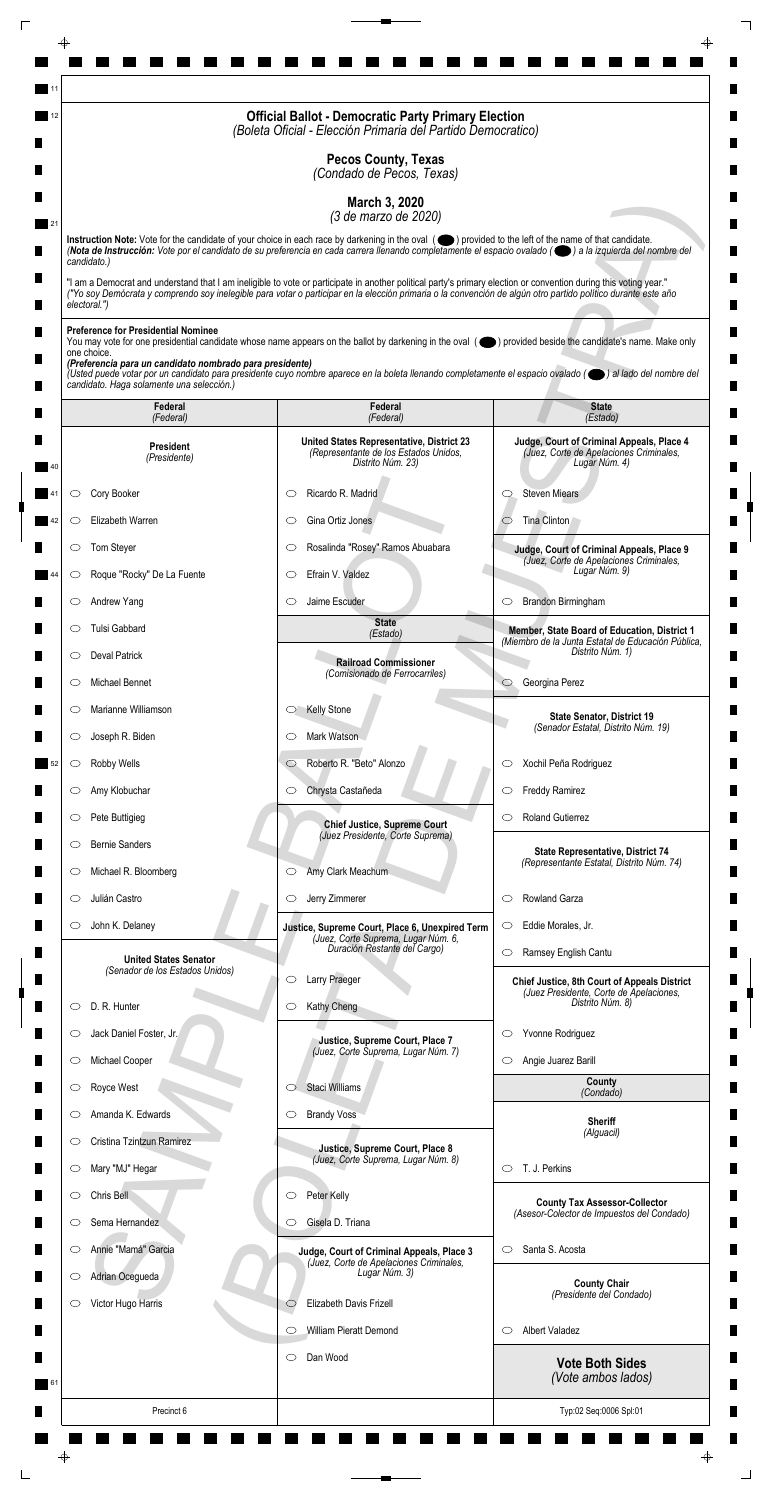| <b>Ballot Propositions</b><br>(Proposiciones de la Balota)                                                                                                                                                                                                                                                                                                                         | <b>Ballot Propositions</b><br>(Proposiciones de la Balota)                                                                                                                                                                                                                                                                                                                                                    | <b>Ballot Propositions</b><br>(Proposiciones de la Balota)                                                                                                                                                                                                                                                                                                                                |
|------------------------------------------------------------------------------------------------------------------------------------------------------------------------------------------------------------------------------------------------------------------------------------------------------------------------------------------------------------------------------------|---------------------------------------------------------------------------------------------------------------------------------------------------------------------------------------------------------------------------------------------------------------------------------------------------------------------------------------------------------------------------------------------------------------|-------------------------------------------------------------------------------------------------------------------------------------------------------------------------------------------------------------------------------------------------------------------------------------------------------------------------------------------------------------------------------------------|
| Instruction Note: Darken in the oval (<br>provided to the left of the statement indicating the<br>way you wish to vote.<br>(Nota de Instrucción: Llene completamente el<br>espacio ovalado ( ) a la izquierda de la frase<br>que indica la manera en que quiere votar.)                                                                                                            | <b>Proposition #5</b><br>Right to Dignity & Respect: Should everyone in<br>Texas have the right to a life of dignity and respect,<br>free from discrimination and harassment anywhere,<br>including businesses and public facilities, no matter<br>how they identify, the color of their skin, whom they<br>love, socioeconomic status, disability status, housing<br>status, or from where they come?        | <b>Proposition #10</b><br>Immigrant Rights: Should there be a just and fair<br>comprehensive immigration reform solution that<br>includes an earned path to citizenship for<br>law-abiding immigrants and their children, keeps<br>families together, protects DREAMers, and provides<br>workforce solutions for businesses?                                                              |
| <b>Proposition #1</b><br>Right to Healthcare: Should everyone in Texas<br>have a right to quality healthcare, protected by a<br>universally accessible Medicare-style system that<br>saves rural hospitals, reduces the cost of<br>prescription drugs, and guarantees access to<br>reproductive healthcare?<br>(Proposición #1)<br>(Derecho al cuidado de la salud: Deberían todos | (Proposición #5)<br>(Derecho a dignidad y respeto: Deberían todos los<br>Tejanos tener el derecho a una vida con dignidad y<br>respeto, libre de discriminación y acoso en todas<br>partes, incluyendo negocios y lugares públicos, sin<br>importar cómo se identifican, el color de su piel,<br>quien amen, estado socioeconómico, estado de<br>discapacidad, alojamiento, o de dónde vienen?)               | (Proposición #10)<br>(Derechos de inmigrantes: Debería haber una<br>solución integral y justa de reforma migratoria que<br>incluye un camino ganado hacia la ciudadanía para<br>los inmigrantes y sus hijos que sigan la ley,<br>mantiene a las familias unidas, protege a los<br>DREAMers y brinde soluciones de fuerza laboral<br>para las empresas?)                                   |
| los Tejanos tener el derecho a un cuidado de salud<br>de calidad, protegido por un sistema universal estilo<br>Medicare, que salva los hospitales en áreas rurales,<br>reduce los precios de los medicamentos de                                                                                                                                                                   | $\circ$ Yes<br>(Sí)                                                                                                                                                                                                                                                                                                                                                                                           | Yes<br>(Sí)<br>O<br>No<br>(No)<br>CD.                                                                                                                                                                                                                                                                                                                                                     |
| prescripción, y garantiza acceso a al cuidado de la<br>salud reproductiva?)                                                                                                                                                                                                                                                                                                        | $\circ$ No<br>(No)                                                                                                                                                                                                                                                                                                                                                                                            | <b>Proposition #11</b><br>Right to Fair Taxation: Should Texas establish                                                                                                                                                                                                                                                                                                                  |
| (Sí)<br>$\circ$ Yes<br>$\circ$ No<br>(No)<br><b>Proposition #2</b>                                                                                                                                                                                                                                                                                                                 | <b>Proposition #6</b><br>Right to Be Free from Violence: Should everyone<br>in Texas have the right to live a life free from<br>violence - gun violence, racial hatred, terrorism,<br>domestic violence, bullying, harassment or sexual<br>assault - so Texans can grow in a safe environment?                                                                                                                | equitable taxation for people at all income levels and<br>for businesses and corporations, large and small, so<br>our state government can fund our educational,<br>social, infrastructure, business, and all government<br>services to improve programs necessary for all<br>Texans to thrive?                                                                                           |
| Right to a 21st Century Public Education: Should<br>everyone in Texas have the right to high-quality<br>public education from pre-k to 12th grade, and<br>affordable college and career training without the<br>burden of crushing student loan debt?<br>(Proposición #2)<br>(Derecho a una educación pública del siglo 21:                                                        | (Proposición #6)<br>(Derecho de estar libre de violencia: Deberían<br>todos los Tejanos tener el derecho a vivir una vida<br>libre de violencia - violencia armada, odio racial,<br>terrorismo, violencia doméstica, acoso o agresión<br>sexual - para que así los Tejanos puedan crecer en<br>un ambiente seguro?)                                                                                           | (Proposición #11)<br>(Derecho a impuestos justos: Debería Tejas<br>establecer impuestos equitativos para personas de<br>todos los niveles de ingresos y para empresas y<br>corporaciones grandes o pequeñas, para que el<br>gobierno estatal pueda financiar nuestra educación,<br>infraestructura, negocios, y todos los servicios del<br>gobierno para mejorar los programas necesarios |
| Deberían todos los Tejanos tener el derecho a una<br>educación pública de alta calidad desde preescolar<br>al grado 12, y una educación universitaria o<br>entrenamiento de carrera asequible, sin la gran<br>carga de préstamos estudiantiles?)                                                                                                                                   | $\circ$ Yes<br>(Si)                                                                                                                                                                                                                                                                                                                                                                                           | para que los Tejanos prosperen?)<br>$\circ$ Yes<br>(Si)                                                                                                                                                                                                                                                                                                                                   |
|                                                                                                                                                                                                                                                                                                                                                                                    | No<br>(No)<br>$\circ$                                                                                                                                                                                                                                                                                                                                                                                         | $\circ$ No<br>(No)                                                                                                                                                                                                                                                                                                                                                                        |
| (Sí)<br>$\circ$ Yes                                                                                                                                                                                                                                                                                                                                                                | <b>Proposition #7</b><br>Right to Housing: Should everyone in Texas have                                                                                                                                                                                                                                                                                                                                      |                                                                                                                                                                                                                                                                                                                                                                                           |
| $\circ$ No<br>(No)<br>Proposition #3                                                                                                                                                                                                                                                                                                                                               | the right to affordable and accessible housing and<br>modern utilities (electricity, water, gas, and<br>high-speed internet) free from any form of<br>discrimination?                                                                                                                                                                                                                                         |                                                                                                                                                                                                                                                                                                                                                                                           |
| Right to Clean Air, Safe Water, and a<br>Responsible Climate Policy: Should everyone in<br>Texas have the right to clean air, safe water,<br>affordable and sustainable alternative energy<br>sources, and a responsible climate policy that<br>recognizes and addresses the climate crisis as a real<br>and serious threat that impacts every aspect of life<br>on this planet?   | (Proposición #7)<br>(Derecho a una vivienda: Deberían todos los<br>Tejanos tener el derecho a una vivienda accesible y<br>aquisible con utilidades modernas (electricidad,<br>agua, gas, y internet de alta velocidad), libre de<br>discriminación?)                                                                                                                                                          |                                                                                                                                                                                                                                                                                                                                                                                           |
| (Proposición #3)<br>(Derecho al aire limpio, agua potable, y una<br>política ambiental responsable: Deberían todos<br>los Tejanos tener el derecho al aire limpio, agua<br>potable, fuentes alternativas de energía asequibles y                                                                                                                                                   | Yes<br>$\bigcirc$<br>(Si)<br><b>No</b><br>(No)<br>01                                                                                                                                                                                                                                                                                                                                                          |                                                                                                                                                                                                                                                                                                                                                                                           |
| sostenibles, y una política ambiental responsable<br>que reconoce y aborde la crisis ambiental como una<br>amenaza real que afecta cada aspecto de la vida en<br>este planeta?)                                                                                                                                                                                                    | <b>Proposition #8</b><br>Right to Vote: Should every eligible Texan have the<br>right to vote, made easier by automatic voter<br>registration, the option to vote by mail, guaranteed<br>early and mobile voting stations, and a state election<br>holiday -- free from corporate campaign influence,<br>foreign and domestic interference, and                                                               |                                                                                                                                                                                                                                                                                                                                                                                           |
| (Si)<br>Yes                                                                                                                                                                                                                                                                                                                                                                        | gerrymandering?<br>(Proposición #8)                                                                                                                                                                                                                                                                                                                                                                           |                                                                                                                                                                                                                                                                                                                                                                                           |
| $\circ$ No<br>(No)<br>Proposition #4<br>Right to Economic Security: Should everyone in<br>Texas have the right to economic security, where all<br>workers have earned paid family and sick leave,<br>training to prepare for future economies, and a living<br>wage that respects their hard work?                                                                                 | (Derecho a votar: Deberían todos los Tejanos<br>elegibles tener el derecho a votar, hecho más fácil<br>con registro de votantes automático, la opción de<br>votar por correo, estaciones de votación anticipada y<br>móviles garantizadas, y un feriado electoral estatal-<br>libre de influencia de campaña corporativa,<br>interferencia extranjera y doméstica, y<br>gerrymandering?)                      |                                                                                                                                                                                                                                                                                                                                                                                           |
| (Proposición #4)<br>(Derecho a seguridad económica: Deberían todos<br>los Tejanos tener el derecho a seguridad económica<br>donde todos los trabajadores tienen baja por<br>enfermedad y permiso familiar pagado, capacitación                                                                                                                                                     | (Si)<br>$\circ$ Yes<br>$\bigcirc$ No $(No)$                                                                                                                                                                                                                                                                                                                                                                   |                                                                                                                                                                                                                                                                                                                                                                                           |
| para prepararse para la economía futura, y un<br>salario digno que respete su arduo trabajo?)<br>$\circ$ Yes<br>(Si)                                                                                                                                                                                                                                                               | Proposition #9<br>Right to a Fair Criminal Justice System: Should<br>everyone in Texas have the right to a fair criminal<br>justice system that treats people equally, uses<br>proven methods for de-escalating situations instead<br>of excessive force, and puts an end to the mass and<br>disproportionate incarceration of people of color for                                                            |                                                                                                                                                                                                                                                                                                                                                                                           |
| (No)<br>$\circ$ No                                                                                                                                                                                                                                                                                                                                                                 | minor offenses?<br>(Proposición #9)<br>(Derecho a un sistema de justicia penal justo:<br>Deberían todos los Tejanos tener el derecho a un<br>sistema de justicia penal justo, que trata a las<br>personas con igualdad, usa métodos probados para<br>situaciones de reducción de escala en vez de usar<br>fuerza excesiva, y pone un fin a la encarcelación<br>masiva y desproporcionada de personas de color |                                                                                                                                                                                                                                                                                                                                                                                           |
|                                                                                                                                                                                                                                                                                                                                                                                    | por delitos menores?)                                                                                                                                                                                                                                                                                                                                                                                         |                                                                                                                                                                                                                                                                                                                                                                                           |
|                                                                                                                                                                                                                                                                                                                                                                                    | $\circ$ Yes<br>(Sí)<br>$\circ$ No<br>(No)                                                                                                                                                                                                                                                                                                                                                                     | <b>Vote Both Sides</b>                                                                                                                                                                                                                                                                                                                                                                    |
|                                                                                                                                                                                                                                                                                                                                                                                    |                                                                                                                                                                                                                                                                                                                                                                                                               | (Vote ambos lados)                                                                                                                                                                                                                                                                                                                                                                        |
| Precinct 6                                                                                                                                                                                                                                                                                                                                                                         |                                                                                                                                                                                                                                                                                                                                                                                                               | Typ:02 Seq:0006 Spl:01                                                                                                                                                                                                                                                                                                                                                                    |

 $\Box$ 

 $\Box$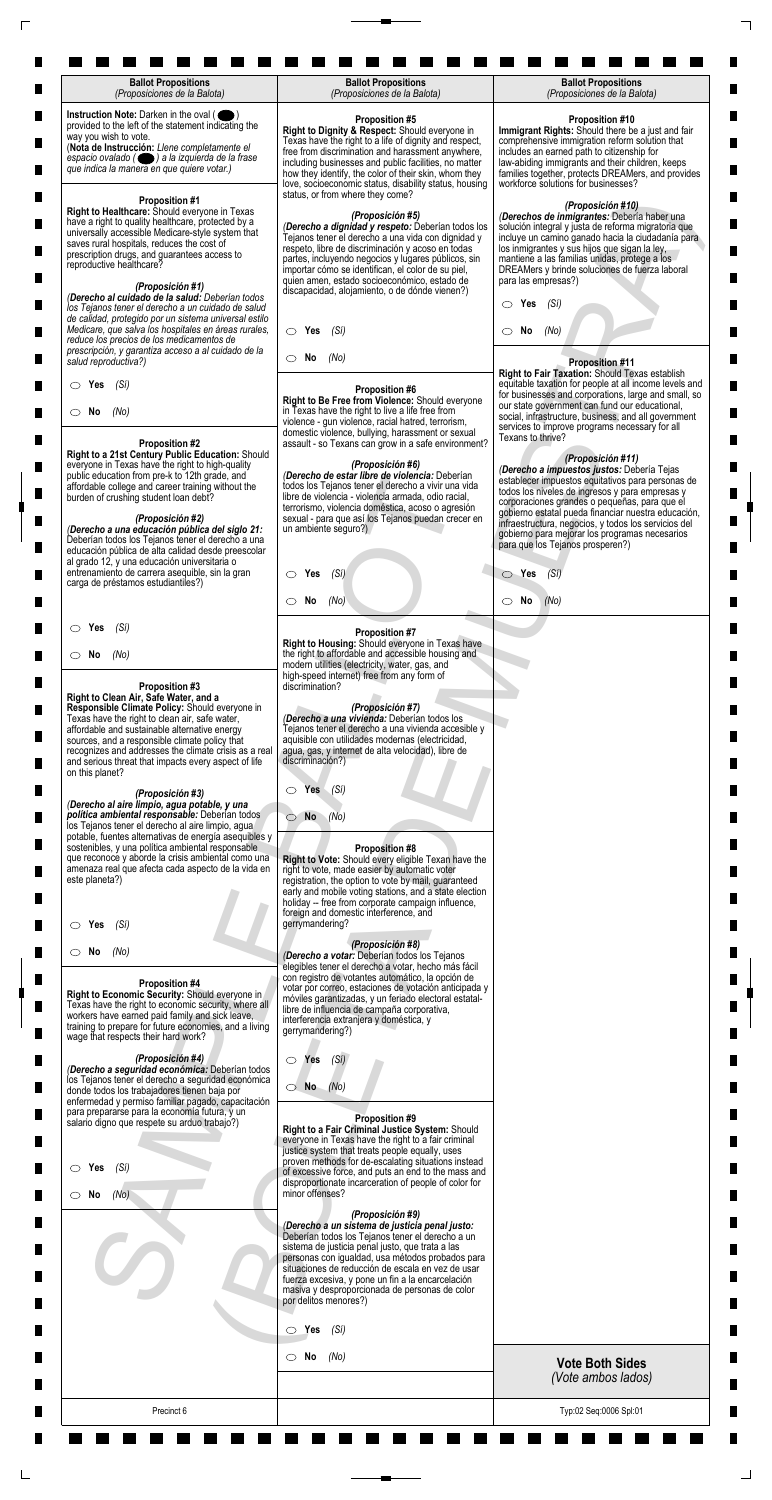|                                                                                                                                                                    | <b>Official Ballot - Democratic Party Primary Election</b><br>(Boleta Oficial - Elección Primaria del Partido Democratico)                                                                                                                                                                                                         |                                                                                                       |
|--------------------------------------------------------------------------------------------------------------------------------------------------------------------|------------------------------------------------------------------------------------------------------------------------------------------------------------------------------------------------------------------------------------------------------------------------------------------------------------------------------------|-------------------------------------------------------------------------------------------------------|
|                                                                                                                                                                    | <b>Pecos County, Texas</b><br>(Condado de Pecos, Texas)                                                                                                                                                                                                                                                                            |                                                                                                       |
|                                                                                                                                                                    | March 3, 2020<br>(3 de marzo de 2020)                                                                                                                                                                                                                                                                                              |                                                                                                       |
|                                                                                                                                                                    | Instruction Note: Vote for the candidate of your choice in each race by darkening in the oval (O) provided to the left of the name of that candidate.<br>(Nota de Instrucción: Vote por el candidato de su preferencia en cada carrera llenando completamente el espacio ovalado ((e) a la izquierda del nombre del                |                                                                                                       |
| candidato.)<br>electoral.")                                                                                                                                        | "I am a Democrat and understand that I am ineligible to vote or participate in another political party's primary election or convention during this voting year."<br>("Yo soy Demócrata y comprendo soy inelegible para votar o participar en la elección primaria o la convención de algún otro partido político durante este año |                                                                                                       |
| <b>Preference for Presidential Nominee</b><br>one choice.<br>(Preferencia para un candidato nombrado para presidente)<br>candidato. Haga solamente una selección.) | You may vote for one presidential candidate whose name appears on the ballot by darkening in the oval (objetived beside the candidate's name. Make only<br>(Usted puede votar por un candidato para presidente cuyo nombre aparece en la boleta llenando completamente el espacio ovalado (el al lado del nombre del               |                                                                                                       |
| Federal<br>(Federal)                                                                                                                                               | Federal<br>(Federal)                                                                                                                                                                                                                                                                                                               | <b>State</b><br>(Estado)                                                                              |
| <b>President</b><br>(Presidente)                                                                                                                                   | United States Representative, District 23<br>(Representante de los Estados Unidos,<br>Distrito Núm. 23)                                                                                                                                                                                                                            | Judge, Court of Criminal Appeals, Place 4<br>(Juez, Corte de Apelaciones Criminales,<br>Lugar Núm. 4) |
| Cory Booker<br>O                                                                                                                                                   | Ricardo R. Madrid<br>C                                                                                                                                                                                                                                                                                                             | <b>Steven Miears</b><br>O                                                                             |
| Elizabeth Warren<br>O                                                                                                                                              | Gina Ortiz Jones<br>O                                                                                                                                                                                                                                                                                                              | Tina Clinton                                                                                          |
| Tom Steyer                                                                                                                                                         | Rosalinda "Rosey" Ramos Abuabara                                                                                                                                                                                                                                                                                                   | Judge, Court of Criminal Appeals, Place 9                                                             |
| Roque "Rocky" De La Fuente<br>$\circ$                                                                                                                              | Efrain V. Valdez<br>$\circlearrowright$                                                                                                                                                                                                                                                                                            | (Juez, Corte de Apelaciones Criminales,<br>Lugar Núm. 9)                                              |
| Andrew Yang<br>$\circ$                                                                                                                                             | Jaime Escuder<br>$\circlearrowright$                                                                                                                                                                                                                                                                                               | Brandon Birmingham<br>$\circ$                                                                         |
| Tulsi Gabbard<br>O                                                                                                                                                 | <b>State</b><br>(Estado)                                                                                                                                                                                                                                                                                                           | Member, State Board of Education, District 1                                                          |
| <b>Deval Patrick</b><br>$\circ$                                                                                                                                    | <b>Railroad Commissioner</b>                                                                                                                                                                                                                                                                                                       | (Miembro de la Junta Estatal de Educación Pública,<br>Distrito Núm. 1)                                |
| Michael Bennet<br>O                                                                                                                                                | (Comisionado de Ferrocarriles)                                                                                                                                                                                                                                                                                                     | Georgina Perez<br>$\circ$                                                                             |
| Marianne Williamson<br>$\circ$                                                                                                                                     | <b>Kelly Stone</b><br>$\circ$                                                                                                                                                                                                                                                                                                      | <b>State Senator, District 19</b>                                                                     |
| Joseph R. Biden<br>$\circ$                                                                                                                                         | Mark Watson<br>O                                                                                                                                                                                                                                                                                                                   | (Senador Estatal, Distrito Núm. 19)                                                                   |
| Robby Wells<br>$\circ$                                                                                                                                             | Roberto R. "Beto" Alonzo<br>$\circ$                                                                                                                                                                                                                                                                                                | Xochil Peña Rodriguez<br>$\circ$                                                                      |
| Amy Klobuchar<br>$\circlearrowright$                                                                                                                               | Chrysta Castañeda<br>$\circ$                                                                                                                                                                                                                                                                                                       | <b>Freddy Ramirez</b><br>$\circ$                                                                      |
| Pete Buttigieg<br>$\circ$                                                                                                                                          | <b>Chief Justice, Supreme Court</b>                                                                                                                                                                                                                                                                                                | <b>Roland Gutierrez</b><br>O                                                                          |
| <b>Bernie Sanders</b><br>O                                                                                                                                         | (Juez Presidente, Corte Suprema)                                                                                                                                                                                                                                                                                                   | State Representative, District 74                                                                     |
| Michael R. Bloomberg<br>$\cup$                                                                                                                                     | Amy Clark Meachum<br>$\circ$                                                                                                                                                                                                                                                                                                       | (Representante Estatal, Distrito Núm. 74)                                                             |
| Julián Castro<br>O                                                                                                                                                 | Jerry Zimmerer<br>$\circ$                                                                                                                                                                                                                                                                                                          | Rowland Garza<br>$\circlearrowright$                                                                  |
| John K. Delaney<br>$\circ$                                                                                                                                         | Justice, Supreme Court, Place 6, Unexpired Term<br>(Juez, Corte Suprema, Lugar Núm. 6,                                                                                                                                                                                                                                             | Eddie Morales, Jr.<br>$\circ$                                                                         |
| <b>United States Senator</b>                                                                                                                                       | Duración Restante del Cargo)                                                                                                                                                                                                                                                                                                       | Ramsey English Cantu<br>$\circlearrowright$                                                           |
| (Senador de los Estados Unidos)                                                                                                                                    | Larry Praeger<br>O                                                                                                                                                                                                                                                                                                                 | <b>Chief Justice, 8th Court of Appeals District</b><br>(Juez Presidente, Corte de Apelaciones,        |
| D. R. Hunter<br>O                                                                                                                                                  | Kathy Cheng<br>$\circ$                                                                                                                                                                                                                                                                                                             | Distrito Núm. 8)                                                                                      |
| Jack Daniel Foster, Jr.<br>O                                                                                                                                       | Justice, Supreme Court, Place 7<br>(Juez, Corte Suprema, Lugar Núm. 7)                                                                                                                                                                                                                                                             | Yvonne Rodriguez<br>$\circ$                                                                           |
| Michael Cooper<br>$\circ$                                                                                                                                          |                                                                                                                                                                                                                                                                                                                                    | Angie Juarez Barill<br>$\circ$<br>County                                                              |
| Royce West                                                                                                                                                         | Staci Williams                                                                                                                                                                                                                                                                                                                     | (Condado)                                                                                             |
| Amanda K. Edwards<br>O                                                                                                                                             | <b>Brandy Voss</b><br>$\circ$                                                                                                                                                                                                                                                                                                      | <b>Sheriff</b><br>(Alguacil)                                                                          |
| Cristina Tzintzun Ramirez<br>$\circ$                                                                                                                               | Justice, Supreme Court, Place 8<br>(Juez, Corte Suprema, Lugar Núm. 8)                                                                                                                                                                                                                                                             |                                                                                                       |
| Mary "MJ" Hegar<br>$\circ$                                                                                                                                         |                                                                                                                                                                                                                                                                                                                                    | T. J. Perkins<br>$\circ$                                                                              |
| Chris Bell<br>O                                                                                                                                                    | Peter Kelly<br>$\circ$                                                                                                                                                                                                                                                                                                             | <b>County Tax Assessor-Collector</b><br>(Asesor-Colector de Impuestos del Condado)                    |
| Sema Hernandez<br>O                                                                                                                                                | Gisela D. Triana<br>O                                                                                                                                                                                                                                                                                                              |                                                                                                       |
| Annie "Mamá" Garcia<br>$\circ$                                                                                                                                     | Judge, Court of Criminal Appeals, Place 3<br>(Juez, Corte de Apelaciones Criminales,<br>Lugar Núm. 3)                                                                                                                                                                                                                              | Santa S. Acosta<br>$\circ$                                                                            |
| Adrian Ocegueda<br>$\circ$<br>Victor Hugo Harris                                                                                                                   | Elizabeth Davis Frizell<br>$\circlearrowright$                                                                                                                                                                                                                                                                                     |                                                                                                       |
| O                                                                                                                                                                  | William Pieratt Demond<br>$\circlearrowright$                                                                                                                                                                                                                                                                                      |                                                                                                       |
|                                                                                                                                                                    | Dan Wood<br>$\circ$                                                                                                                                                                                                                                                                                                                |                                                                                                       |
|                                                                                                                                                                    |                                                                                                                                                                                                                                                                                                                                    | <b>Vote Both Sides</b><br>(Vote ambos lados)                                                          |
| Precinct 7                                                                                                                                                         |                                                                                                                                                                                                                                                                                                                                    | Typ:02 Seq:0007 Spl:01                                                                                |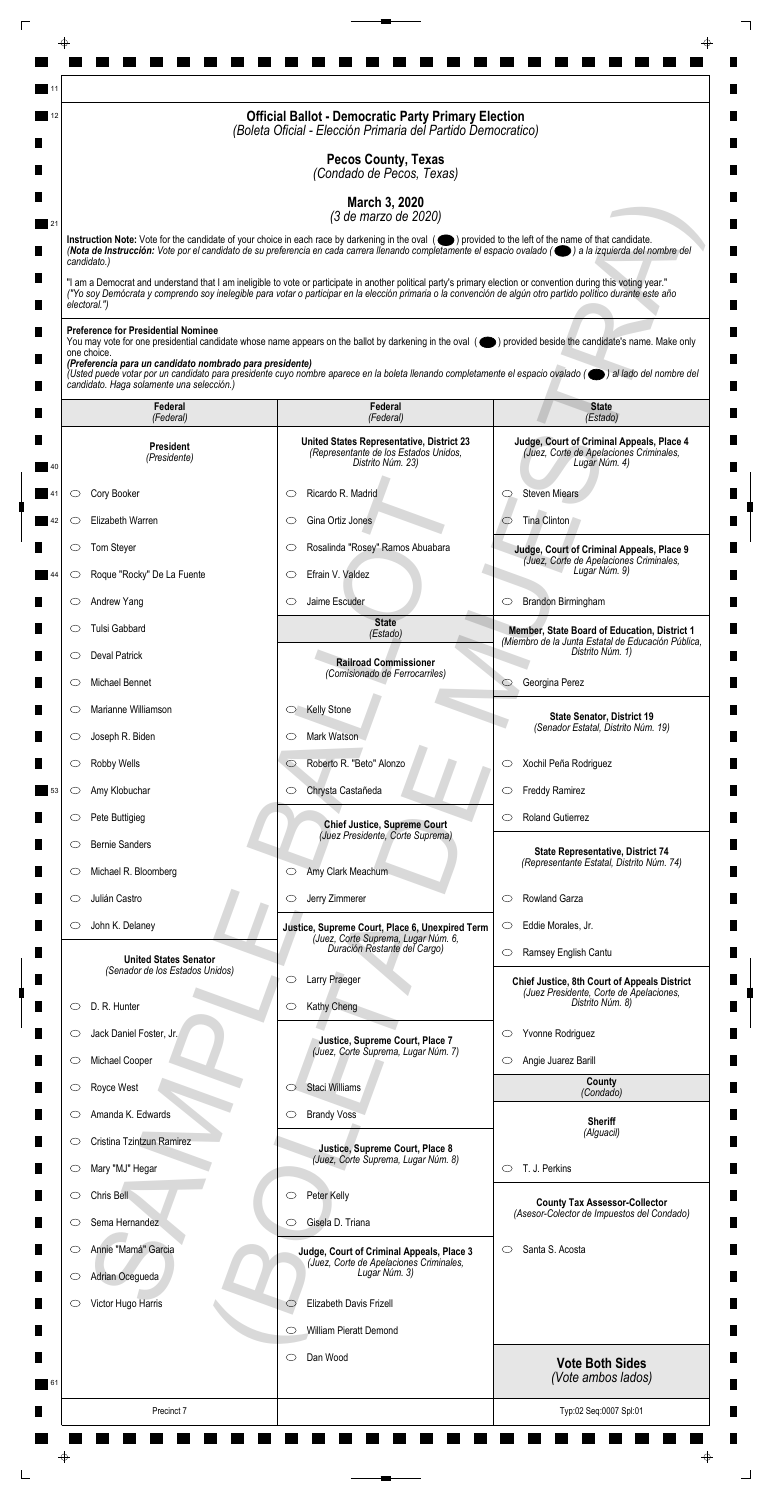| Constable, Precinct No. 1<br>(Condestable, Precinto Núm. 1)                                                                                                                                                                                                                                                                                                                                                                                                                                                                                                                                              | <b>Proposition #4</b><br>Right to Economic Security: Should everyone in<br>Texas have the right to economic security, where all                                                                                                                                                                                                                                                                                                                                                                                                                                                                                                    | <b>Proposition #9</b><br>Right to a Fair Criminal Justice System: Should<br>everyone in Texas have the right to a fair criminal                                                                                                                                                                                                                                                                                                                                                                                                                                                                                                                                                                                                                                                    |
|----------------------------------------------------------------------------------------------------------------------------------------------------------------------------------------------------------------------------------------------------------------------------------------------------------------------------------------------------------------------------------------------------------------------------------------------------------------------------------------------------------------------------------------------------------------------------------------------------------|------------------------------------------------------------------------------------------------------------------------------------------------------------------------------------------------------------------------------------------------------------------------------------------------------------------------------------------------------------------------------------------------------------------------------------------------------------------------------------------------------------------------------------------------------------------------------------------------------------------------------------|------------------------------------------------------------------------------------------------------------------------------------------------------------------------------------------------------------------------------------------------------------------------------------------------------------------------------------------------------------------------------------------------------------------------------------------------------------------------------------------------------------------------------------------------------------------------------------------------------------------------------------------------------------------------------------------------------------------------------------------------------------------------------------|
| Pete Galvan<br>$\circ$                                                                                                                                                                                                                                                                                                                                                                                                                                                                                                                                                                                   | workers have earned paid family and sick leave,<br>training to prepare for future economies, and a living<br>wage that respects their hard work?                                                                                                                                                                                                                                                                                                                                                                                                                                                                                   | justice system that treats people equally, uses<br>proven methods for de-escalating situations instead<br>of excessive force, and puts an end to the mass and                                                                                                                                                                                                                                                                                                                                                                                                                                                                                                                                                                                                                      |
| Salvador "Sal" Rangel<br>O                                                                                                                                                                                                                                                                                                                                                                                                                                                                                                                                                                               | (Proposición #4)<br>(Derecho a seguridad económica: Deberían todos                                                                                                                                                                                                                                                                                                                                                                                                                                                                                                                                                                 | disproportionate incarceration of people of color for<br>minor offenses?                                                                                                                                                                                                                                                                                                                                                                                                                                                                                                                                                                                                                                                                                                           |
| <b>County Chair</b><br>(Presidente del Condado)                                                                                                                                                                                                                                                                                                                                                                                                                                                                                                                                                          | los Tejanos tener el derecho a seguridad económica<br>donde todos los trabajadores tienen baja por<br>enfermedad y permiso familiar pagado, capacitación<br>para prepararse para la economía futura, y un<br>salario digno que respete su arduo trabajo?)                                                                                                                                                                                                                                                                                                                                                                          | (Proposición #9)<br>(Derecho a un sistema de justicia penal justo:<br>Deberían todos los Tejanos tener el derecho a un<br>sistema de justicia penal justo, que trata a las<br>personas con igualdad, usa métodos probados para<br>situaciones de reducción de escala en vez de usar                                                                                                                                                                                                                                                                                                                                                                                                                                                                                                |
| <b>Albert Valadez</b><br>O<br><b>Ballot Propositions</b>                                                                                                                                                                                                                                                                                                                                                                                                                                                                                                                                                 |                                                                                                                                                                                                                                                                                                                                                                                                                                                                                                                                                                                                                                    | fuerza excesiva, y pone un fin a la encarcelación<br>masiva y desproporcionada de personas de color<br>por delitos menores?)                                                                                                                                                                                                                                                                                                                                                                                                                                                                                                                                                                                                                                                       |
| (Proposiciones de la Balota)<br>Instruction Note: Darken in the oval (                                                                                                                                                                                                                                                                                                                                                                                                                                                                                                                                   | Yes<br>(Si)<br>$\circ$<br>(No)<br>No<br>O                                                                                                                                                                                                                                                                                                                                                                                                                                                                                                                                                                                          | Yes<br>(Si)<br>$\circ$                                                                                                                                                                                                                                                                                                                                                                                                                                                                                                                                                                                                                                                                                                                                                             |
| provided to the left of the statement indicating the<br>way you wish to vote.<br>(Nota de Instrucción: Llene completamente el<br>espacio ovalado ( ) a la izquierda de la frase                                                                                                                                                                                                                                                                                                                                                                                                                          | <b>Proposition #5</b><br>Right to Dignity & Respect: Should everyone in                                                                                                                                                                                                                                                                                                                                                                                                                                                                                                                                                            | No<br>(No)                                                                                                                                                                                                                                                                                                                                                                                                                                                                                                                                                                                                                                                                                                                                                                         |
| que indica la manera en que quiere votar.)<br><b>Proposition #1</b><br>Right to Healthcare: Should everyone in Texas<br>have a right to quality healthcare, protected by a<br>universally accessible Medicare-style system that                                                                                                                                                                                                                                                                                                                                                                          | Texas have the right to a life of dignity and respect,<br>free from discrimination and harassment anywhere,<br>including businesses and public facilities, no matter<br>how they identify, the color of their skin, whom they<br>love, socioeconomic status, disability status, housing<br>status, or from where they come?                                                                                                                                                                                                                                                                                                        | Proposition #10<br>Immigrant Rights: Should there be a just and fair<br>comprehensive immigration reform solution that<br>includes an earned path to citizenship for<br>law-abiding immigrants and their children, keeps<br>families together, protects DREAMers, and provides                                                                                                                                                                                                                                                                                                                                                                                                                                                                                                     |
| saves rural hospitals, reduces the cost of<br>prescription drugs, and guarantees access to<br>reproductive healthcare?<br>(Proposición #1)<br>(Derecho al cuidado de la salud: Deberían todos<br>los Tejanos tener el derecho a un cuidado de salud                                                                                                                                                                                                                                                                                                                                                      | (Proposición #5)<br>(Derecho a dignidad y respeto: Deberían todos los<br>Tejanos tener el derecho a una vida con dignidad y<br>respeto, libre de discriminación y acoso en todas<br>partes, incluyendo negocios y lugares públicos, sin<br>importar cómo se identifican, el color de su piel,<br>quien amen, estado socioeconómico, estado de                                                                                                                                                                                                                                                                                      | workforce solutions for businesses?<br>(Proposición #10)<br>(Derechos de inmigrantes: Debería haber una<br>solución integral y justa de reforma migratoria que<br>incluye un camino ganado hacia la ciudadanía para<br>los inmigrantes y sus hijos que sigan la ley,                                                                                                                                                                                                                                                                                                                                                                                                                                                                                                               |
| de calidad, protegido por un sistema universal estilo<br>Medicare, que salva los hospitales en áreas rurales,<br>reduce los precios de los medicamentos de<br>prescripción, y garantiza acceso a al cuidado de la                                                                                                                                                                                                                                                                                                                                                                                        | discapacidad, alojamiento, o de dónde vienen?)                                                                                                                                                                                                                                                                                                                                                                                                                                                                                                                                                                                     | mantiene a las familias unidas, protege a los<br>DREAMers y brinde soluciones de fuerza laboral<br>para las empresas?)                                                                                                                                                                                                                                                                                                                                                                                                                                                                                                                                                                                                                                                             |
| salud reproductiva?)<br>$\circ$ Yes<br>(Sí)                                                                                                                                                                                                                                                                                                                                                                                                                                                                                                                                                              | $\bigcirc$ Yes (Si)<br>$\circ$ No<br>(No)                                                                                                                                                                                                                                                                                                                                                                                                                                                                                                                                                                                          | $\bigcirc$ Yes $(Si)$<br>$\circ$ No<br>(No)                                                                                                                                                                                                                                                                                                                                                                                                                                                                                                                                                                                                                                                                                                                                        |
| $\circ$ No<br>(No)                                                                                                                                                                                                                                                                                                                                                                                                                                                                                                                                                                                       | <b>Proposition #6</b>                                                                                                                                                                                                                                                                                                                                                                                                                                                                                                                                                                                                              | <b>Proposition #11</b>                                                                                                                                                                                                                                                                                                                                                                                                                                                                                                                                                                                                                                                                                                                                                             |
| <b>Proposition #2</b><br>Right to a 21st Century Public Education: Should<br>everyone in Texas have the right to high-quality<br>public education from pre-k to 12th grade, and<br>affordable college and career training without the<br>burden of crushing student loan debt?<br>(Proposición #2)<br>(Derecho a una educación pública del siglo 21:<br>Deberían todos los Tejanos tener el derecho a una<br>educación pública de alta calidad desde preescolar<br>al grado 12, y una educación universitaria o<br>entrenamiento de carrera asequible, sin la gran<br>carga de préstamos estudiantiles?) | Right to Be Free from Violence: Should everyone<br>in Texas have the right to live a life free from<br>violence - gun violence, racial hatred, terrorism,<br>domestic violence, bullying, harassment or sexual<br>assault - so Texans can grow in a safe environment?<br>(Proposición #6)<br>(Derecho de estar libre de violencia: Deberían<br>todos los Tejanos tener el derecho a vivir una vida<br>libre de violencia - violencia armada, odio racial,<br>terrorismo, violencia doméstica, acoso o agresión<br>sexual - para que así los Tejanos puedan crecer en<br>un ambiente seguro?)<br>Yes<br>(Si)<br>$\circlearrowright$ | Right to Fair Taxation: Should Texas establish<br>equitable taxation for people at all income levels and<br>for businesses and corporations, large and small, so<br>our state government can fund our educational,<br>social, infrastructure, business, and all government<br>services to improve programs necessary for all<br>Texans to thrive?<br>(Proposición #11)<br>(Derecho a impuestos justos: Debería Tejas<br>establecer impuestos equitativos para personas de<br>todos los niveles de ingresos y para empresas y<br>corporaciones grandes o pequeñas, para que el<br>gobierno estatal pueda financiar nuestra educación,<br>infraestructura, negocios, y todos los servicios del<br>gobierno para mejorar los programas necesarios<br>para que los Tejanos prosperen?) |
| (Sí)<br>$\circ$ Yes                                                                                                                                                                                                                                                                                                                                                                                                                                                                                                                                                                                      | $\circ$ No<br>(No)                                                                                                                                                                                                                                                                                                                                                                                                                                                                                                                                                                                                                 | Yes<br>(Sí)                                                                                                                                                                                                                                                                                                                                                                                                                                                                                                                                                                                                                                                                                                                                                                        |
| $\circ$ No<br>(No)<br>Proposition #3<br>Right to Clean Air, Safe Water, and a<br>Responsible Climate Policy: Should everyone in<br>Texas have the right to clean air, safe water,<br>affordable and sustainable alternative energy<br>sources, and a responsible climate policy that<br>recognizes and addresses the climate crisis as a real<br>and serious threat that impacts every aspect of life<br>on this planet?<br>(Proposición #3)<br>(Derecho al aire limpio, agua potable, y una<br>política ambiental responsable: Deberían todos                                                           | <b>Proposition #7</b><br>Right to Housing: Should everyone in Texas have<br>the right to affordable and accessible housing and<br>modern utilities (electricity, water, gas, and<br>high-speed internet) free from any form of<br>discrimination?<br>(Proposición #7)<br>(Derecho a una vivienda: Deberían todos los<br>Tejanos tener el derecho a una vivienda accesible y<br>aquisible con utilidades modernas (electricidad,<br>agua, gas, y internet de alta velocidad), libre de<br>discriminación?)<br>$\circ$ Yes<br>(Si)                                                                                                   | $\circ$ No<br>(No)                                                                                                                                                                                                                                                                                                                                                                                                                                                                                                                                                                                                                                                                                                                                                                 |
| los Tejanos tener el derecho al aire limpio, agua<br>potable, fuentes alternativas de energía asequibles y<br>sostenibles, y una política ambiental responsable<br>que reconoce y aborde la crisis ambiental como una<br>amenaza real que afecta cada aspecto de la vida en<br>este planeta?)                                                                                                                                                                                                                                                                                                            | $\bigcirc$ No<br>(No)<br><b>Proposition #8</b><br>Right to Vote: Should every eligible Texan have the                                                                                                                                                                                                                                                                                                                                                                                                                                                                                                                              |                                                                                                                                                                                                                                                                                                                                                                                                                                                                                                                                                                                                                                                                                                                                                                                    |
| (Sí)<br>$\circ$ Yes                                                                                                                                                                                                                                                                                                                                                                                                                                                                                                                                                                                      | right to vote, made easier by automatic voter<br>registration, the option to vote by mail, guaranteed<br>early and mobile voting stations, and a state election<br>holiday -- free from corporate campaign influence,<br>foreign and domestic interference, and                                                                                                                                                                                                                                                                                                                                                                    |                                                                                                                                                                                                                                                                                                                                                                                                                                                                                                                                                                                                                                                                                                                                                                                    |
| $\circ$ No<br>(No)                                                                                                                                                                                                                                                                                                                                                                                                                                                                                                                                                                                       | gerrymandering?<br>(Proposición #8)<br>(Derecho a votar: Deberían todos los Tejanos<br>elegibles tener el derecho a votar, hecho más fácil<br>con registro de votantes automático, la opción de<br>votar por correo, estaciones de votación anticipada y<br>móviles garantizadas, y un feriado electoral estatal-<br>libre de influencia de campaña corporativa,<br>interferencia extranjera y doméstica, y<br>gerrymandering?)                                                                                                                                                                                                    |                                                                                                                                                                                                                                                                                                                                                                                                                                                                                                                                                                                                                                                                                                                                                                                    |
|                                                                                                                                                                                                                                                                                                                                                                                                                                                                                                                                                                                                          |                                                                                                                                                                                                                                                                                                                                                                                                                                                                                                                                                                                                                                    |                                                                                                                                                                                                                                                                                                                                                                                                                                                                                                                                                                                                                                                                                                                                                                                    |

 $\Box$ 

 $\overline{\Gamma}$ 

| Precinct <sub>7</sub>                                                |                                                                                                                                                        | Typ:02 Seq:0007 Spl:01                       |
|----------------------------------------------------------------------|--------------------------------------------------------------------------------------------------------------------------------------------------------|----------------------------------------------|
|                                                                      |                                                                                                                                                        | <b>Vote Both Sides</b><br>(Vote ambos lados) |
|                                                                      | No<br>(No)<br>◯                                                                                                                                        |                                              |
|                                                                      | Yes<br>(Si)<br>◯                                                                                                                                       |                                              |
|                                                                      | gerrymandering?)                                                                                                                                       |                                              |
|                                                                      | móviles garantizadas, y un feriado electoral estatal-<br>libre de influencia de campaña corporativa,<br>interferencia extranjera y doméstica, y        |                                              |
|                                                                      | con registro de votantes automático, la opción de<br>votar por correo, estaciones de votación anticipada y                                             |                                              |
|                                                                      | (Proposición #8)<br>(Derecho a votar: Deberían todos los Tejanos<br>elegibles tener el derecho a votar, hecho más fácil                                |                                              |
| No<br>(No)                                                           | gerrymandering?                                                                                                                                        |                                              |
| (Si)<br>Yes                                                          | early and mobile voting stations, and a state election<br>holiday -- free from corporate campaign influence,<br>foreign and domestic interference, and |                                              |
|                                                                      | right to vote, made easier by automatic voter<br>registration, the option to vote by mail, guaranteed                                                  |                                              |
| amenaza real que afecta cada aspecto de la vida en<br>este planeta?) | <b>Proposition #8</b><br>Right to Vote: Should every eligible Texan have the                                                                           |                                              |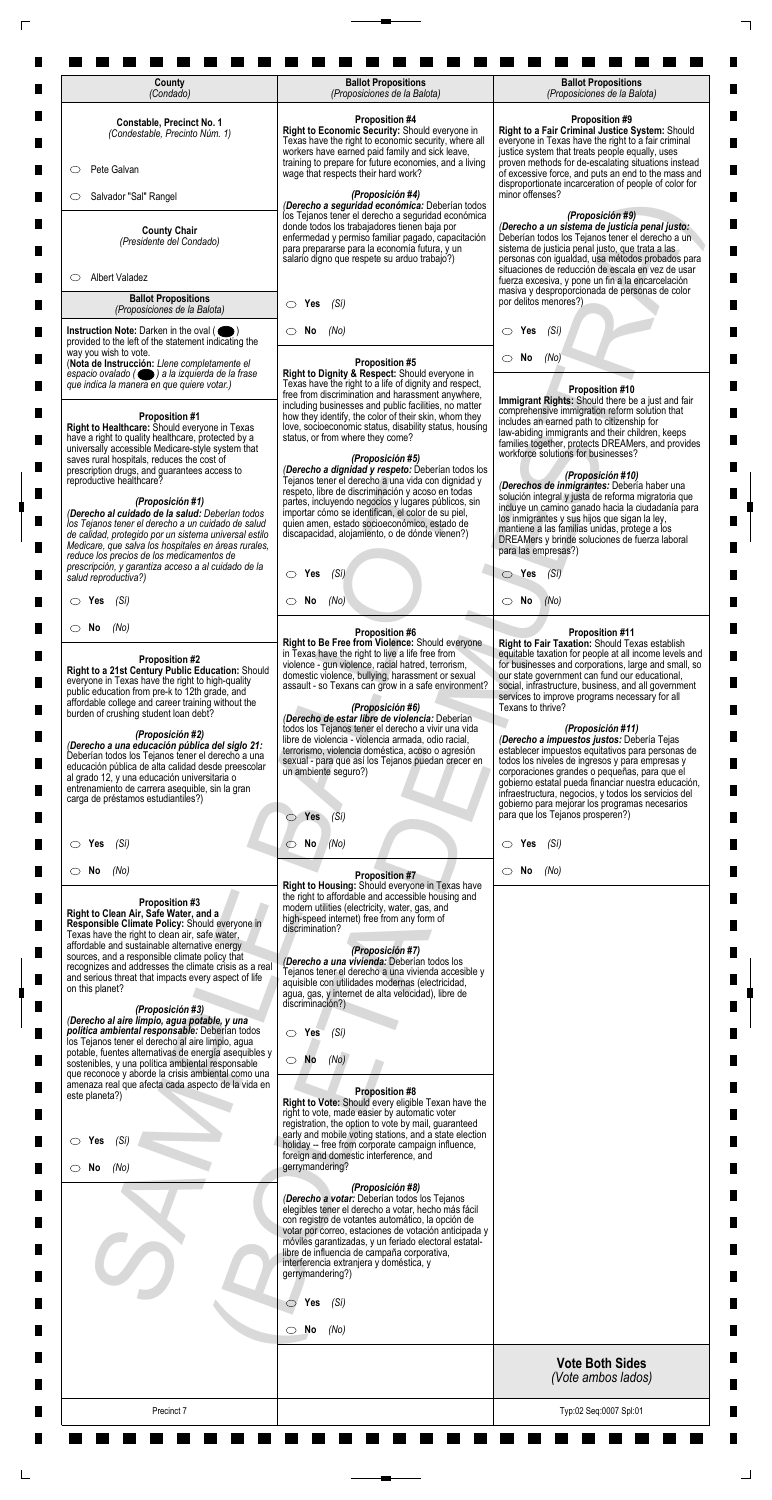|                                                                         | <b>Official Ballot - Democratic Party Primary Election</b><br>(Boleta Oficial - Elección Primaria del Partido Democratico)                                                                                                                                                                                                         |                                                                                                       |
|-------------------------------------------------------------------------|------------------------------------------------------------------------------------------------------------------------------------------------------------------------------------------------------------------------------------------------------------------------------------------------------------------------------------|-------------------------------------------------------------------------------------------------------|
|                                                                         | <b>Pecos County, Texas</b><br>(Condado de Pecos, Texas)                                                                                                                                                                                                                                                                            |                                                                                                       |
|                                                                         | March 3, 2020                                                                                                                                                                                                                                                                                                                      |                                                                                                       |
|                                                                         | (3 de marzo de 2020)<br>Instruction Note: Vote for the candidate of your choice in each race by darkening in the oval (O) provided to the left of the name of that candidate.                                                                                                                                                      |                                                                                                       |
| candidato.)                                                             | (Nota de Instrucción: Vote por el candidato de su preferencia en cada carrera llenando completamente el espacio ovalado ((e) a la izquierda del nombre del                                                                                                                                                                         |                                                                                                       |
| electoral.")                                                            | "I am a Democrat and understand that I am ineligible to vote or participate in another political party's primary election or convention during this voting year."<br>("Yo soy Demócrata y comprendo soy inelegible para votar o participar en la elección primaria o la convención de algún otro partido político durante este año |                                                                                                       |
| <b>Preference for Presidential Nominee</b>                              |                                                                                                                                                                                                                                                                                                                                    |                                                                                                       |
| one choice.<br>(Preferencia para un candidato nombrado para presidente) | You may vote for one presidential candidate whose name appears on the ballot by darkening in the oval (objetived beside the candidate's name. Make only                                                                                                                                                                            |                                                                                                       |
| candidato. Haga solamente una selección.)                               | (Usted puede votar por un candidato para presidente cuyo nombre aparece en la boleta llenando completamente el espacio ovalado (el al lado del nombre del                                                                                                                                                                          |                                                                                                       |
| Federal<br>(Federal)                                                    | Federal<br>(Federal)                                                                                                                                                                                                                                                                                                               | <b>State</b><br>(Estado)                                                                              |
| <b>President</b><br>(Presidente)                                        | United States Representative, District 23<br>(Representante de los Estados Unidos,<br>Distrito Núm. 23)                                                                                                                                                                                                                            | Judge, Court of Criminal Appeals, Place 4<br>(Juez, Corte de Apelaciones Criminales,<br>Lugar Núm. 4) |
| Cory Booker<br>O                                                        | Ricardo R. Madrid<br>C                                                                                                                                                                                                                                                                                                             | <b>Steven Miears</b><br>O                                                                             |
| Elizabeth Warren<br>O                                                   | Gina Ortiz Jones<br>O                                                                                                                                                                                                                                                                                                              | Tina Clinton                                                                                          |
| Tom Steyer                                                              | Rosalinda "Rosey" Ramos Abuabara                                                                                                                                                                                                                                                                                                   | Judge, Court of Criminal Appeals, Place 9<br>(Juez, Corte de Apelaciones Criminales,                  |
| Roque "Rocky" De La Fuente<br>$\circ$                                   | Efrain V. Valdez<br>$\circlearrowright$                                                                                                                                                                                                                                                                                            | Lugar Núm. 9)                                                                                         |
| Andrew Yang<br>$\circ$                                                  | Jaime Escuder<br>$\circlearrowright$                                                                                                                                                                                                                                                                                               | Brandon Birmingham<br>$\circ$                                                                         |
| Tulsi Gabbard<br>O                                                      | <b>State</b><br>(Estado)                                                                                                                                                                                                                                                                                                           | Member, State Board of Education, District 1<br>(Miembro de la Junta Estatal de Educación Pública,    |
| <b>Deval Patrick</b><br>$\circ$                                         | <b>Railroad Commissioner</b><br>(Comisionado de Ferrocarriles)                                                                                                                                                                                                                                                                     | Distrito Núm. 1)                                                                                      |
| Michael Bennet<br>O                                                     |                                                                                                                                                                                                                                                                                                                                    | Georgina Perez<br>$\circ$                                                                             |
| Marianne Williamson<br>$\circ$                                          | <b>Kelly Stone</b><br>$\circ$                                                                                                                                                                                                                                                                                                      | <b>State Senator, District 19</b><br>(Senador Estatal, Distrito Núm. 19)                              |
| Joseph R. Biden<br>$\circ$                                              | Mark Watson<br>O                                                                                                                                                                                                                                                                                                                   |                                                                                                       |
| Robby Wells<br>$\circ$                                                  | Roberto R. "Beto" Alonzo<br>$\circ$                                                                                                                                                                                                                                                                                                | Xochil Peña Rodriguez<br>$\circ$                                                                      |
| Amy Klobuchar<br>$\circ$                                                | Chrysta Castañeda<br>$\circ$                                                                                                                                                                                                                                                                                                       | <b>Freddy Ramirez</b><br>$\circ$                                                                      |
| Pete Buttigieg<br>$\circ$                                               | <b>Chief Justice, Supreme Court</b><br>(Juez Presidente, Corte Suprema)                                                                                                                                                                                                                                                            | <b>Roland Gutierrez</b><br>O                                                                          |
| <b>Bernie Sanders</b><br>O                                              |                                                                                                                                                                                                                                                                                                                                    | State Representative, District 74<br>(Representante Estatal, Distrito Núm. 74)                        |
| Michael R. Bloomberg<br>$\cup$<br>Julián Castro<br>O                    | Amy Clark Meachum<br>$\circ$<br>Jerry Zimmerer<br>$\circ$                                                                                                                                                                                                                                                                          | Rowland Garza<br>$\circlearrowright$                                                                  |
| John K. Delaney<br>$\circ$                                              |                                                                                                                                                                                                                                                                                                                                    | Eddie Morales, Jr.<br>$\circ$                                                                         |
|                                                                         | Justice, Supreme Court, Place 6, Unexpired Term<br>(Juez, Corte Suprema, Lugar Núm. 6,<br>Duración Restante del Cargo)                                                                                                                                                                                                             | Ramsey English Cantu<br>$\circlearrowright$                                                           |
| <b>United States Senator</b><br>(Senador de los Estados Unidos)         | Larry Praeger<br>O                                                                                                                                                                                                                                                                                                                 | <b>Chief Justice, 8th Court of Appeals District</b>                                                   |
| D. R. Hunter<br>O                                                       | Kathy Cheng<br>$\circ$                                                                                                                                                                                                                                                                                                             | (Juez Presidente, Corte de Apelaciones,<br>Distrito Núm. 8)                                           |
| Jack Daniel Foster, Jr.<br>O                                            |                                                                                                                                                                                                                                                                                                                                    | Yvonne Rodriguez<br>$\circ$                                                                           |
| Michael Cooper<br>$\circ$                                               | Justice, Supreme Court, Place 7<br>(Juez, Corte Suprema, Lugar Núm. 7)                                                                                                                                                                                                                                                             | Angie Juarez Barill<br>$\circ$                                                                        |
| Royce West                                                              | Staci Williams                                                                                                                                                                                                                                                                                                                     | County<br>(Condado)                                                                                   |
| Amanda K. Edwards<br>O                                                  | <b>Brandy Voss</b><br>$\circ$                                                                                                                                                                                                                                                                                                      | <b>Sheriff</b>                                                                                        |
| Cristina Tzintzun Ramirez<br>$\circ$                                    | Justice, Supreme Court, Place 8                                                                                                                                                                                                                                                                                                    | (Alguacil)                                                                                            |
| Mary "MJ" Hegar<br>$\circ$                                              | (Juez, Corte Suprema, Lugar Núm. 8)                                                                                                                                                                                                                                                                                                | T. J. Perkins<br>$\circ$                                                                              |
| Chris Bell<br>O                                                         | Peter Kelly<br>$\circ$                                                                                                                                                                                                                                                                                                             | <b>County Tax Assessor-Collector</b>                                                                  |
| Sema Hernandez<br>O                                                     | Gisela D. Triana<br>O                                                                                                                                                                                                                                                                                                              | (Asesor-Colector de Impuestos del Condado)                                                            |
| Annie "Mamá" Garcia<br>$\circ$                                          | Judge, Court of Criminal Appeals, Place 3<br>(Juez, Corte de Apelaciones Criminales,                                                                                                                                                                                                                                               | Santa S. Acosta<br>$\circlearrowright$                                                                |
| Adrian Ocegueda<br>$\circ$                                              | Lugar Núm. 3)                                                                                                                                                                                                                                                                                                                      | <b>County Chair</b>                                                                                   |
| Victor Hugo Harris<br>O                                                 | Elizabeth Davis Frizell<br>$\circlearrowright$                                                                                                                                                                                                                                                                                     | (Presidente del Condado)                                                                              |
|                                                                         | William Pieratt Demond<br>$\circlearrowright$                                                                                                                                                                                                                                                                                      | <b>Albert Valadez</b><br>$\circ$                                                                      |
|                                                                         | Dan Wood<br>$\circ$                                                                                                                                                                                                                                                                                                                | <b>Vote Both Sides</b><br>(Vote ambos lados)                                                          |
| Precinct 9                                                              |                                                                                                                                                                                                                                                                                                                                    | Typ:02 Seq:0008 Spl:01                                                                                |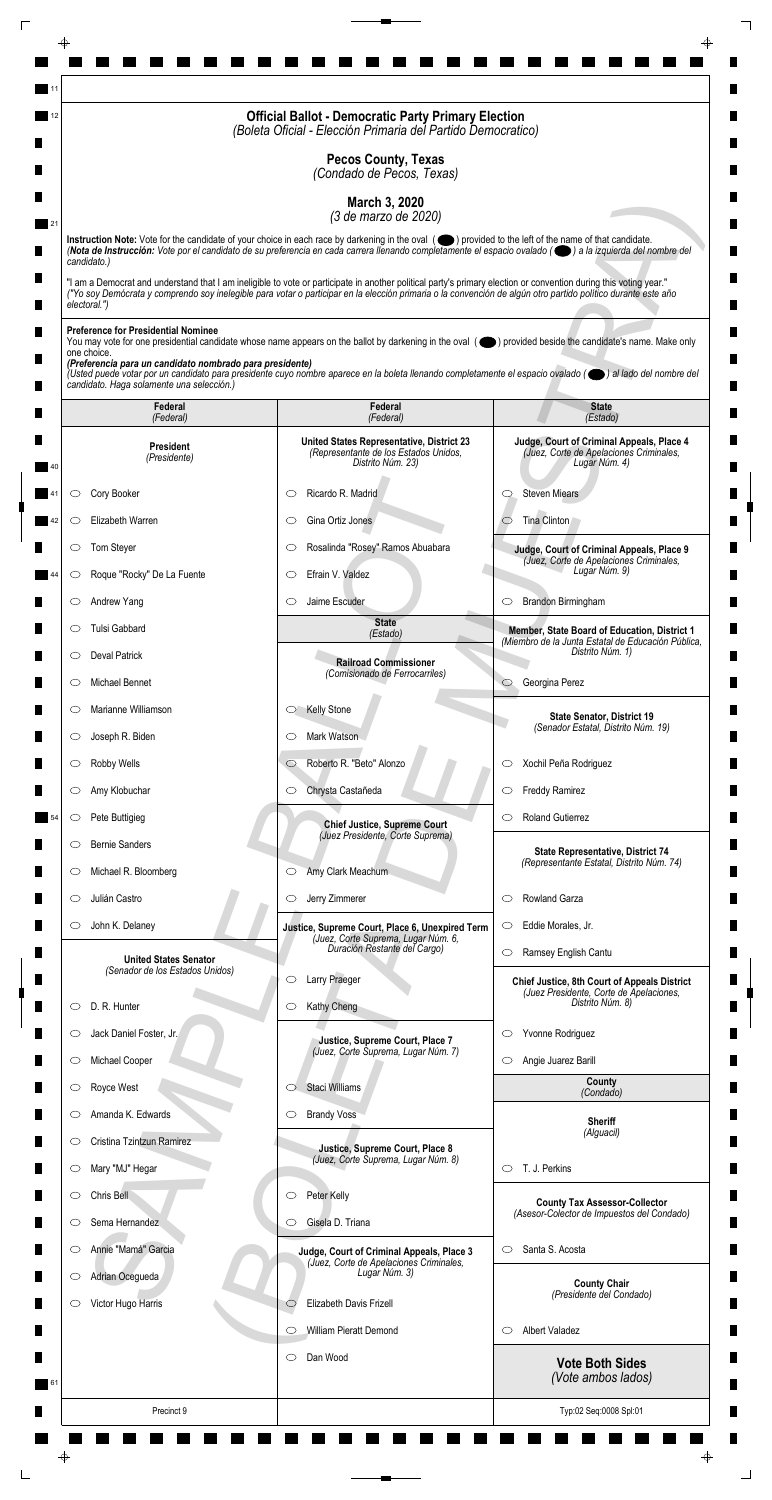| <b>Ballot Propositions</b><br>(Proposiciones de la Balota)                                                                                                                                                                                                                                                                                                                       | <b>Ballot Propositions</b><br>(Proposiciones de la Balota)                                                                                                                                                                                                                                                                                                                                                          | <b>Ballot Propositions</b><br>(Proposiciones de la Balota)                                                                                                                                                                                                                                                                                                                                |
|----------------------------------------------------------------------------------------------------------------------------------------------------------------------------------------------------------------------------------------------------------------------------------------------------------------------------------------------------------------------------------|---------------------------------------------------------------------------------------------------------------------------------------------------------------------------------------------------------------------------------------------------------------------------------------------------------------------------------------------------------------------------------------------------------------------|-------------------------------------------------------------------------------------------------------------------------------------------------------------------------------------------------------------------------------------------------------------------------------------------------------------------------------------------------------------------------------------------|
| Instruction Note: Darken in the oval (<br>provided to the left of the statement indicating the<br>way you wish to vote.<br>(Nota de Instrucción: Llene completamente el<br>espacio ovalado ( ) a la izquierda de la frase<br>que indica la manera en que quiere votar.)                                                                                                          | <b>Proposition #5</b><br>Right to Dignity & Respect: Should everyone in<br>Texas have the right to a life of dignity and respect,<br>free from discrimination and harassment anywhere,<br>including businesses and public facilities, no matter<br>how they identify, the color of their skin, whom they<br>love, socioeconomic status, disability status, housing<br>status, or from where they come?              | <b>Proposition #10</b><br>Immigrant Rights: Should there be a just and fair<br>comprehensive immigration reform solution that<br>includes an earned path to citizenship for<br>law-abiding immigrants and their children, keeps<br>families together, protects DREAMers, and provides<br>workforce solutions for businesses?                                                              |
| <b>Proposition #1</b><br>Right to Healthcare: Should everyone in Texas<br>have a right to quality healthcare, protected by a<br>universally accessible Medicare-style system that<br>saves rural hospitals, reduces the cost of<br>prescription drugs, and guarantees access to<br>reproductive healthcare?<br>(Proposición #1)                                                  | (Proposición #5)<br>(Derecho a dignidad y respeto: Deberían todos los<br>Tejanos tener el derecho a una vida con dignidad y<br>respeto, libre de discriminación y acoso en todas<br>partes, incluyendo negocios y lugares públicos, sin<br>importar cómo se identifican, el color de su piel,<br>quien amen, estado socioeconómico, estado de<br>discapacidad, alojamiento, o de dónde vienen?)                     | (Proposición #10)<br>(Derechos de inmigrantes: Debería haber una<br>solución integral y justa de reforma migratoria que<br>incluye un camino ganado hacia la ciudadanía para<br>los inmigrantes y sus hijos que sigan la ley,<br>mantiene a las familias unidas, protege a los<br>DREAMers y brinde soluciones de fuerza laboral<br>para las empresas?)                                   |
| (Derecho al cuidado de la salud: Deberían todos<br>los Tejanos tener el derecho a un cuidado de salud<br>de calidad, protegido por un sistema universal estilo<br>Medicare, que salva los hospitales en áreas rurales,<br>reduce los precios de los medicamentos de                                                                                                              | $\circ$ Yes<br>(Sí)                                                                                                                                                                                                                                                                                                                                                                                                 | Yes<br>(Sí)<br>O<br>No<br>(No)<br>CD.                                                                                                                                                                                                                                                                                                                                                     |
| prescripción, y garantiza acceso a al cuidado de la<br>salud reproductiva?)                                                                                                                                                                                                                                                                                                      | $\circ$ No<br>(No)                                                                                                                                                                                                                                                                                                                                                                                                  | <b>Proposition #11</b><br>Right to Fair Taxation: Should Texas establish                                                                                                                                                                                                                                                                                                                  |
| (Sí)<br>$\circ$ Yes<br>$\circ$ No<br>(No)<br><b>Proposition #2</b>                                                                                                                                                                                                                                                                                                               | <b>Proposition #6</b><br>Right to Be Free from Violence: Should everyone<br>in Texas have the right to live a life free from<br>violence - gun violence, racial hatred, terrorism,<br>domestic violence, bullying, harassment or sexual<br>assault - so Texans can grow in a safe environment?                                                                                                                      | equitable taxation for people at all income levels and<br>for businesses and corporations, large and small, so<br>our state government can fund our educational,<br>social, infrastructure, business, and all government<br>services to improve programs necessary for all<br>Texans to thrive?                                                                                           |
| Right to a 21st Century Public Education: Should<br>everyone in Texas have the right to high-quality<br>public education from pre-k to 12th grade, and<br>affordable college and career training without the<br>burden of crushing student loan debt?<br>(Proposición #2)<br>(Derecho a una educación pública del siglo 21:                                                      | (Proposición #6)<br>(Derecho de estar libre de violencia: Deberían<br>todos los Tejanos tener el derecho a vivir una vida<br>libre de violencia - violencia armada, odio racial,<br>terrorismo, violencia doméstica, acoso o agresión<br>sexual - para que así los Tejanos puedan crecer en<br>un ambiente seguro?)                                                                                                 | (Proposición #11)<br>(Derecho a impuestos justos: Debería Tejas<br>establecer impuestos equitativos para personas de<br>todos los niveles de ingresos y para empresas y<br>corporaciones grandes o pequeñas, para que el<br>gobierno estatal pueda financiar nuestra educación,<br>infraestructura, negocios, y todos los servicios del<br>gobierno para mejorar los programas necesarios |
| Deberían todos los Tejanos tener el derecho a una<br>educación pública de alta calidad desde preescolar<br>al grado 12, y una educación universitaria o<br>entrenamiento de carrera asequible, sin la gran<br>carga de préstamos estudiantiles?)                                                                                                                                 | $\circ$ Yes<br>(Si)                                                                                                                                                                                                                                                                                                                                                                                                 | para que los Tejanos prosperen?)<br>$\circ$ Yes<br>(Si)                                                                                                                                                                                                                                                                                                                                   |
|                                                                                                                                                                                                                                                                                                                                                                                  | No<br>(No)<br>$\circ$                                                                                                                                                                                                                                                                                                                                                                                               | $\circ$ No<br>(No)                                                                                                                                                                                                                                                                                                                                                                        |
| (Sí)<br>$\circ$ Yes                                                                                                                                                                                                                                                                                                                                                              | <b>Proposition #7</b><br>Right to Housing: Should everyone in Texas have                                                                                                                                                                                                                                                                                                                                            |                                                                                                                                                                                                                                                                                                                                                                                           |
| $\circ$ No<br>(No)<br><b>Proposition #3</b>                                                                                                                                                                                                                                                                                                                                      | the right to affordable and accessible housing and<br>modern utilities (electricity, water, gas, and<br>high-speed internet) free from any form of<br>discrimination?                                                                                                                                                                                                                                               |                                                                                                                                                                                                                                                                                                                                                                                           |
| Right to Clean Air, Safe Water, and a<br>Responsible Climate Policy: Should everyone in<br>Texas have the right to clean air, safe water,<br>affordable and sustainable alternative energy<br>sources, and a responsible climate policy that<br>recognizes and addresses the climate crisis as a real<br>and serious threat that impacts every aspect of life<br>on this planet? | (Proposición #7)<br>(Derecho a una vivienda: Deberían todos los<br>Tejanos tener el derecho a una vivienda accesible y<br>aquisible con utilidades modernas (electricidad,<br>agua, gas, y internet de alta velocidad), libre de<br>discriminación?)                                                                                                                                                                |                                                                                                                                                                                                                                                                                                                                                                                           |
| (Proposición #3)<br>(Derecho al aire limpio, agua potable, y una<br>política ambiental responsable: Deberían todos<br>los Tejanos tener el derecho al aire limpio, agua<br>potable, fuentes alternativas de energía asequibles y<br>sostenibles, y una política ambiental responsable                                                                                            | Yes<br>$\bigcirc$<br>(Si)<br><b>No</b><br>(No)<br>01<br><b>Proposition #8</b>                                                                                                                                                                                                                                                                                                                                       |                                                                                                                                                                                                                                                                                                                                                                                           |
| que reconoce y aborde la crisis ambiental como una<br>amenaza real que afecta cada aspecto de la vida en<br>este planeta?)                                                                                                                                                                                                                                                       | Right to Vote: Should every eligible Texan have the<br>right to vote, made easier by automatic voter<br>registration, the option to vote by mail, guaranteed<br>early and mobile voting stations, and a state election<br>holiday -- free from corporate campaign influence,<br>foreign and domestic interference, and                                                                                              |                                                                                                                                                                                                                                                                                                                                                                                           |
| (Si)<br>Yes<br>$\circ$ No<br>(No)                                                                                                                                                                                                                                                                                                                                                | gerrymandering?<br>(Proposición #8)<br>(Derecho a votar: Deberían todos los Tejanos                                                                                                                                                                                                                                                                                                                                 |                                                                                                                                                                                                                                                                                                                                                                                           |
| Proposition #4<br>Right to Economic Security: Should everyone in<br>Texas have the right to economic security, where all<br>workers have earned paid family and sick leave,<br>training to prepare for future economies, and a living<br>wage that respects their hard work?                                                                                                     | elegibles tener el derecho a votar, hecho más fácil<br>con registro de votantes automático, la opción de<br>votar por correo, estaciones de votación anticipada y<br>móviles garantizadas, y un feriado electoral estatal-<br>libre de influencia de campaña corporativa,<br>interferencia extranjera y doméstica, y<br>gerrymandering?)                                                                            |                                                                                                                                                                                                                                                                                                                                                                                           |
| (Proposición #4)<br>(Derecho a seguridad económica: Deberían todos<br>los Tejanos tener el derecho a seguridad económica<br>donde todos los trabajadores tienen baja por<br>enfermedad y permiso familiar pagado, capacitación                                                                                                                                                   | (Si)<br>$\circ$ Yes<br>$\bigcirc$ No $(No)$                                                                                                                                                                                                                                                                                                                                                                         |                                                                                                                                                                                                                                                                                                                                                                                           |
| para prepararse para la economía futura, y un<br>salario digno que respete su arduo trabajo?)                                                                                                                                                                                                                                                                                    | Proposition #9<br>Right to a Fair Criminal Justice System: Should<br>everyone in Texas have the right to a fair criminal<br>justice system that treats people equally, uses<br>proven methods for de-escalating situations instead                                                                                                                                                                                  |                                                                                                                                                                                                                                                                                                                                                                                           |
| $\circ$ Yes<br>(Si)<br>(No)<br>$\circ$ No                                                                                                                                                                                                                                                                                                                                        | of excessive force, and puts an end to the mass and<br>disproportionate incarceration of people of color for<br>minor offenses?                                                                                                                                                                                                                                                                                     |                                                                                                                                                                                                                                                                                                                                                                                           |
|                                                                                                                                                                                                                                                                                                                                                                                  | (Proposición #9)<br>(Derecho a un sistema de justicia penal justo:<br>Deberían todos los Tejanos tener el derecho a un<br>sistema de justicia penal justo, que trata a las<br>personas con igualdad, usa métodos probados para<br>situaciones de reducción de escala en vez de usar<br>fuerza excesiva, y pone un fin a la encarcelación<br>masiva y desproporcionada de personas de color<br>por delitos menores?) |                                                                                                                                                                                                                                                                                                                                                                                           |
|                                                                                                                                                                                                                                                                                                                                                                                  | $\circ$ Yes<br>(Sí)                                                                                                                                                                                                                                                                                                                                                                                                 |                                                                                                                                                                                                                                                                                                                                                                                           |
|                                                                                                                                                                                                                                                                                                                                                                                  | $\circ$ No<br>(No)                                                                                                                                                                                                                                                                                                                                                                                                  | <b>Vote Both Sides</b><br>(Vote ambos lados)                                                                                                                                                                                                                                                                                                                                              |
|                                                                                                                                                                                                                                                                                                                                                                                  |                                                                                                                                                                                                                                                                                                                                                                                                                     |                                                                                                                                                                                                                                                                                                                                                                                           |

 $\Box$ 

 $\Box$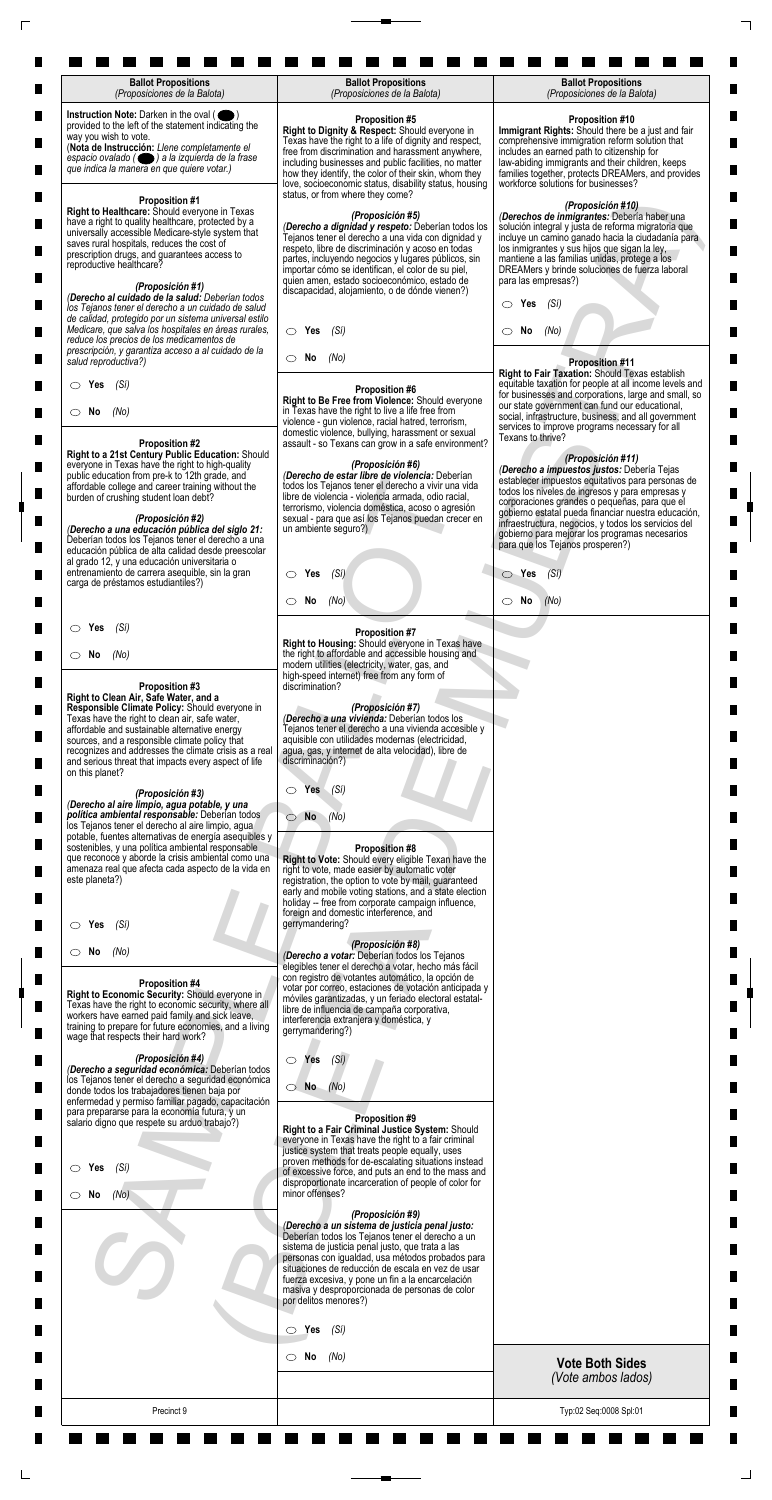|                                                                         | <b>Official Ballot - Democratic Party Primary Election</b><br>(Boleta Oficial - Elección Primaria del Partido Democratico)                                                                                                                                                                                                         |                                                                                                       |
|-------------------------------------------------------------------------|------------------------------------------------------------------------------------------------------------------------------------------------------------------------------------------------------------------------------------------------------------------------------------------------------------------------------------|-------------------------------------------------------------------------------------------------------|
|                                                                         | <b>Pecos County, Texas</b><br>(Condado de Pecos, Texas)                                                                                                                                                                                                                                                                            |                                                                                                       |
|                                                                         | March 3, 2020<br>(3 de marzo de 2020)                                                                                                                                                                                                                                                                                              |                                                                                                       |
|                                                                         | Instruction Note: Vote for the candidate of your choice in each race by darkening in the oval (O) provided to the left of the name of that candidate.<br>(Nota de Instrucción: Vote por el candidato de su preferencia en cada carrera llenando completamente el espacio ovalado ((e) a la izquierda del nombre del                |                                                                                                       |
| candidato.)                                                             |                                                                                                                                                                                                                                                                                                                                    |                                                                                                       |
| electoral.")                                                            | "I am a Democrat and understand that I am ineligible to vote or participate in another political party's primary election or convention during this voting year."<br>("Yo soy Demócrata y comprendo soy inelegible para votar o participar en la elección primaria o la convención de algún otro partido político durante este año |                                                                                                       |
| <b>Preference for Presidential Nominee</b>                              |                                                                                                                                                                                                                                                                                                                                    |                                                                                                       |
| one choice.<br>(Preferencia para un candidato nombrado para presidente) | You may vote for one presidential candidate whose name appears on the ballot by darkening in the oval (objetived beside the candidate's name. Make only                                                                                                                                                                            |                                                                                                       |
| candidato. Haga solamente una selección.)                               | (Usted puede votar por un candidato para presidente cuyo nombre aparece en la boleta llenando completamente el espacio ovalado (el al lado del nombre del                                                                                                                                                                          |                                                                                                       |
| Federal<br>(Federal)                                                    | Federal<br>(Federal)                                                                                                                                                                                                                                                                                                               | <b>State</b><br>(Estado)                                                                              |
| <b>President</b><br>(Presidente)                                        | United States Representative, District 23<br>(Representante de los Estados Unidos,<br>Distrito Núm. 23)                                                                                                                                                                                                                            | Judge, Court of Criminal Appeals, Place 4<br>(Juez, Corte de Apelaciones Criminales,<br>Lugar Núm. 4) |
| Cory Booker<br>O                                                        | Ricardo R. Madrid<br>C                                                                                                                                                                                                                                                                                                             | <b>Steven Miears</b><br>O                                                                             |
| Elizabeth Warren<br>O                                                   | Gina Ortiz Jones<br>O                                                                                                                                                                                                                                                                                                              | Tina Clinton                                                                                          |
| Tom Steyer                                                              | Rosalinda "Rosey" Ramos Abuabara                                                                                                                                                                                                                                                                                                   | Judge, Court of Criminal Appeals, Place 9                                                             |
| Roque "Rocky" De La Fuente<br>O                                         | Efrain V. Valdez<br>$\circlearrowright$                                                                                                                                                                                                                                                                                            | (Juez, Corte de Apelaciones Criminales,<br>Lugar Núm. 9)                                              |
| Andrew Yang<br>$\circ$                                                  | Jaime Escuder<br>$\circlearrowright$                                                                                                                                                                                                                                                                                               | Brandon Birmingham<br>$\circ$                                                                         |
| Tulsi Gabbard<br>O                                                      | <b>State</b><br>(Estado)                                                                                                                                                                                                                                                                                                           | Member, State Board of Education, District 1                                                          |
| <b>Deval Patrick</b><br>$\circ$                                         | <b>Railroad Commissioner</b>                                                                                                                                                                                                                                                                                                       | (Miembro de la Junta Estatal de Educación Pública,<br>Distrito Núm. 1)                                |
| Michael Bennet<br>O                                                     | (Comisionado de Ferrocarriles)                                                                                                                                                                                                                                                                                                     | Georgina Perez<br>$\circ$                                                                             |
| Marianne Williamson<br>$\circ$                                          | <b>Kelly Stone</b><br>$\circ$                                                                                                                                                                                                                                                                                                      | <b>State Senator, District 19</b>                                                                     |
| Joseph R. Biden<br>$\circ$                                              | Mark Watson<br>O                                                                                                                                                                                                                                                                                                                   | (Senador Estatal, Distrito Núm. 19)                                                                   |
| Robby Wells<br>$\circ$                                                  | Roberto R. "Beto" Alonzo<br>$\circ$                                                                                                                                                                                                                                                                                                | Xochil Peña Rodriguez<br>$\circ$                                                                      |
| Amy Klobuchar<br>O                                                      | Chrysta Castañeda<br>$\circ$                                                                                                                                                                                                                                                                                                       | <b>Freddy Ramirez</b><br>$\circ$                                                                      |
| Pete Buttigieg<br>$\circ$                                               | <b>Chief Justice, Supreme Court</b>                                                                                                                                                                                                                                                                                                | <b>Roland Gutierrez</b><br>O                                                                          |
| <b>Bernie Sanders</b><br>O                                              | (Juez Presidente, Corte Suprema)                                                                                                                                                                                                                                                                                                   | State Representative, District 74                                                                     |
| Michael R. Bloomberg<br>$\cup$                                          | Amy Clark Meachum<br>$\circ$                                                                                                                                                                                                                                                                                                       | (Representante Estatal, Distrito Núm. 74)                                                             |
| Julián Castro<br>O                                                      | Jerry Zimmerer<br>$\circ$                                                                                                                                                                                                                                                                                                          | Rowland Garza<br>$\circlearrowright$                                                                  |
| John K. Delaney<br>$\circ$                                              | Justice, Supreme Court, Place 6, Unexpired Term<br>(Juez, Corte Suprema, Lugar Núm. 6,                                                                                                                                                                                                                                             | Eddie Morales, Jr.<br>$\circ$                                                                         |
| <b>United States Senator</b><br>(Senador de los Estados Unidos)         | Duración Restante del Cargo)                                                                                                                                                                                                                                                                                                       | Ramsey English Cantu<br>$\circlearrowright$                                                           |
|                                                                         | Larry Praeger<br>O                                                                                                                                                                                                                                                                                                                 | <b>Chief Justice, 8th Court of Appeals District</b><br>(Juez Presidente, Corte de Apelaciones,        |
| D. R. Hunter<br>O                                                       | Kathy Cheng<br>$\circ$                                                                                                                                                                                                                                                                                                             | Distrito Núm. 8)                                                                                      |
| Jack Daniel Foster, Jr.<br>O                                            | Justice, Supreme Court, Place 7<br>(Juez, Corte Suprema, Lugar Núm. 7)                                                                                                                                                                                                                                                             | Yvonne Rodriguez<br>$\circ$                                                                           |
| Michael Cooper<br>$\circ$<br>Royce West                                 | Staci Williams                                                                                                                                                                                                                                                                                                                     | Angie Juarez Barill<br>$\circ$<br>County                                                              |
| Amanda K. Edwards<br>O                                                  | <b>Brandy Voss</b><br>$\circ$                                                                                                                                                                                                                                                                                                      | (Condado)                                                                                             |
| Cristina Tzintzun Ramirez<br>$\circ$                                    |                                                                                                                                                                                                                                                                                                                                    | <b>Sheriff</b><br>(Alguacil)                                                                          |
| Mary "MJ" Hegar<br>$\circ$                                              | Justice, Supreme Court, Place 8<br>(Juez, Corte Suprema, Lugar Núm. 8)                                                                                                                                                                                                                                                             | T. J. Perkins<br>$\circ$                                                                              |
| Chris Bell<br>O                                                         | Peter Kelly<br>$\circ$                                                                                                                                                                                                                                                                                                             | <b>County Tax Assessor-Collector</b>                                                                  |
| Sema Hernandez<br>O                                                     | Gisela D. Triana<br>O                                                                                                                                                                                                                                                                                                              | (Asesor-Colector de Impuestos del Condado)                                                            |
| Annie "Mamá" Garcia<br>$\circ$                                          | Judge, Court of Criminal Appeals, Place 3                                                                                                                                                                                                                                                                                          | Santa S. Acosta<br>$\circ$                                                                            |
| Adrian Ocegueda<br>$\circ$                                              | (Juez, Corte de Apelaciones Criminales,<br>Lugar Núm. 3)                                                                                                                                                                                                                                                                           |                                                                                                       |
| Victor Hugo Harris<br>O                                                 | Elizabeth Davis Frizell<br>$\circlearrowright$                                                                                                                                                                                                                                                                                     |                                                                                                       |
|                                                                         | William Pieratt Demond<br>$\circlearrowright$                                                                                                                                                                                                                                                                                      |                                                                                                       |
|                                                                         | Dan Wood<br>$\circ$                                                                                                                                                                                                                                                                                                                | <b>Vote Both Sides</b>                                                                                |
|                                                                         |                                                                                                                                                                                                                                                                                                                                    | (Vote ambos lados)                                                                                    |
| Precinct 10                                                             |                                                                                                                                                                                                                                                                                                                                    | Typ:02 Seq:0009 Spl:01                                                                                |